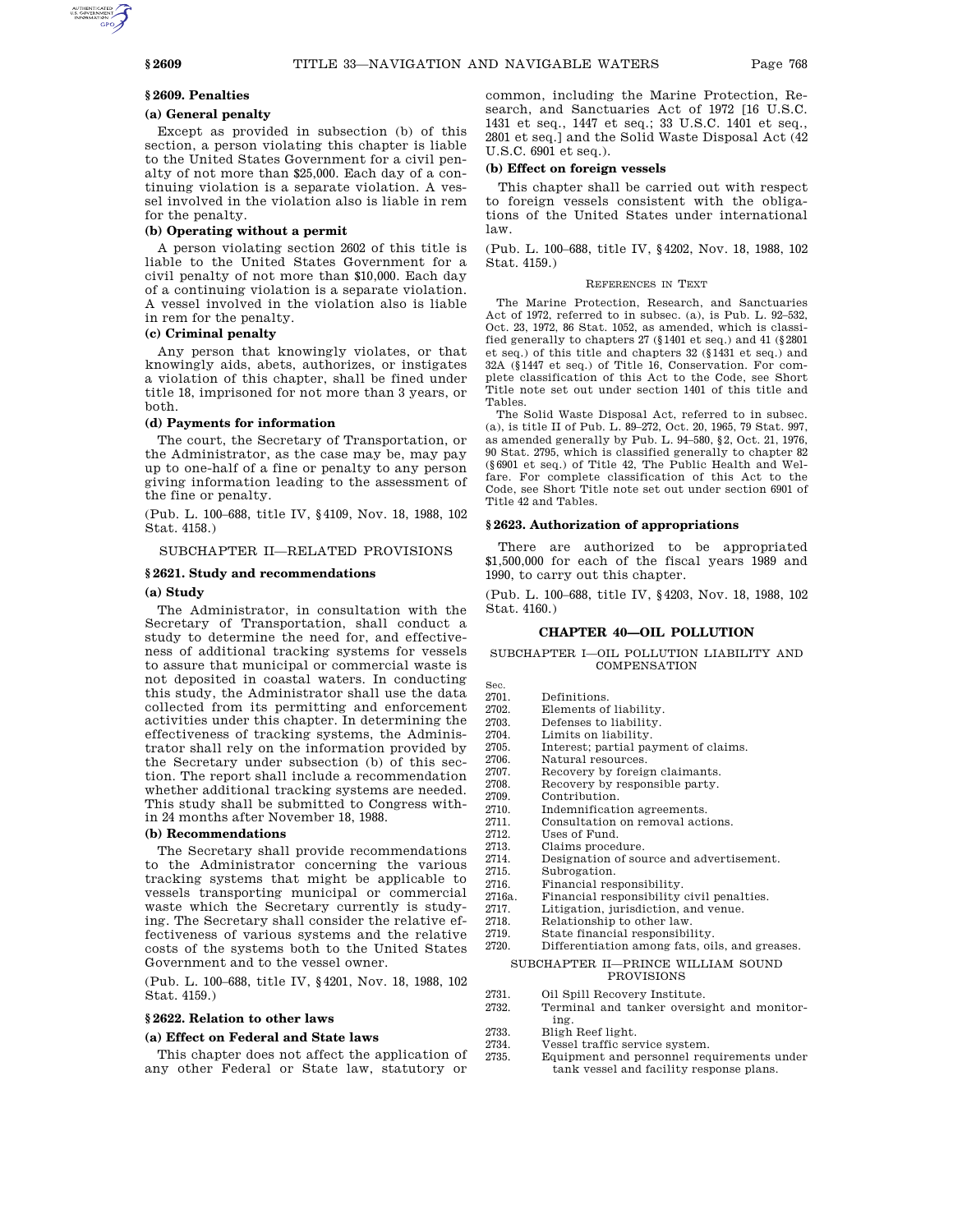| Sec.  |             |
|-------|-------------|
| 2736. | Funding.    |
| 2737. | Limitation. |

2738. North Pacific Marine Research Institute.

SUBCHAPTER III—MISCELLANEOUS

2751. Savings provision.<br>2752. Annual appropriat

2752. Annual appropriations.<br>2753. Repealed. Repealed.

SUBCHAPTER IV—OIL POLLUTION RESEARCH AND DEVELOPMENT PROGRAM

2761. Oil pollution research and development program.

2762. Submerged oil program.

# SUBCHAPTER I—OIL POLLUTION LIABILITY AND COMPENSATION

# **§ 2701. Definitions**

For the purposes of this Act, the term—

(1) ''act of God'' means an unanticipated grave natural disaster or other natural phenomenon of an exceptional, inevitable, and irresistible character the effects of which could not have been prevented or avoided by the exercise of due care or foresight;

(2) ''barrel'' means 42 United States gallons at 60 degrees fahrenheit;

(3) ''claim'' means a request, made in writing for a sum certain, for compensation for damages or removal costs resulting from an incident;

(4) ''claimant'' means any person or government who presents a claim for compensation under this subchapter;

(5) ''damages'' means damages specified in section 2702(b) of this title, and includes the cost of assessing these damages;

(6) ''deepwater port'' is a facility licensed under the Deepwater Port Act of 1974 (33 U.S.C. 1501–1524);

(7) ''discharge'' means any emission (other than natural seepage), intentional or unintentional, and includes, but is not limited to, spilling, leaking, pumping, pouring, emitting, emptying, or dumping;

(8) ''exclusive economic zone'' means the zone established by Presidential Proclamation Numbered 5030, dated March 10, 1983, including the ocean waters of the areas referred to as ''eastern special areas'' in Article 3(1) of the Agreement between the United States of America and the Union of Soviet Socialist Republics on the Maritime Boundary, signed June 1, 1990;

(9) ''facility'' means any structure, group of structures, equipment, or device (other than a vessel) which is used for one or more of the following purposes: exploring for, drilling for, producing, storing, handling, transferring, processing, or transporting oil. This term includes any motor vehicle, rolling stock, or pipeline used for one or more of these purposes;

(10) ''foreign offshore unit'' means a facility which is located, in whole or in part, in the territorial sea or on the continental shelf of a foreign country and which is or was used for one or more of the following purposes: exploring for, drilling for, producing, storing, handling, transferring, processing, or transporting oil produced from the seabed beneath the foreign country's territorial sea or from the foreign country's continental shelf;

(11) ''Fund'' means the Oil Spill Liability Trust Fund, established by section 9509 of title 26;

(12) ''gross ton'' has the meaning given that term by the Secretary under part J of title 46;

(13) ''guarantor'' means any person, other than the responsible party, who provides evidence of financial responsibility for a responsible party under this Act;

(14) ''incident'' means any occurrence or series of occurrences having the same origin, involving one or more vessels, facilities, or any combination thereof, resulting in the discharge or substantial threat of discharge of oil;

(15) ''Indian tribe'' means any Indian tribe, band, nation, or other organized group or community, but not including any Alaska Native regional or village corporation, which is recognized as eligible for the special programs and services provided by the United States to Indians because of their status as Indians and has governmental authority over lands belonging to or controlled by the tribe;

(16) ''lessee'' means a person holding a leasehold interest in an oil or gas lease on lands beneath navigable waters (as that term is defined in section 1301(a) of title 43) or on submerged lands of the Outer Continental Shelf, granted or maintained under applicable State law or the Outer Continental Shelf Lands Act (43 U.S.C. 1331 et seq.);

(17) ''liable'' or ''liability'' shall be construed to be the standard of liability which obtains under section 1321 of this title;

(18) ''mobile offshore drilling unit'' means a vessel (other than a self-elevating lift vessel) capable of use as an offshore facility;

(19) ''National Contingency Plan'' means the National Contingency Plan prepared and published under section 1321(d) of this title or revised under section 105 of the Comprehensive Environmental Response, Compensation, and Liability Act (42 U.S.C. 9605);

(20) ''natural resources'' includes land, fish, wildlife, biota, air, water, ground water, drinking water supplies, and other such resources belonging to, managed by, held in trust by, appertaining to, or otherwise controlled by the United States (including the resources of the exclusive economic zone), any State or local government or Indian tribe, or any foreign government;

(21) ''navigable waters'' means the waters of the United States, including the territorial sea;

(22) ''offshore facility'' means any facility of any kind located in, on, or under any of the navigable waters of the United States, and any facility of any kind which is subject to the jurisdiction of the United States and is located in, on, or under any other waters, other than a vessel or a public vessel;

(23) ''oil'' means oil of any kind or in any form, including petroleum, fuel oil, sludge, oil refuse, and oil mixed with wastes other than dredged spoil, but does not include any substance which is specifically listed or designated as a hazardous substance under sub-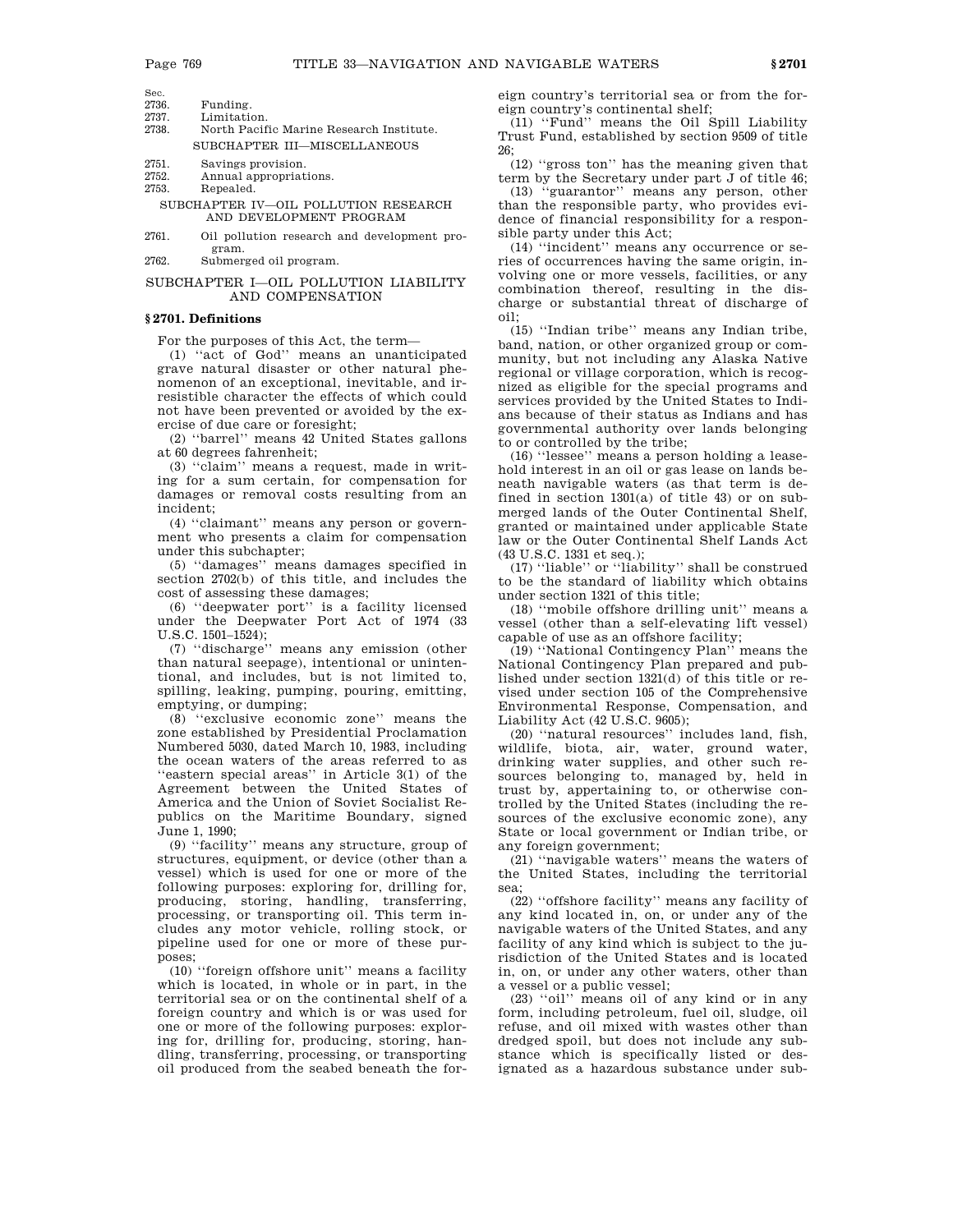paragraphs (A) through (F) of section 101(14) of the Comprehensive Environmental Response, Compensation, and Liability Act (42 U.S.C. 9601) and which is subject to the provisions of that Act [42 U.S.C. 9601 et seq.];

(24) ''onshore facility'' means any facility (including, but not limited to, motor vehicles and rolling stock) of any kind located in, on, or under, any land within the United States other than submerged land;

(25) the term ''Outer Continental Shelf facility'' means an offshore facility which is located, in whole or in part, on the Outer Continental Shelf and is or was used for one or more of the following purposes: exploring for, drilling for, producing, storing, handling, transferring, processing, or transporting oil produced from the Outer Continental Shelf;

(26) ''owner or operator''— (A) means—

(i) in the case of a vessel, any person owning, operating, or chartering by demise, the vessel;

(ii) in the case of an onshore facility, offshore facility, or foreign offshore unit or other facility located seaward of the exclusive economic zone, any person or entity owning or operating such facility;

(iii) in the case of any abandoned offshore facility or foreign offshore unit or other facility located seaward of the exclusive economic zone, the person or entity that owned or operated such facility immediately prior to such abandonment;

(iv) in the case of any facility, title or control of which was conveyed due to bankruptcy, foreclosure, tax delinquency, abandonment, or similar means to a unit of State or local government, any person who owned, operated, or otherwise controlled activities at such facility immediately beforehand;

(v) notwithstanding subparagraph (B)(i), and in the same manner and to the same extent, both procedurally and substantively, as any nongovernmental entity, including for purposes of liability under section 2702 of this title, any State or local government that has caused or contributed to a discharge or substantial threat of a discharge of oil from a vessel or facility ownership or control of which was acquired involuntarily through—

(I) seizure or otherwise in connection with law enforcement activity;

(II) bankruptcy;

(III) tax delinquency;

(IV) abandonment; or

(V) other circumstances in which the government involuntarily acquires title by virtue of its function as sovereign;

(vi) notwithstanding subparagraph (B)(ii), a person that is a lender and that holds indicia of ownership primarily to protect a security interest in a vessel or facility if, while the borrower is still in possession of the vessel or facility encumbered by the security interest, the person—

(I) exercises decision making control over the environmental compliance related to the vessel or facility, such that the person has undertaken responsibility for oil handling or disposal practices related to the vessel or facility; or

(II) exercises control at a level comparable to that of a manager of the vessel or facility, such that the person has assumed or manifested responsibility—

(aa) for the overall management of the vessel or facility encompassing day-to-day decision making with respect to environmental compliance; or (bb) over all or substantially all of the operational functions (as distinguished from financial or administrative functions) of the vessel or facility other than the function of environmental compliance; and

(B) does not include—

(i) A unit of state or local government that acquired ownership or control of a vessel or facility involuntarily through—

(I) seizure or otherwise in connection with law enforcement activity;

(II) bankruptcy;

(III) tax delinquency;

(IV) abandonment; or

(V) other circumstances in which the government involuntarily acquires title by virtue of its function as sovereign;

(ii) a person that is a lender that does not participate in management of a vessel or facility, but holds indicia of ownership primarily to protect the security interest of the person in the vessel or facility; or

(iii) a person that is a lender that did not participate in management of a vessel or facility prior to foreclosure, notwithstanding that the person—

(I) forecloses on the vessel or facility; and

(II) after foreclosure, sells, re-leases (in the case of a lease finance transaction), or liquidates the vessel or facility, maintains business activities, winds up operations, undertakes a removal action under section 1321(c) of this title or under the direction of an on-scene coordinator appointed under the National Contingency Plan, with respect to the vessel or facility, or takes any other measure to preserve, protect, or prepare the vessel or facility prior to sale or disposition,

if the person seeks to sell, re-lease (in the case of a lease finance transaction), or otherwise divest the person of the vessel or facility at the earliest practicable, commercially reasonable time, on commercially reasonable terms, taking into account market conditions and legal and regulatory requirements;

(27) ''person'' means an individual, corporation, partnership, association, State, municipality, commission, or political subdivision of a State, or any interstate body;

(28) ''permittee'' means a person holding an authorization, license, or permit for geological exploration issued under section 11 of the Outer Continental Shelf Lands Act (43 U.S.C. 1340) or applicable State law;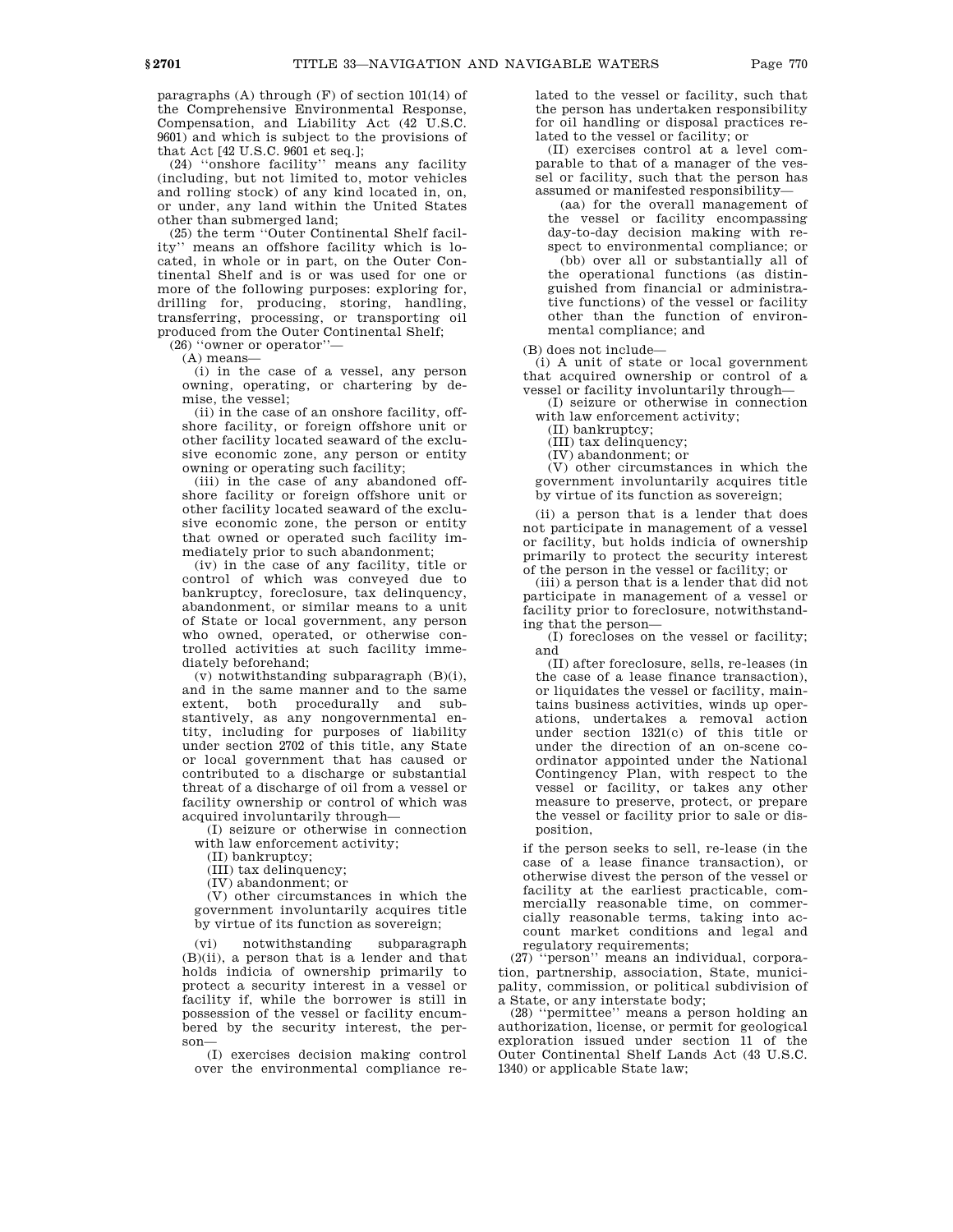(29) ''public vessel'' means a vessel owned or bareboat chartered and operated by the United States, or by a State or political subdivision thereof, or by a foreign nation, except when the vessel is engaged in commerce;

(30) ''remove'' or ''removal'' means containment and removal of oil or a hazardous substance from water and shorelines or the taking of other actions as may be necessary to minimize or mitigate damage to the public health or welfare, including, but not limited to, fish, shellfish, wildlife, and public and private property, shorelines, and beaches;

(31) ''removal costs'' means the costs of removal that are incurred after a discharge of oil has occurred or, in any case in which there is a substantial threat of a discharge of oil, the costs to prevent, minimize, or mitigate oil pollution from such an incident;

(32) ''responsible party'' means the following:

(A) VESSELS.—In the case of a vessel, any person owning, operating, or demise chartering the vessel. In the case of a vessel, the term ''responsible party'' also includes the owner of oil being transported in a tank vessel with a single hull after December 31, 2010.

(B) ONSHORE FACILITIES.—In the case of an onshore facility (other than a pipeline), any person owning or operating the facility, except a Federal agency, State, municipality, commission, or political subdivision of a State, or any interstate body, that as the owner transfers possession and right to use the property to another person by lease, assignment, or permit.

(C) OFFSHORE FACILITIES.—In the case of an offshore facility (other than a pipeline or a deepwater port licensed under the Deepwater Port Act of 1974 (33 U.S.C. 1501 et seq.)), the lessee or permittee of the area in which the facility is located or the holder of a right of use and easement granted under applicable State law or the Outer Continental Shelf Lands Act (43 U.S.C. 1301–1356) for the area in which the facility is located (if the holder is a different person than the lessee or permittee), except a Federal agency, State, municipality, commission, or political subdivision of a State, or any interstate body, that as owner transfers possession and right to use the property to another person by lease, assignment, or permit.

(D) FOREIGN FACILITIES.—In the case of a foreign offshore unit or other facility located seaward of the exclusive economic zone, any person or other entity owning or operating the facility, and any leaseholder, permit holder, assignee, or holder of a right of use and easement granted under applicable foreign law for the area in which the facility is located.

(E) DEEPWATER PORTS.—In the case of a deepwater port licensed under the Deepwater Port Act of 1974 (33 U.S.C. 1501–1524), the licensee.

(F) PIPELINES.—In the case of a pipeline, any person owning or operating the pipeline.

(G) ABANDONMENT.—In the case of an abandoned vessel, onshore facility, deepwater port, pipeline,,1 offshore facility, or foreign offshore unit or other facility located seaward of the exclusive economic zone, the persons or entities that would have been responsible parties immediately prior to the abandonment of the vessel or facility.

(33) ''Secretary'' means the Secretary of the department in which the Coast Guard is operating;

(34) ''tank vessel'' means a vessel that is constructed or adapted to carry, or that carries, oil or hazardous material in bulk as cargo or cargo residue, and that—

(A) is a vessel of the United States;

(B) operates on the navigable waters; or

(C) transfers oil or hazardous material in a place subject to the jurisdiction of the United States;

(35) ''territorial seas'' means the belt of the seas measured from the line of ordinary low water along that portion of the coast which is in direct contact with the open sea and the line marking the seaward limit of inland waters, and extending seaward a distance of 3 miles;

(36) ''United States'' and ''State'' mean the several States of the United States, the District of Columbia, the Commonwealth of Puerto Rico, Guam, American Samoa, the United States Virgin Islands, the Commonwealth of the Northern Marianas, and any other territory or possession of the United States;

(37) ''vessel'' means every description of watercraft or other artificial contrivance used, or capable of being used, as a means of transportation on water, other than a public vessel;

(38) ''participate in management''—

(A)(i) means actually participating in the management or operational affairs of a vessel or facility; and

(ii) does not include merely having the capacity to influence, or the unexercised right to control, vessel or facility operations; and (B) does not include—

(i) performing an act or failing to act prior to the time at which a security interest is created in a vessel or facility;

(ii) holding a security interest or abandoning or releasing a security interest;

(iii) including in the terms of an extension of credit, or in a contract or security agreement relating to the extension, a covenant, warranty, or other term or condition that relates to environmental compliance;

(iv) monitoring or enforcing the terms and conditions of the extension of credit or security interest;

(v) monitoring or undertaking one or more inspections of the vessel or facility;

(vi) requiring a removal action or other lawful means of addressing a discharge or substantial threat of a discharge of oil in connection with the vessel or facility prior to, during, or on the expiration of the term of the extension of credit;

(vii) providing financial or other advice or counseling in an effort to mitigate, pre-

<sup>1</sup>So in original. Second comma probably should not appear.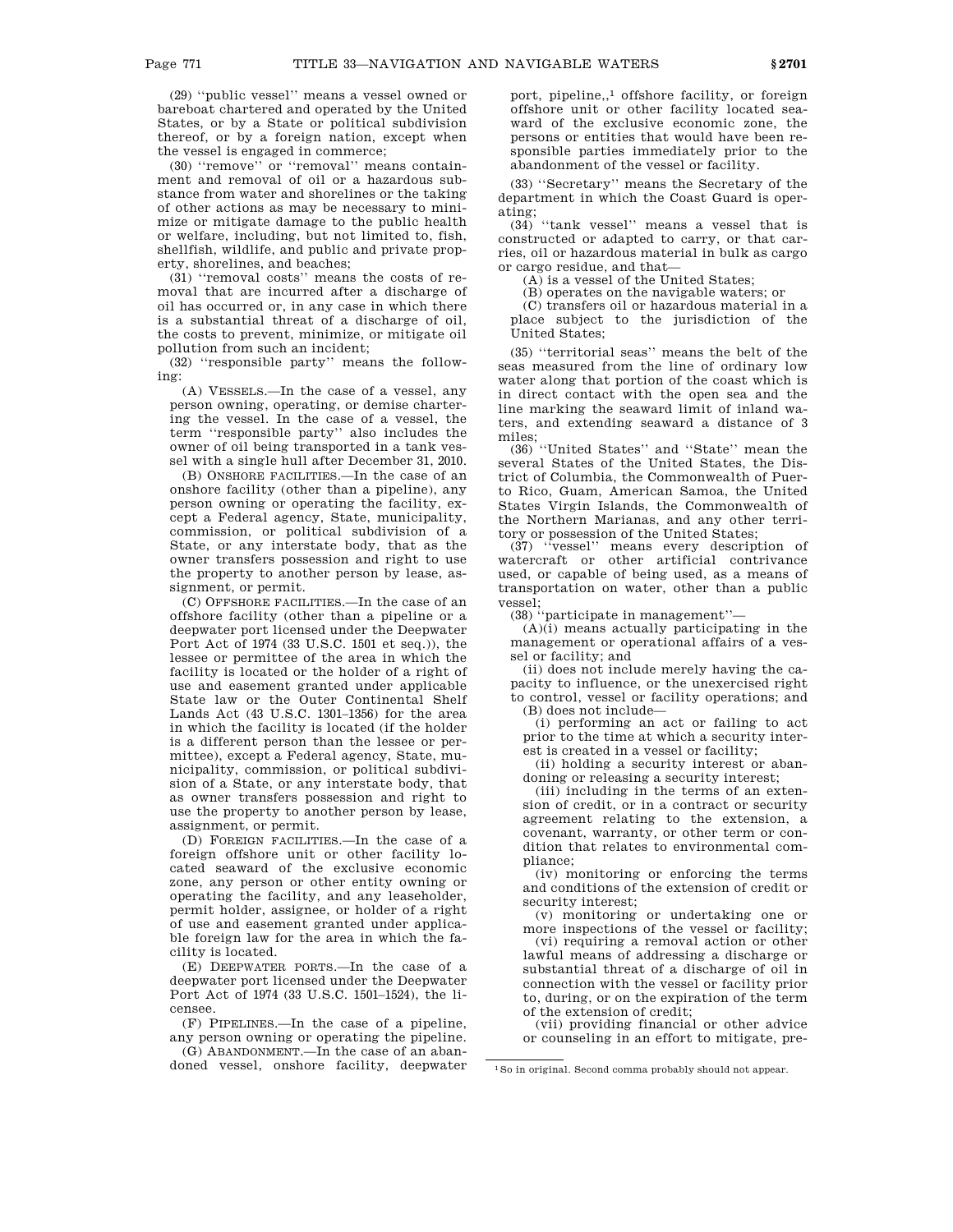vent, or cure default or diminution in the value of the vessel or facility;

(viii) restructuring, renegotiating, or otherwise agreeing to alter the terms and conditions of the extension of credit or security interest, exercising forbearance;

(ix) exercising other remedies that may be available under applicable law for the breach of a term or condition of the extension of credit or security agreement; or

(x) conducting a removal action under section 1321(c) of this title or under the direction of an on-scene coordinator appointed under the National Contingency Plan,

if such actions do not rise to the level of participating in management under subparagraph (A) of this paragraph and paragraph  $(26)(A)(vi)$ :

(39) ''extension of credit'' has the meaning provided in section 101(20)(G)(i) of the Comprehensive Environmental Response, Compensation and Liability Act of 1980 (42 U.S.C.  $9601(20)(G)(i)$ ;

(40) ''financial or administrative function'' has the meaning provided in section 101(20)(G)(ii) of the Comprehensive Environmental Response, Compensation and Liability Act of 1980 (42 U.S.C. 9601(20)(G)(ii));

(41) ''foreclosure'' and ''foreclose'' each has the meaning provided in section  $101(20)(\mathrm{G})(\mathrm{iii})$ of the Comprehensive Environmental Response, Compensation and Liability Act of 1980 (42 U.S.C. 9601(20)(G)(iii));

(42) ''lender'' has the meaning provided in section  $101(20)(G)(iv)$  of the Comprehensive Environmental Response, Compensation and Liability Act of 1980 (42 U.S.C. 9601(20)(G)(iv));

(43) ''operational function'' has the meaning provided in section  $101(20)(G)(v)$  of the Comprehensive Environmental Response, Compensation and Liability Act of 1980 (42 U.S.C.  $9601(20)(G)(v)$ ; and

(44) ''security interest'' has the meaning provided in section  $101(20)(G)(vi)$  of the Comprehensive Environmental Response, Compensation and Liability Act of 1980 (42 U.S.C. 9601(20)(G)(vi)).

(Pub. L. 101–380, title I, §1001, Aug. 18, 1990, 104 Stat. 486; Pub. L. 105–383, title III, §307(a), Nov. 13, 1998, 112 Stat. 3421; Pub. L. 108–293, title VII, §703(a), (b), Aug. 9, 2004, 118 Stat. 1069, 1071; Pub. L. 111–281, title VII, §713, Oct. 15, 2010, 124 Stat. 2988; Pub. L. 115–91, div. C, title XXXV, §3508(b)(1)(A), Dec. 12, 2017, 131 Stat. 1915; Pub. L. 115–232, div. C, title XXXV, §3544(d), Aug. 13, 2018, 132 Stat. 2325.)

### REFERENCES IN TEXT

This Act, referred to in text, is Pub. L. 101–380, Aug. 18, 1990, 104 Stat. 484, as amended, known as the Oil Pollution Act of 1990, which is classified principally to this chapter. For complete classification of this Act to the Code, see Short Title note set out below and Tables.

The Deepwater Port Act of 1974, referred to in pars. (6) and (32)(C), (D), is Pub. L. 93–627, Jan. 3, 1975, 88 Stat. 2126, as amended, which is classified generally to chapter 29 (§1501 et seq.) of this title. For complete classification of this Act to the Code, see Short Title note set out under section 1501 of this title and Tables. Presidential Proclamation Numbered 5030, referred to

in par. (8), is Proc. No. 5030, Mar. 10, 1983, 48 F.R. 10605,

which is set out as a note under section 1453 of Title 16, Conservation.

The Outer Continental Shelf Lands Act, referred to in pars. (16) and (32)(C), is act Aug. 7, 1953, ch. 345, 67 Stat. 462, as amended, which is classified generally to subchapter III (§1331 et seq.) of chapter 29 of Title 43, Public Lands. For complete classification of this Act to the Code, see Short Title note set out under section 1301 of Title 43 and Tables.

The Comprehensive Environmental Response, Compensation, and Liability Act, referred to in par. (23), probably means the Comprehensive Environmental Response, Compensation, and Liability Act of 1980, Pub. L. 96–510, Dec. 11, 1980, 94 Stat. 2767, as amended, which is classified principally to chapter 103 (§9601 et seq.) of Title 42, The Public Health and Welfare. For complete classification of this Act to the Code, see Short Title note set out under section 9601 of Title 42 and Tables.

### **AMENDMENTS**

2018—Par. (32)(A). Pub. L. 115–232 struck out ''(other than a vessel described in section  $3703a(b)(3)$  of title 46)" before period at end. before period at end.<br> $17$ —Par.  $(26)(A)(ii)$ .

2017—Par. (26)(A)(ii). Pub. L. 115–91, §3508(b)(1)(A)(i)(I), substituted ''onshore facility, offshore facility, or foreign offshore unit or other facility located seaward of the exclusive economic zone, any person or entity'' for ''onshore or offshore facility, any person''.

Par. (26)(A)(iii). Pub. L. 115–91, §3508(b)(1)(A)(i)(II), substituted ''offshore facility or foreign offshore unit or other facility located seaward of the exclusive economic zone, the person or entity that'' for ''offshore facility, the person who''.

Par.  $(32)(D)$  to  $(G)$ . Pub. L. 115–91, §3508(b)(1)(A)(ii), added subpar. (D), redesignated former subpars. (D) to (F) as (E) to (G), respectively, and in subpar. (G) sub-stituted '', offshore facility, or foreign offshore unit or other facility located seaward of the exclusive economic zone, the persons or entities that'' for ''or offshore facility, the persons who''.

2010—Par. (32)(A). Pub. L. 111–281 inserted ''In the case of a vessel, the term 'responsible party' also includes the owner of oil being transported in a tank vessel with a single hull after December 31, 2010 (other than a vessel described in section 3703a(b)(3) of title

46).'' after ''chartering the vessel.'' 2004—Par. (26). Pub. L. 108–293, §703(a), amended par. (26) generally. Prior to amendment, par. (26) read as follows: '''owner or operator' means (A) in the case of a vessel, any person owning, operating, or chartering by demise, the vessel, and (B) in the case of an onshore facility, and an offshore facility, any person owning or operating such onshore facility or offshore facility, and (C) in the case of any abandoned offshore facility, the person who owned or operated such facility immediately prior to such abandonment;

Pars. (38) to (44). Pub. L. 108–293, §703(b), added pars. (38) to (44).

1998—Par. (23). Pub. L. 105–383 amended par. (23) generally. Prior to amendment, par. (23) read as follows: '''oil' means oil of any kind or in any form, including, but not limited to, petroleum, fuel oil, sludge, oil refuse, and oil mixed with wastes other than dredged spoil, but does not include petroleum, including crude oil or any fraction thereof, which is specifically listed or designated as a hazardous substance under subparagraphs (A) through (F) of section 101(14) of the Comprehensive Environmental Response, Compensation, and Liability Act (42 U.S.C. 9601) and which is subject to the provisions of that Act;''.

### EFFECTIVE DATE

Pub. L. 101–380, title I, §1020, Aug. 18, 1990, 104 Stat. 506, provided that: ''This Act [see Short Title of 1990 Amendments note below for classification] shall apply to an incident occurring after the date of the enactment of this Act [Aug. 18, 1990].''

### SHORT TITLE OF 2006 AMENDMENT

Pub. L. 109–241, title VI, §601, July 11, 2006, 120 Stat. 553, provided that: ''This title [enacting sections 1232b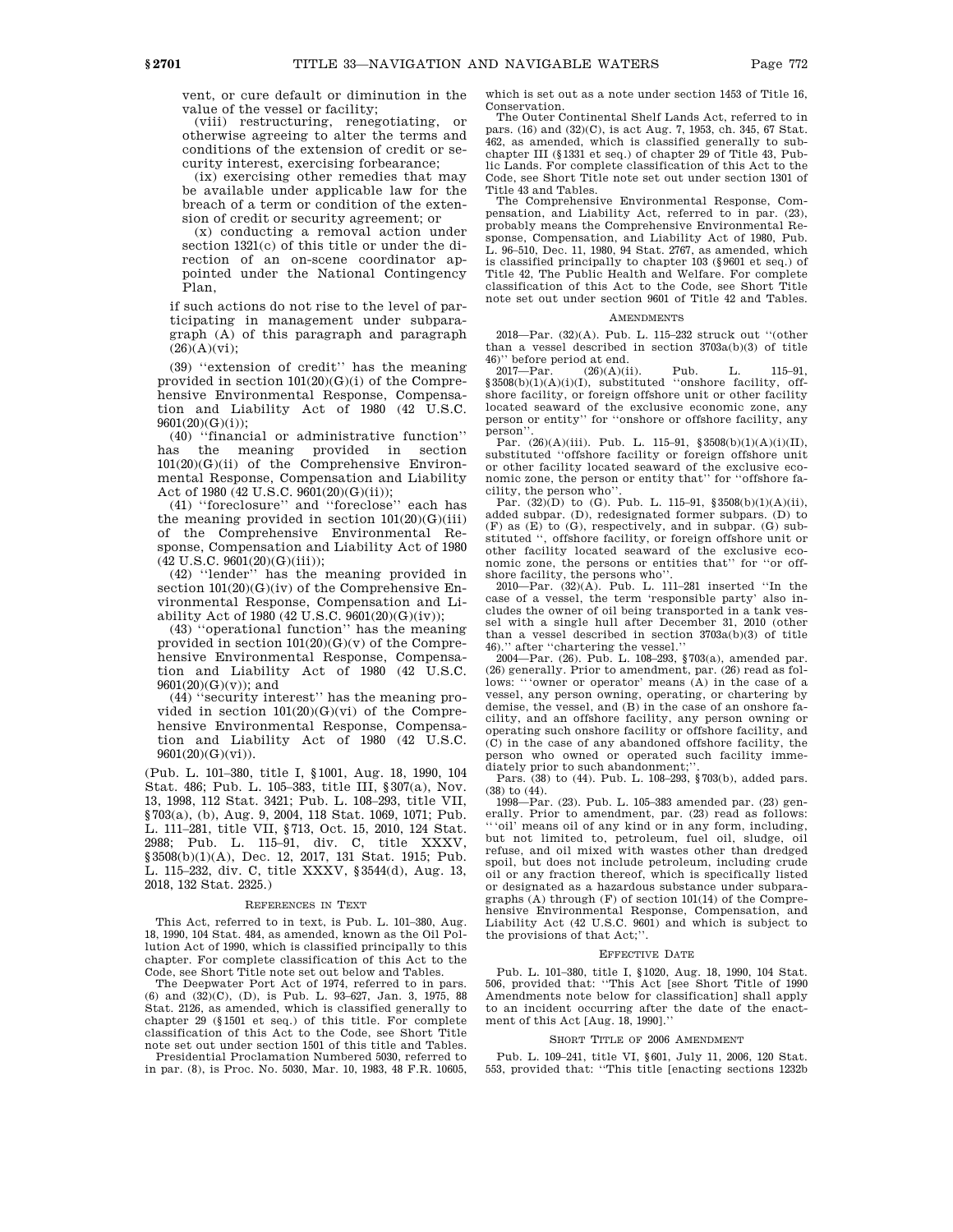and 2762 of this title, amending sections 1321, 2704, and 2761 of this title, and enacting provisions set out as notes under section 2704 of this title] may be cited as the 'Delaware River Protection Act of 2006'.'

# SHORT TITLE OF 1995 AMENDMENT

Pub. L. 104–55, §1, Nov. 20, 1995, 109 Stat. 546, provided that: ''This Act [enacting section 2720 of this title and amending sections 2704 and 2716 of this title] may be cited as the 'Edible Oil Regulatory Reform Act'.

### SHORT TITLE OF 1990 AMENDMENTS

Pub. L. 101–537, title II, §2001, Nov. 8, 1990, 104 Stat. 2375, and Pub. L. 101–646, title IV, §4001, Nov. 29, 1990, 104 Stat. 4788, as amended by Pub. L. 104–332, §2(h)(1), Oct. 26, 1996, 110 Stat. 4091, provided that: ''This title [amending section 2761 of this title] may be cited as the 'Great Lakes Oil Pollution Research and Development Act'.

### SHORT TITLE

Pub. L. 101–380, §1, Aug. 18, 1990, 104 Stat. 484, provided that: ''This Act [enacting this chapter, sections 1642 and 1656 of Title 43, Public Lands, sections 3703a and 7505 of Title 46, Shipping, and section 1274a of the Appendix to Title 46, amending sections 1223, 1228, 1232, 1236, 1319, 1321, 1481, 1486, 1503, 1514, and 1908 of this title, section 3145 of Title 16, Conservation, sections 4612 and 9509 of Title 26, Internal Revenue Code, sections 1334, 1350, and 1653 of Title 43, sections 2101, 2302, 3318, 3715, 3718, 5116, 6101, 7101, 7106, 7107, 7109, 7302, 7502, 7503, 7701 to 7703, 8101, 8104, 8502, 8503, 8702, 9101, 9102, 9302, 9308, and 12106 of Title 46, and section 1274 of the Appendix to Title 46, repealing section 1517 of this title and sections 1811 and 1812 to 1824 of Title 43, enacting provisions set out as notes under this section, sections 1203, 1223, and 1321, of this title, section 92 of Title 14, Coast Guard, section 9509 of Title 26, sections 1334, 1651, and 1653 of Title 43, sections 3703, 3703a, and 7106 of Title 46, and section 1295 of the Appendix to Title 46, amending provisions set out as a note under section 401 of Title 23, Highways, and repealing provisions set out as a note under section 1811 of Title 43] may be cited as the 'Oil Pollution Act of 1990'.''

### TRANSFER OF FUNCTIONS

For transfer of authorities, functions, personnel, and assets of the Coast Guard, including the authorities and functions of the Secretary of Transportation relating thereto, to the Department of Homeland Security, and for treatment of related references, see sections 468(b), 551(d), 552(d), and 557 of Title 6, Domestic Security, and the Department of Homeland Security Reorganization Plan of November 25, 2002, as modified, set out as a note under section 542 of Title 6.

### **§ 2702. Elements of liability**

### **(a) In general**

Notwithstanding any other provision or rule of law, and subject to the provisions of this Act, each responsible party for a vessel or a facility from which oil is discharged, or which poses the substantial threat of a discharge of oil, into or upon the navigable waters or adjoining shorelines or the exclusive economic zone is liable for the removal costs and damages specified in subsection (b) that result from such incident.

# **(b) Covered removal costs and damages**

# **(1) Removal costs**

The removal costs referred to in subsection (a) are—

(A) all removal costs incurred by the United States, a State, or an Indian tribe under subsection (c), (d), (e), or (*l*) of section 1321 of this title, under the Intervention on

the High Seas Act (33 U.S.C. 1471 et seq.), or under State law; and

(B) any removal costs incurred by any person for acts taken by the person which are consistent with the National Contingency Plan.

# **(2) Damages**

The damages referred to in subsection (a) are the following:

### **(A) Natural resources**

Damages for injury to, destruction of, loss of, or loss of use of, natural resources, including the reasonable costs of assessing the damage, which shall be recoverable by a United States trustee, a State trustee, an Indian tribe trustee, or a foreign trustee.

# **(B) Real or personal property**

Damages for injury to, or economic losses resulting from destruction of, real or personal property, which shall be recoverable by a claimant who owns or leases that property.

### **(C) Subsistence use**

Damages for loss of subsistence use of natural resources, which shall be recoverable by any claimant who so uses natural resources which have been injured, destroyed, or lost, without regard to the ownership or management of the resources.

# **(D) Revenues**

Damages equal to the net loss of taxes, royalties, rents, fees, or net profit shares due to the injury, destruction, or loss of real property, personal property, or natural resources, which shall be recoverable by the Government of the United States, a State, or a political subdivision thereof.

# **(E) Profits and earning capacity**

Damages equal to the loss of profits or impairment of earning capacity due to the injury, destruction, or loss of real property, personal property, or natural resources, which shall be recoverable by any claimant.

# **(F) Public services**

Damages for net costs of providing increased or additional public services during or after removal activities, including protection from fire, safety, or health hazards, caused by a discharge of oil, which shall be recoverable by a State, or a political subdivision of a State.

# **(c) Excluded discharges**

This subchapter does not apply to any discharge—

(1) permitted by a permit issued under Federal, State, or local law;

(2) from a public vessel; or

(3) from an onshore facility which is subject to the Trans-Alaska Pipeline Authorization Act (43 U.S.C. 1651 et seq.).

# **(d) Liability of third parties**

### **(1) In general**

# **(A) Third party treated as responsible party**

Except as provided in subparagraph (B), in any case in which a responsible party estab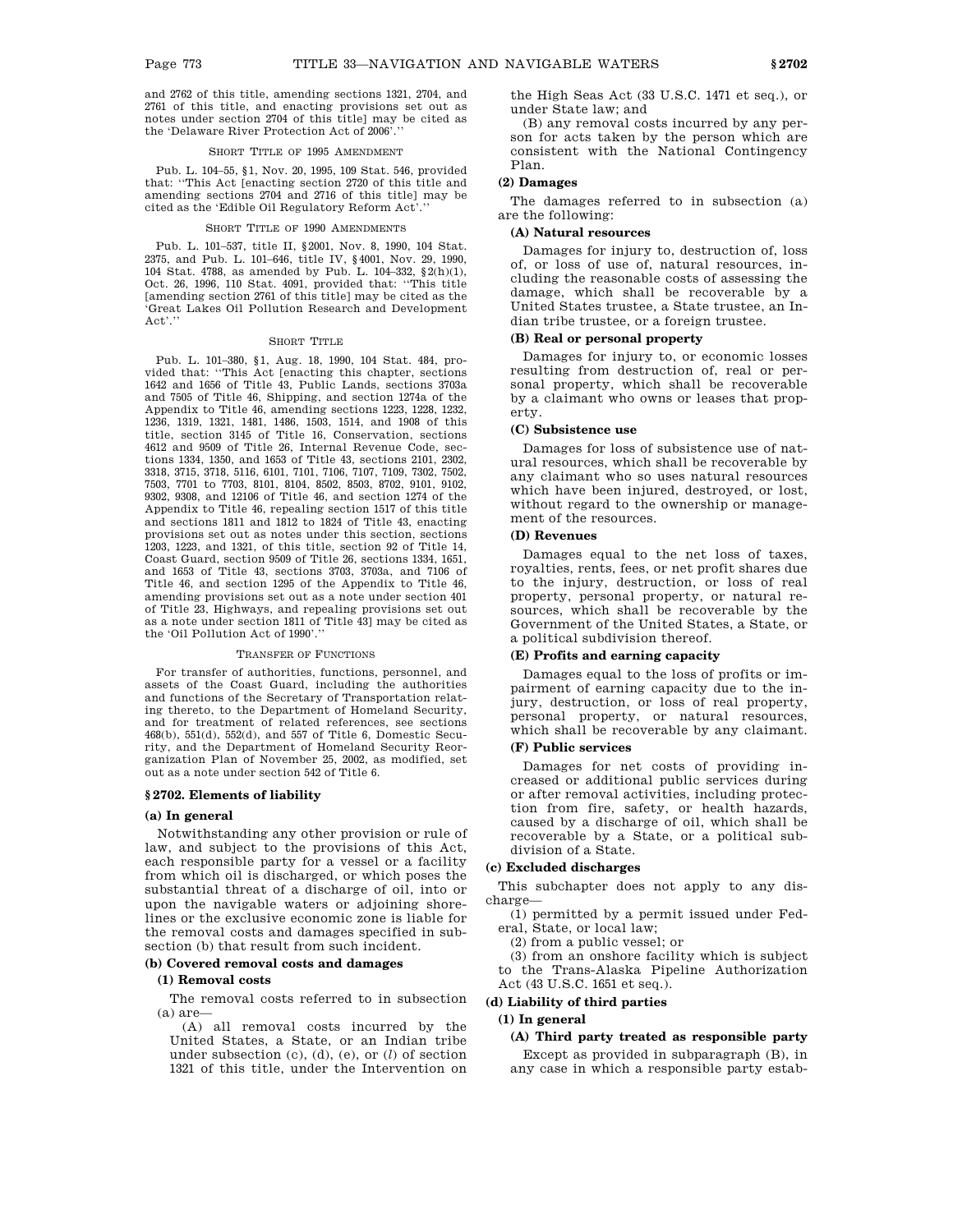lishes that a discharge or threat of a discharge and the resulting removal costs and damages were caused solely by an act or omission of one or more third parties described in section 2703(a)(3) of this title (or solely by such an act or omission in combination with an act of God or an act of war), the third party or parties shall be treated as the responsible party or parties for purposes of determining liability under this subchapter.

# **(B) Subrogation of responsible party**

If the responsible party alleges that the discharge or threat of a discharge was caused solely by an act or omission of a third party, the responsible party—

(i) in accordance with section 2713 of this title, shall pay removal costs and damages to any claimant; and

(ii) shall be entitled by subrogation to all rights of the United States Government and the claimant to recover removal costs or damages from the third party or the Fund paid under this subsection.

# **(2) Limitation applied**

# **(A) Owner or operator of vessel or facility**

If the act or omission of a third party that causes an incident occurs in connection with a vessel or facility owned or operated by the third party, the liability of the third party shall be subject to the limits provided in section 2704 of this title as applied with respect to the vessel or facility.

# **(B) Other cases**

In any other case, the liability of a third party or parties shall not exceed the limitation which would have been applicable to the responsible party of the vessel or facility from which the discharge actually occurred if the responsible party were liable.

(Pub. L. 101–380, title I, §1002, Aug. 18, 1990, 104 Stat. 489.)

### REFERENCES IN TEXT

This Act, referred to in subsec. (a), is Pub. L. 101–380, Aug. 18, 1990, 104 Stat. 484, as amended, known as the Oil Pollution Act of 1990, which is classified principally to this chapter. For complete classification of this Act to the Code, see Short Title note set out under section 2701 of this title and Tables.

The Intervention on the High Seas Act, referred to in subsec. (b)(1)(A), is Pub. L. 93–248, Feb. 5, 1974, 88 Stat. 8, as amended, which is classified generally to chapter 28 (§1471 et seq.) of this title. For complete classification of this Act to the Code, see Short Title note set out under section 1471 of this title and Tables.

The Trans-Alaska Pipeline Authorization Act, referred to in subsec. (c)(3), is title II of Pub. L. 93–153, Nov. 16, 1973, 87 Stat. 584, which is classified generally to chapter 34 (§1651 et seq.) of Title 43, Public Lands. For complete classification of this Act to the Code, see Short Title note set out under section 1651 of Title 43 and Tables.

### **§ 2703. Defenses to liability**

### **(a) Complete defenses**

A responsible party is not liable for removal costs or damages under section 2702 of this title if the responsible party establishes, by a preponderance of the evidence, that the discharge or

substantial threat of a discharge of oil and the resulting damages or removal costs were caused solely by—

(1) an act of God;

(2) an act of war;

(3) an act or omission of a third party, other than an employee or agent of the responsible party or a third party whose act or omission occurs in connection with any contractual relationship with the responsible party (except where the sole contractual arrangement arises in connection with carriage by a common carrier by rail), if the responsible party establishes, by a preponderance of the evidence, that the responsible party—

(A) exercised due care with respect to the oil concerned, taking into consideration the characteristics of the oil and in light of all relevant facts and circumstances; and

(B) took precautions against foreseeable acts or omissions of any such third party and the foreseeable consequences of those acts or omissions; or

(4) any combination of paragraphs (1), (2), and (3).

### **(b) Defenses as to particular claimants**

A responsible party is not liable under section 2702 of this title to a claimant, to the extent that the incident is caused by the gross negligence or willful misconduct of the claimant.

# **(c) Limitation on complete defense**

Subsection (a) does not apply with respect to a responsible party who fails or refuses—

(1) to report the incident as required by law if the responsible party knows or has reason to know of the incident;

(2) to provide all reasonable cooperation and assistance requested by a responsible official in connection with removal activities; or

(3) without sufficient cause, to comply with an order issued under subsection (c) or (e) of section 1321 of this title or the Intervention on the High Seas Act (33 U.S.C. 1471 et seq.).

# **(d) Definition of contractual relationship (1) In general**

For purposes of subsection  $(a)(3)$  the term ''contractual relationship'' includes, but is not limited to, land contracts, deeds, easements, leases, or other instruments transferring title or possession, unless—

(A) the real property on which the facility concerned is located was acquired by the responsible party after the placement of the oil on, in, or at the real property on which the facility concerned is located;

(B) one or more of the circumstances described in subparagraph  $(A)$ ,  $(B)$ , or  $(C)$  of paragraph (2) is established by the responsible party by a preponderance of the evidence; and

(C) the responsible party complies with paragraph (3).

# **(2) Required circumstance**

The circumstances referred to in paragraph (1)(B) are the following:

(A) At the time the responsible party acquired the real property on which the facility is located the responsible party did not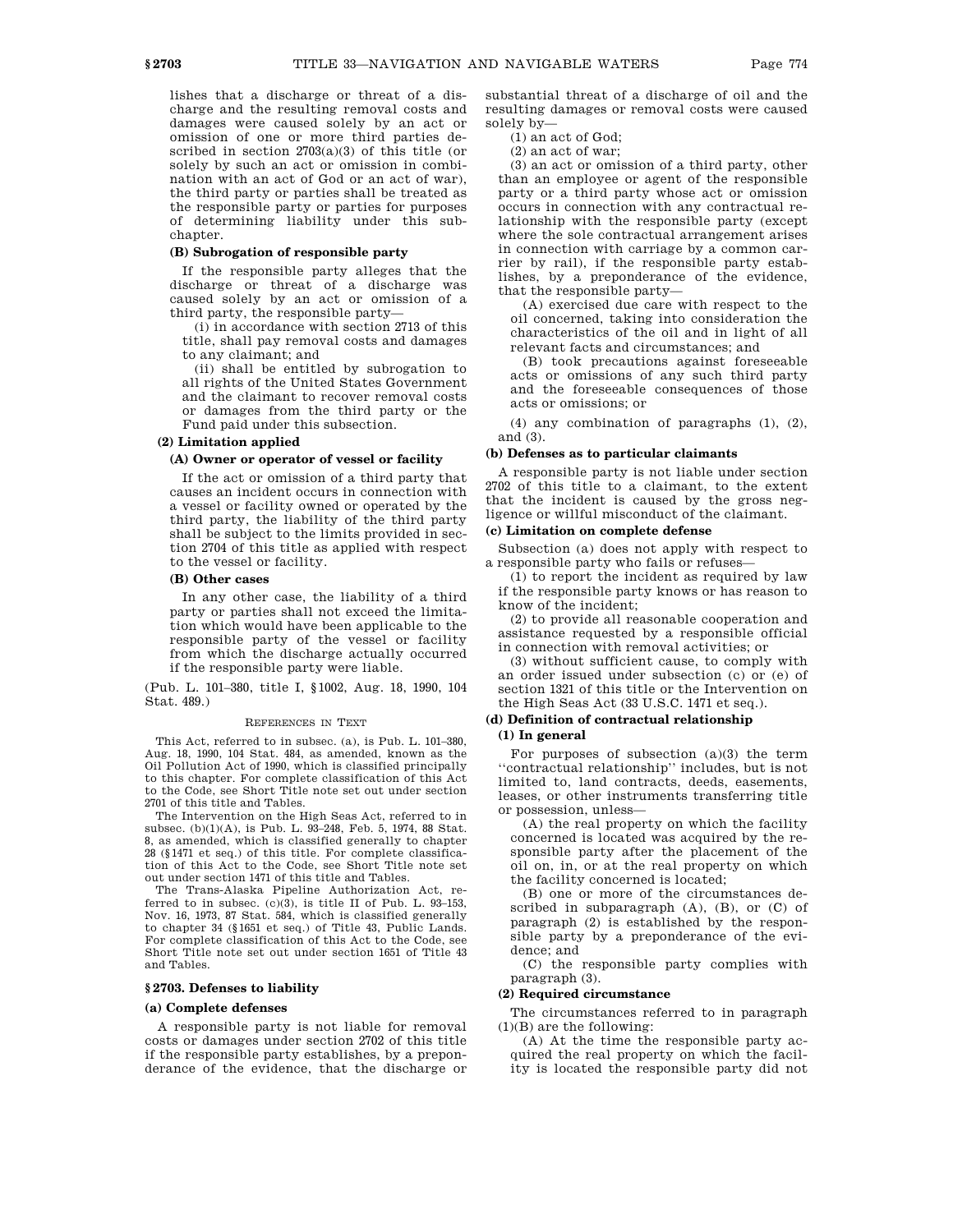know and had no reason to know that oil that is the subject of the discharge or substantial threat of discharge was located on, in, or at the facility.

(B) The responsible party is a government entity that acquired the facility—

(i) by escheat;

(ii) through any other involuntary transfer or acquisition; or

(iii) through the exercise of eminent domain authority by purchase or condemnation.

(C) The responsible party acquired the facility by inheritance or bequest.

### **(3) Additional requirements**

For purposes of paragraph  $(1)(C)$ , the responsible party must establish by a preponderance of the evidence that the responsible party—

(A) has satisfied the requirements of subsection  $(a)(3)(A)$  and  $(B)$ ;

(B) has provided full cooperation, assistance, and facility access to the persons that are authorized to conduct removal actions, including the cooperation and access necessary for the installation, integrity, operation, and maintenance of any complete or partial removal action;

(C) is in compliance with any land use restrictions established or relied on in connection with the removal action; and

(D) has not impeded the effectiveness or integrity of any institutional control employed in connection with the removal action.

### **(4) Reason to know**

### **(A) Appropriate inquiries**

To establish that the responsible party had no reason to know of the matter described in paragraph  $(2)(A)$ , the responsible party must demonstrate to a court that—

(i) on or before the date on which the responsible party acquired the real property on which the facility is located, the responsible party carried out all appropriate inquiries, as provided in subparagraphs (B) and (D), into the previous ownership and uses of the real property on which the facility is located in accordance with generally accepted good commercial and customary standards and practices; and

(ii) the responsible party took reasonable steps to—

(I) stop any continuing discharge;

(II) prevent any substantial threat of discharge; and

(III) prevent or limit any human, environmental, or natural resource exposure to any previously discharged oil.

# **(B) Regulations establishing standards and practices**

Not later than 2 years after August 9, 2004, the Secretary, in consultation with the Administrator of the Environmental Protection Agency, shall by regulation establish standards and practices for the purpose of satisfying the requirement to carry out all appropriate inquiries under subparagraph (A).

# **(C) Criteria**

In promulgating regulations that establish the standards and practices referred to in subparagraph (B), the Secretary shall include in such standards and practices provisions regarding each of the following:

(i) The results of an inquiry by an environmental professional.

(ii) Interviews with past and present owners, operators, and occupants of the facility and the real property on which the facility is located for the purpose of gathering information regarding the potential for oil at the facility and on the real property on which the facility is located.

(iii) Reviews of historical sources, such as chain of title documents, aerial photographs, building department records, and land use records, to determine previous uses and occupancies of the real property on which the facility is located since the property was first developed.

(iv) Searches for recorded environmental cleanup liens against the facility and the real property on which the facility is located that are filed under Federal, State, or local law.

(v) Reviews of Federal, State, and local government records, waste disposal records, underground storage tank records, and waste handling, generation, treatment, disposal, and spill records, concerning oil at or near the facility and on the real property on which the facility is located.

(vi) Visual inspections of the facility, the real property on which the facility is located, and adjoining properties.

(vii) Specialized knowledge or experience on the part of the responsible party.

(viii) The relationship of the purchase price to the value of the facility and the real property on which the facility is located, if oil was not at the facility or on the real property.

(ix) Commonly known or reasonably ascertainable information about the facility and the real property on which the facility is located.

(x) The degree of obviousness of the presence or likely presence of oil at the facility and on the real property on which the facility is located, and the ability to detect the oil by appropriate investigation.

# **(D) Interim standards and practices**

# **(i) Real property purchased before May 31, 1997**

With respect to real property purchased before May 31, 1997, in making a determination with respect to a responsible party described in subparagraph (A), a court shall take into account—

(I) any specialized knowledge or experience on the part of the responsible party;

(II) the relationship of the purchase price to the value of the facility and the real property on which the facility is located, if the oil was not at the facility or on the real property;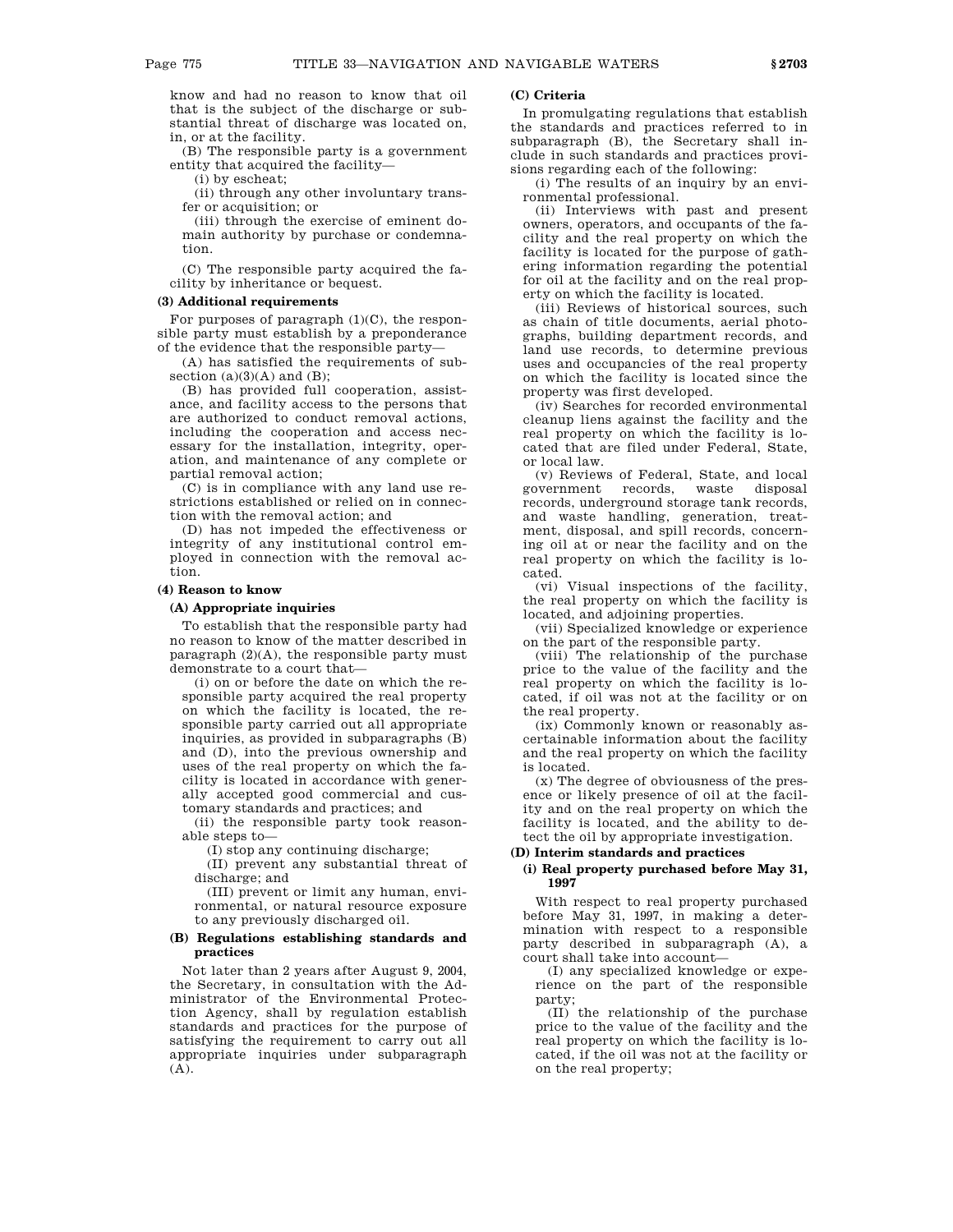(III) commonly known or reasonably ascertainable information about the facility and the real property on which the facility is located;

(IV) the obviousness of the presence or likely presence of oil at the facility and on the real property on which the facility is located; and

(V) the ability of the responsible party to detect oil by appropriate inspection.

# **(ii) Real property purchased on or after May 31, 1997**

With respect to real property purchased on or after May 31, 1997, until the Secretary promulgates the regulations described in clause (ii), the procedures of the American Society for Testing and Materials, including the document known as ''Standard E1527–97'', entitled ''Standard Practice for Environmental Site Assessment: Phase I Environmental Site Assessment Process'', shall satisfy the requirements in subparagraph (A).

### **(E) Site inspection and title search**

In the case of real property for residential use or other similar use purchased by a nongovernmental or noncommercial entity, inspection and title search of the facility and the real property on which the facility is located that reveal no basis for further investigation shall be considered to satisfy the requirements of this paragraph.

# **(5) Previous owner or operator**

Nothing in this paragraph or in subsection (a)(3) shall diminish the liability of any previous owner or operator of such facility who would otherwise be liable under this Act. Notwithstanding this paragraph, if a responsible party obtained actual knowledge of the discharge or substantial threat of discharge of oil at such facility when the responsible party owned the facility and then subsequently transferred ownership of the facility or the real property on which the facility is located to another person without disclosing such knowledge, the responsible party shall be treated as liable under section 2702(a) of this title and no defense under subsection (a) shall be available to such responsible party.

# **(6) Limitation on defense**

Nothing in this paragraph shall affect the liability under this Act of a responsible party who, by any act or omission, caused or contributed to the discharge or substantial threat of discharge of oil which is the subject of the action relating to the facility.

(Pub. L. 101–380, title I, §1003, Aug. 18, 1990, 104 Stat. 491; Pub. L. 108–293, title VII, §703(c), Aug. 9, 2004, 118 Stat. 1072; Pub. L. 115–232, div. C, title XXXV, §3547(b), Aug. 13, 2018, 132 Stat. 2328.)

# REFERENCES IN TEXT

The Intervention on the High Seas Act, referred to in subsec. (c)(3), is Pub. L. 93–248, Feb. 5, 1974, 88 Stat. 8, as amended, which is classified generally to chapter 28 (§1471 et seq.) of this title. For complete classification of this Act to the Code, see Short Title note set out under section 1471 of this title and Tables.

This Act, referred to in subsec.  $(d)(5)$ ,  $(6)$ , is Pub. L. 101–380, Aug. 18, 1990, 104 Stat. 484, as amended, known as the Oil Pollution Act of 1990, which is classified principally to this chapter. For complete classification of this Act to the Code, see Short Title note set out under section 2701 of this title and Tables.

### **AMENDMENTS**

2018—Subsec. (d)(5). Pub. L. 115–232 inserted ''section'' before "2702(a)"

2004—Subsec. (d). Pub. L. 108–293 added subsec. (d).

# **§ 2704. Limits on liability**

# **(a) General rule**

Except as otherwise provided in this section, the total of the liability of a responsible party under section 2702 of this title and any removal costs incurred by, or on behalf of, the responsible party, with respect to each incident shall not exceed—

(1) for a tank vessel the greater of—

(A) with respect to a single-hull vessel, including a single-hull vessel fitted with double sides only or a double bottom only, \$3,000 per gross ton;

(B) with respect to a vessel other than a vessel referred to in subparagraph (A), \$1,900 per gross ton; or

 $(C)(i)$  with respect to a vessel greater than 3,000 gross tons that is—

(I) a vessel described in subparagraph (A), \$22,000,000; or

(II) a vessel described in subparagraph (B), \$16,000,000; or

(ii) with respect to a vessel of 3,000 gross tons or less that is—

(I) a vessel described in subparagraph  $(A)$ , \$6,000,000; or

(II) a vessel described in subparagraph (B), \$4,000,000;

(2) for any other vessel, \$950 per gross ton or \$800,000, whichever is greater;

(3) for an offshore facility except a deepwater port, the total of all removal costs plus \$75,000,000; and

(4) for any onshore facility and a deepwater port, \$350,000,000.

**(b) Division of liability for mobile offshore drilling units**

# **(1) Treated first as tank vessel**

For purposes of determining the responsible party and applying this Act and except as provided in paragraph (2), a mobile offshore drilling unit which is being used as an offshore facility is deemed to be a tank vessel with respect to the discharge, or the substantial threat of a discharge, of oil on or above the surface of the water.

### **(2) Treated as facility for excess liability**

To the extent that removal costs and damages from any incident described in paragraph (1) exceed the amount for which a responsible party is liable (as that amount may be limited under subsection  $(a)(1)$ , the mobile offshore drilling unit is deemed to be an offshore facility. For purposes of applying subsection (a)(3), the amount specified in that subsection shall be reduced by the amount for which the responsible party is liable under paragraph (1).

### **(c) Exceptions**

### **(1) Acts of responsible party**

Subsection (a) does not apply if the incident was proximately caused by—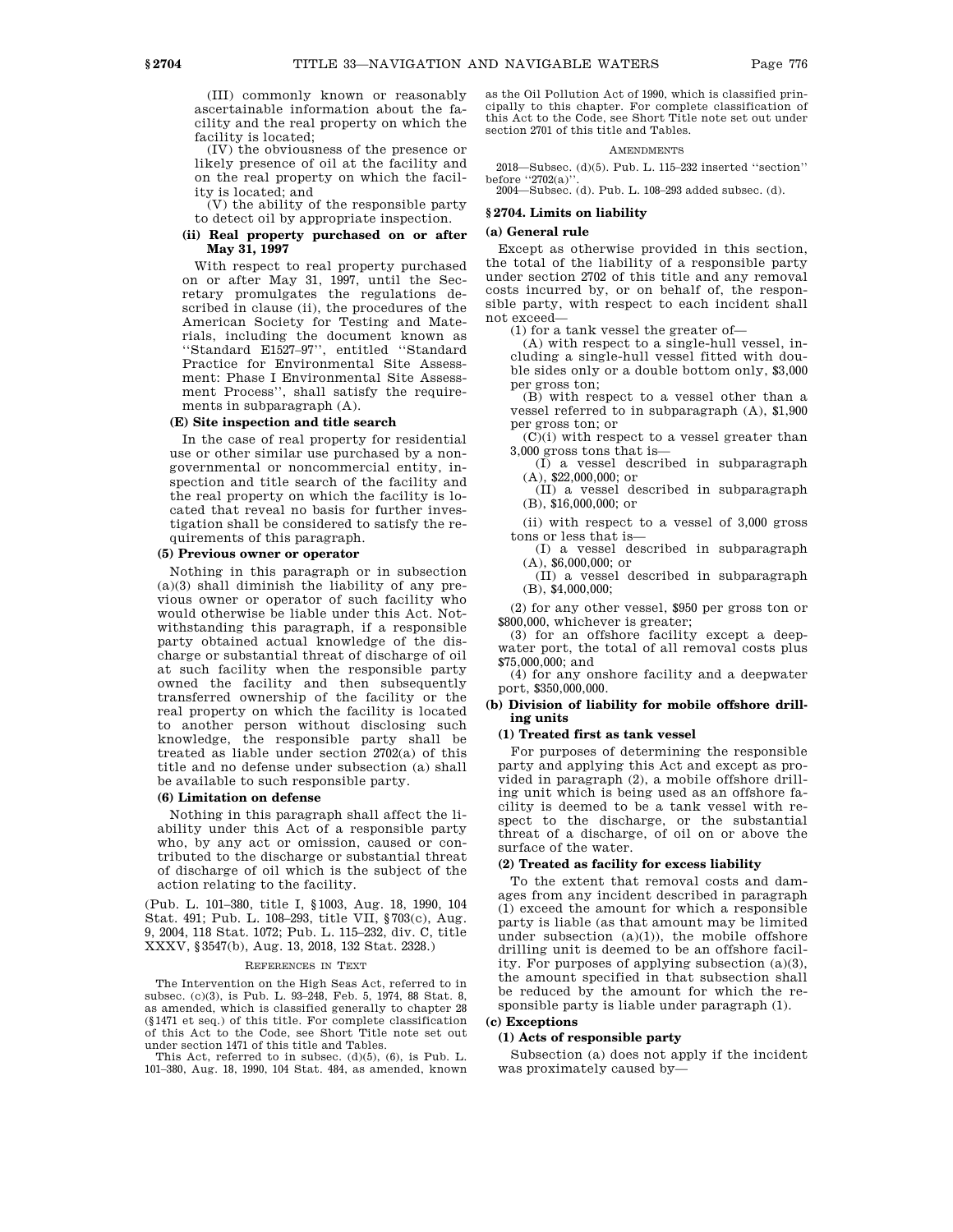(A) gross negligence or willful misconduct of, or

(B) the violation of an applicable Federal safety, construction, or operating regulation by,

the responsible party, an agent or employee of the responsible party, or a person acting pursuant to a contractual relationship with the responsible party (except where the sole contractual arrangement arises in connection with carriage by a common carrier by rail).

# **(2) Failure or refusal of responsible party**

Subsection (a) does not apply if the responsible party fails or refuses—

(A) to report the incident as required by law and the responsible party knows or has reason to know of the incident;

(B) to provide all reasonable cooperation and assistance requested by a responsible official in connection with removal activities; or

(C) without sufficient cause, to comply with an order issued under subsection (c) or (e) of section 1321 of this title or the Intervention on the High Seas Act (33 U.S.C. 1471 et seq.).

### **(3) OCS facility or vessel**

Notwithstanding the limitations established under subsection (a) and the defenses of section 2703 of this title, all removal costs incurred by the United States Government or any State or local official or agency in connection with a discharge or substantial threat of a discharge of oil from any Outer Continental Shelf facility or a vessel carrying oil as cargo from such a facility shall be borne by the owner or operator of such facility or vessel.

# **(4) Certain tank vessels**

Subsection (a)(1) shall not apply to—

(A) a tank vessel on which the only oil carried as cargo is an animal fat or vegetable oil, as those terms are used in section 2720 of this title; and

(B) a tank vessel that is designated in its certificate of inspection as an oil spill response vessel (as that term is defined in section 2101 of title 46) and that is used solely for removal.

# **(d) Adjusting limits of liability**

### **(1) Onshore facilities**

Subject to paragraph (2), the President may establish by regulation, with respect to any class or category of onshore facility, a limit of liability under this section of less than \$350,000,000, but not less than \$8,000,000, taking into account size, storage capacity, oil throughput, proximity to sensitive areas, type of oil handled, history of discharges, and other factors relevant to risks posed by the class or category of facility.

### **(2) Deepwater ports and associated vessels**

### **(A) Study**

The Secretary shall conduct a study of the relative operational and environmental risks posed by the transportation of oil by vessel to deepwater ports (as defined in section 1502 of this title) versus the transportation of oil by vessel to other ports. The study shall include a review and analysis of offshore lightering practices used in connection with that transportation, an analysis of the volume of oil transported by vessel using those practices, and an analysis of the frequency and volume of oil discharges which occur in connection with the use of those practices.

# **(B) Report**

Not later than 1 year after August 18, 1990, the Secretary shall submit to the Congress a report on the results of the study conducted under subparagraph (A).

# **(C) Rulemaking proceeding**

If the Secretary determines, based on the results of the study conducted under subparagraph (A), that the use of deepwater ports in connection with the transportation of oil by vessel results in a lower operational or environmental risk than the use of other ports, the Secretary shall initiate, not later than the 180th day following the date of submission of the report to the Congress under subparagraph (B), a rulemaking proceeding to lower the limits of liability under this section for deepwater ports as the Secretary determines appropriate. The Secretary may establish a limit of liability of less than \$350,000,000, but not less than \$50,000,000, in accordance with paragraph (1).

# **(3) Periodic reports**

The President shall, within 6 months after August 18, 1990, and from time to time thereafter, report to the Congress on the desirability of adjusting the limits of liability specified in subsection (a).

# **(4) Adjustment to reflect Consumer Price Index**

The President, by regulations issued not later than 3 years after July 11, 2006, and not less than every 3 years thereafter, shall adjust the limits on liability specified in subsection (a) to reflect significant increases in the Consumer Price Index.

(Pub. L. 101–380, title I, §1004, Aug. 18, 1990, 104 Stat. 491; Pub. L. 104–55, §2(d)(1), Nov. 20, 1995, 109 Stat. 546; Pub. L. 105–383, title IV, §406, Nov. 13, 1998, 112 Stat. 3429; Pub. L. 109–241, title VI, §603(a)(1), (2), (b), July 11, 2006, 120 Stat. 553, 554; Pub. L. 111–281, title IX, §903(a)(2), (e)(1), Oct. 15, 2010, 124 Stat. 3010, 3011; Pub. L. 115–232, div. C, title XXXV, §3547(c), Aug. 13, 2018, 132 Stat. 2328.)

### REFERENCES IN TEXT

This Act, referred to in subsec. (b)(1), is Pub. L. 101–380, Aug. 18, 1990, 104 Stat. 484, as amended, known as the Oil Pollution Act of 1990, which is classified principally to this chapter. For complete classification of this Act to the Code, see Short Title note set out under section 2701 of this title and Tables.

The Intervention on the High Seas Act, referred to in subsec. (c)(2)(C), is Pub. L. 93–248, Feb. 5, 1974, 88 Stat. 8, as amended, which is classified generally to chapter 28 (§1471 et seq.) of this title. For complete classification of this Act to the Code, see Short Title note set out under section 1471 of this title and Tables.

### AMENDMENTS

2018—Subsec. (d)(2)(C). Pub. L. 115–232 substituted ''under subparagraph (A)'' for ''under this subparagraph  $(A)$ <sup>"</sup>.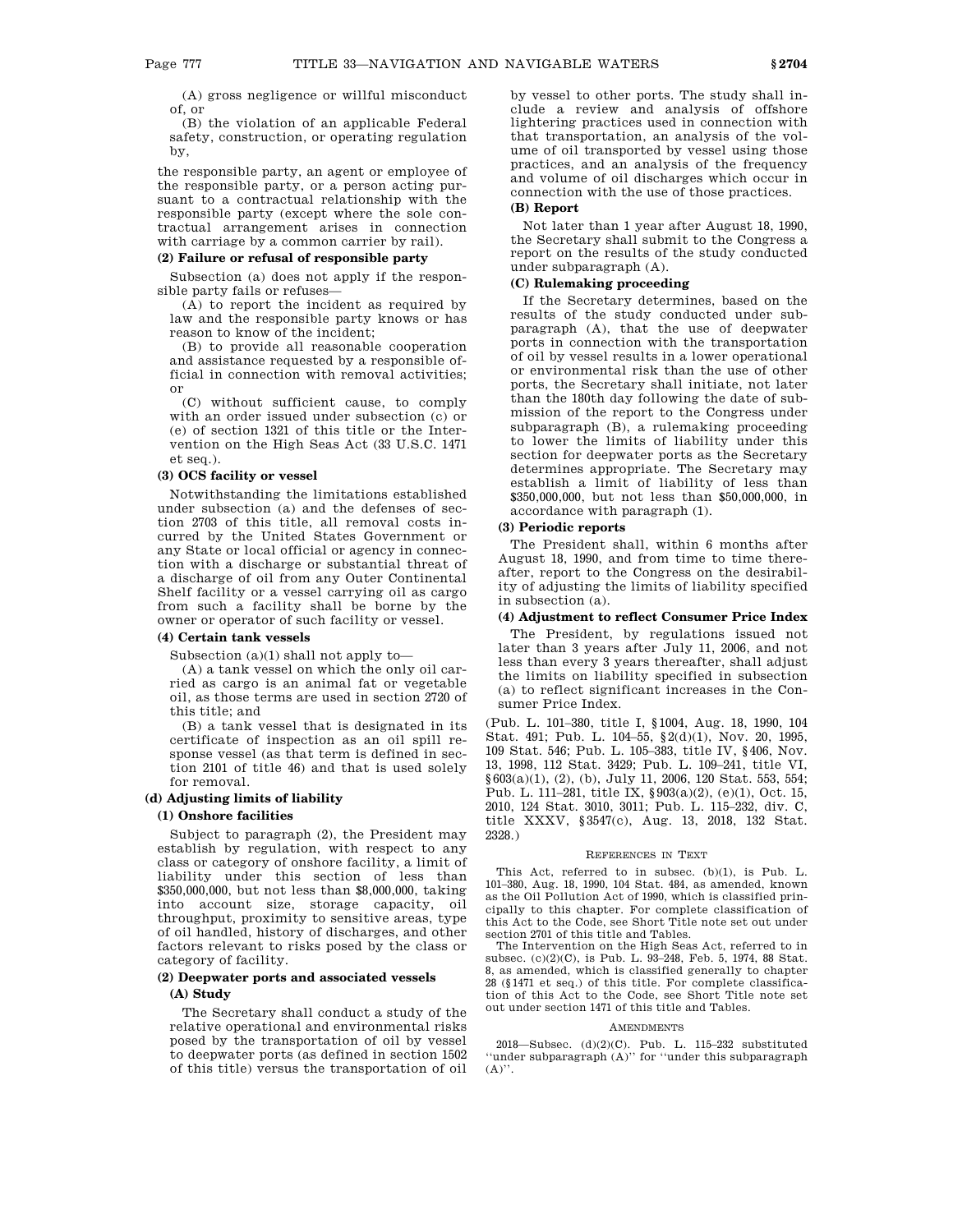2010—Subsec. (a)(2). Pub. L. 111–281, §903(e)(1), struck out first comma after "\$800,000".

Pub. L. 111–281, §903(a)(2), made technical amendment to directory language of Pub. L. 109–241, §603(a)(2). See 2006 Amendment note below.

2006—Subsec.  $(a)(1)(A)$  to  $(C)$ . Pub. L. 109-241, §603(a)(1), added subpars. (A) to (C) and struck out former subpars. (A) and (B), which read as follows:

 $\binom{10}{2}(1)$  (A) \$1,200 per gross ton; or<br> $\binom{10}{2}(1)$  in the case of a vessel greater than 3,000 gross tons, \$10,000,000; or

''(ii) in the case of a vessel of 3,000 gross tons or less,  $$2,000,000$ ;

Subsec. (a)(2). Pub. L. 109–241, §603(a)(2), as amended by Pub. L. 111–281,  $\S\,903(a)(2),$  substituted '' $\$950$  per gross ton'' for ''\$600 per gross ton'' and ''\$800,000,'' for "\$500,000"

Subsec. (d)(4). Pub. L. 109–241, §603(b), amended heading and text of par. (4) generally. Prior to amendment, text read as follows: ''The President shall, by regulations issued not less often than every 3 years, adjust the limits of liability specified in subsection (a) to reflect significant increases in the Consumer Price Index.

1998—Subsec. (a)(1). Pub. L. 105–383, §406(1), substituted comma for ''(except a tank vessel on which the only oil carried as cargo is an animal fat or vegetable oil, as those terms are used in section 2720 of this title)'' after ''tank vessel''.

Subsec. (c)(4). Pub. L. 105–383, §406(2), added par. (4). 1995—Subsec. (a)(1). Pub. L. 104–55 substituted ''for a tank vessel (except a tank vessel on which the only oil carried as cargo is an animal fat or vegetable oil, as those terms are used in section 2720 of this title)'' for ''for a tank vessel,''.

EFFECTIVE DATE OF 2010 AMENDMENT

Pub. L. 111–281, title IX, §903(a), Oct. 15, 2010, 124 Stat. 3010, provided that the amendment by section  $903(a)(2)$ is effective with enactment of Pub. L. 109–241.

### EFFECTIVE DATE OF 2006 AMENDMENT

Pub. L. 109–241, title VI, §603(a)(3), July 11, 2006, 120 Stat. 554, provided that: ''In the case of an incident occurring before the 90th day following the date of enactment of this Act [July 11, 2006], section 1004(a)(1) of the Oil Pollution Act of 1990 (33 U.S.C. 2704(a)(1)) shall apply as in effect immediately before the effective date of this subsection [July 11, 2006].''

### DELEGATION OF FUNCTIONS

For delegation of functions of President under subsec. (d) of this section, see section 4 of Ex. Ord. No. 12777, set out as a note under section 1321 of this title.

### REPORT

Pub. L. 109–241, title VI, §603(c), July 11, 2006, 120 Stat. 554, as amended by Pub. L. 114–120, title VI, §601(b), Feb. 8, 2016, 130 Stat. 79, provided that:

''(1) INITIAL REPORT.—Not later than 45 days after the date of enactment of this Act [July 11, 2006], the Secretary of the department in which the Coast Guard is operating shall submit a report on liability limits described in paragraph (2) to the Committee on Commerce, Science, and Transportation of the Senate and the Committee on Transportation and Infrastructure of the House of Representatives.

''(2) CONTENTS.—The report shall include, at a minimum, the following:

''(A) An analysis of the extent to which oil discharges from vessels and nonvessel sources have or are likely to result in removal costs and damages (as defined in section 1001 of the Oil Pollution Act of 1990 (33 U.S.C. 2701)) for which no defense to liability exists under section 1003 of such Act [33 U.S.C. 2703] and that exceed the liability limits established in section 1004 of such Act [33 U.S.C. 2704], as amended by this section.

''(B) An analysis of the impacts that claims against the Oil Spill Liability Trust Fund for amounts exceeding such liability limits will have on the Fund.

''(C) Based on analyses under this paragraph and taking into account other factors impacting the Fund, recommendations on whether the liability limits need to be adjusted in order to prevent the principal of the Fund from declining to levels that are likely to be insufficient to cover expected claims.

''(3) ANNUAL UPDATES.—The Secretary shall provide an update of the report to the Committees referred to in paragraph (1) not later than January 30 of the year following each year in which occurs an oil discharge from a vessel or nonvessel source that results or is likely to result in removal costs and damages (as those terms are defined in section 1001 of the Oil Pollution Act of 1990 (33 U.S.C. 2701)) that exceed liability limits established under section 1004 of the Oil Pollution Act of 1990 (33 U.S.C. 2704).''

# **§ 2705. Interest; partial payment of claims**

### **(a) General rule**

The responsible party or the responsible party's guarantor is liable to a claimant for interest on the amount paid in satisfaction of a claim under this Act for the period described in subsection (b). The responsible party shall establish a procedure for the payment or settlement of claims for interim, short-term damages. Payment or settlement of a claim for interim, short-term damages representing less than the full amount of damages to which the claimant ultimately may be entitled shall not preclude recovery by the claimant for damages not reflected in the paid or settled partial claim.

# **(1) In general**

**(b) Period**

Except as provided in paragraph (2), the period for which interest shall be paid is the period beginning on the 30th day following the date on which the claim is presented to the responsible party or guarantor and ending on the date on which the claim is paid.

# **(2) Exclusion of period due to offer by guarantor**

If the guarantor offers to the claimant an amount equal to or greater than that finally paid in satisfaction of the claim, the period described in paragraph (1) does not include the period beginning on the date the offer is made and ending on the date the offer is accepted. If the offer is made within 60 days after the date on which the claim is presented under section 2713(a) of this title, the period described in paragraph (1) does not include any period before the offer is accepted.

### **(3) Exclusion of periods in interests of justice**

If in any period a claimant is not paid due to reasons beyond the control of the responsible party or because it would not serve the interests of justice, no interest shall accrue under this section during that period.

# **(4) Calculation of interest**

The interest paid under this section shall be calculated at the average of the highest rate for commercial and finance company paper of maturities of 180 days or less obtaining on each of the days included within the period for which interest must be paid to the claimant, as published in the Federal Reserve Bulletin.

# **(5) Interest not subject to liability limits**

### **(A) In general**

Interest (including prejudgment interest) under this paragraph is in addition to dam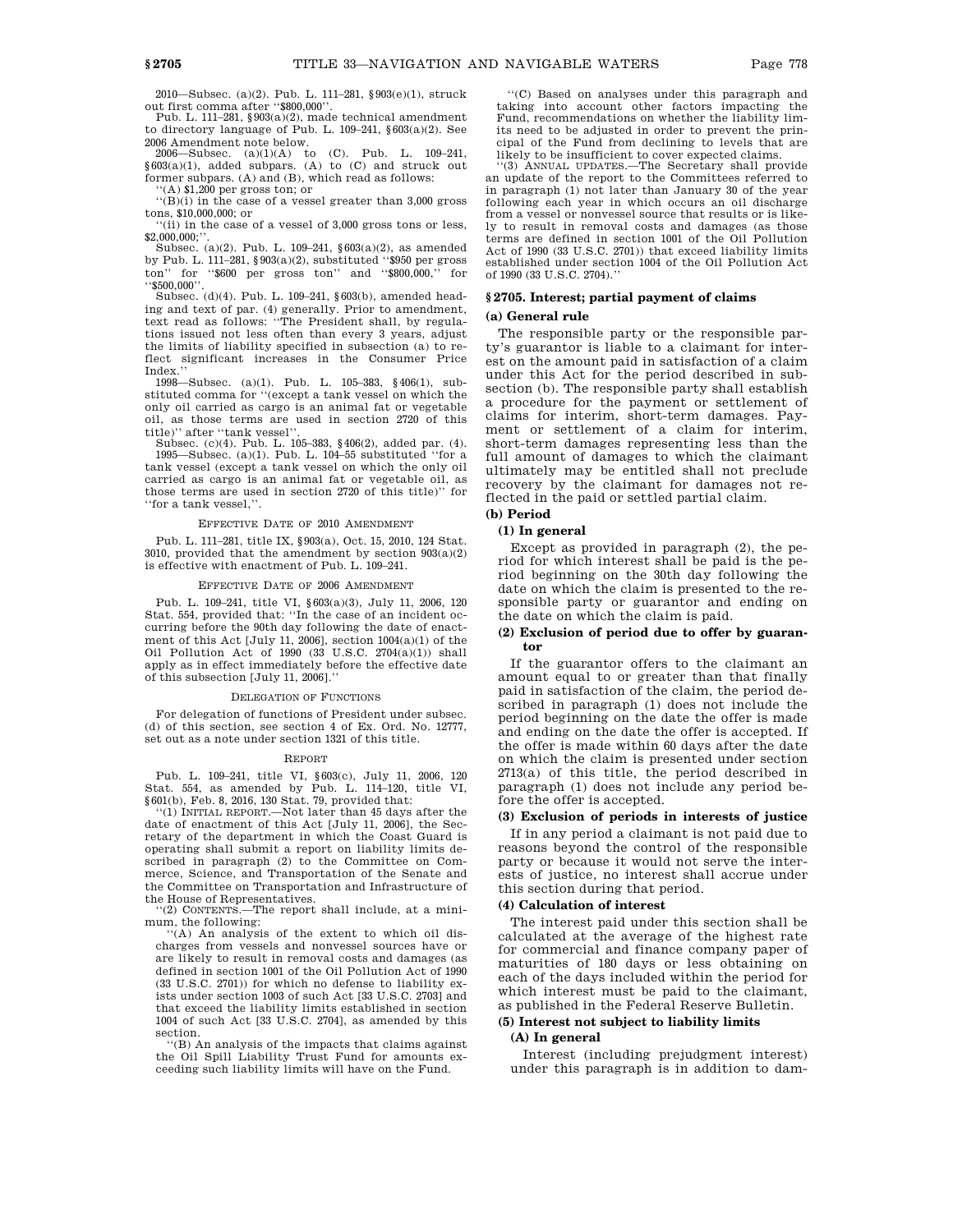ages and removal costs for which claims may be asserted under section 2702 of this title and shall be paid without regard to any limitation of liability under section 2704 of this title.

### **(B) Payment by guarantor**

The payment of interest under this subsection by a guarantor is subject to section  $2716(g)$  of this title.

(Pub. L. 101–380, title I, §1005, Aug. 18, 1990, 104 Stat. 493; Pub. L. 104–324, title XI, §1142(a), Oct. 19, 1996, 110 Stat. 3991.)

# REFERENCES IN TEXT

This Act, referred to in subsec. (a), is Pub. L. 101–380 Aug. 18, 1990, 104 Stat. 484, as amended, known as the Oil Pollution Act of 1990, which is classified principally to this chapter. For complete classification of this Act to the Code, see Short Title note set out under section 2701 of this title and Tables.

### **AMENDMENTS**

1996—Pub. L. 104–324, §1142(a)(1), inserted ''; partial payment of claims'' after ''Interest'' in section catchline.

Subsec. (a). Pub. L. 104–324, §1142(a)(2), inserted at end ''The responsible party shall establish a procedure for the payment or settlement of claims for interim, short-term damages. Payment or settlement of a claim for interim, short-term damages representing less than the full amount of damages to which the claimant ultimately may be entitled shall not preclude recovery by the claimant for damages not reflected in the paid or settled partial claim.''

# **§ 2706. Natural resources**

### **(a) Liability**

In the case of natural resource damages under section 2702(b)(2)(A) of this title, liability shall be—

(1) to the United States Government for natural resources belonging to, managed by, controlled by, or appertaining to the United States;

(2) to any State for natural resources belonging to, managed by, controlled by, or appertaining to such State or political subdivision thereof;

(3) to any Indian tribe for natural resources belonging to, managed by, controlled by, or appertaining to such Indian tribe; and

(4) in any case in which section 2707 of this title applies, to the government of a foreign country for natural resources belonging to, managed by, controlled by, or appertaining to such country.

# **(b) Designation of trustees**

### **(1) In general**

The President, or the authorized representative of any State, Indian tribe, or foreign government, shall act on behalf of the public, Indian tribe, or foreign country as trustee of natural resources to present a claim for and to recover damages to the natural resources.

## **(2) Federal trustees**

The President shall designate the Federal officials who shall act on behalf of the public as trustees for natural resources under this Act.

# **(3) State trustees**

The Governor of each State shall designate State and local officials who may act on behalf of the public as trustee for natural resources under this Act and shall notify the President of the designation.

### **(4) Indian tribe trustees**

The governing body of any Indian tribe shall designate tribal officials who may act on behalf of the tribe or its members as trustee for natural resources under this Act and shall notify the President of the designation.

# **(5) Foreign trustees**

The head of any foreign government may designate the trustee who shall act on behalf of that government as trustee for natural resources under this Act.

# **(c) Functions of trustees**

# **(1) Federal trustees**

The Federal officials designated under subsection  $(b)(2)$ -

(A) shall assess natural resource damages under section 2702(b)(2)(A) of this title for the natural resources under their trusteeship;

(B) may, upon request of and reimbursement from a State or Indian tribe and at the Federal officials' discretion, assess damages for the natural resources under the State's or tribe's trusteeship; and

(C) shall develop and implement a plan for the restoration, rehabilitation, replacement, or acquisition of the equivalent, of the natural resources under their trusteeship.

### **(2) State trustees**

The State and local officials designated under subsection (b)(3)—

(A) shall assess natural resource damages under section  $2702(b)(2)(A)$  of this title for the purposes of this Act for the natural resources under their trusteeship; and

(B) shall develop and implement a plan for the restoration, rehabilitation, replacement, or acquisition of the equivalent, of the natural resources under their trusteeship.

### **(3) Indian tribe trustees**

The tribal officials designated under subsection  $(b)(4)$ -

(A) shall assess natural resource damages under section  $2702(b)(2)(A)$  of this title for the purposes of this Act for the natural resources under their trusteeship; and

(B) shall develop and implement a plan for the restoration, rehabilitation, replacement, or acquisition of the equivalent, of the natural resources under their trusteeship.

### **(4) Foreign trustees**

The trustees designated under subsection  $(b)(5)$ 

(A) shall assess natural resource damages under section  $2702(b)(2)(A)$  of this title for the purposes of this Act for the natural resources under their trusteeship; and

(B) shall develop and implement a plan for the restoration, rehabilitation, replacement, or acquisition of the equivalent, of the natural resources under their trusteeship.

### **(5) Notice and opportunity to be heard**

Plans shall be developed and implemented under this section only after adequate public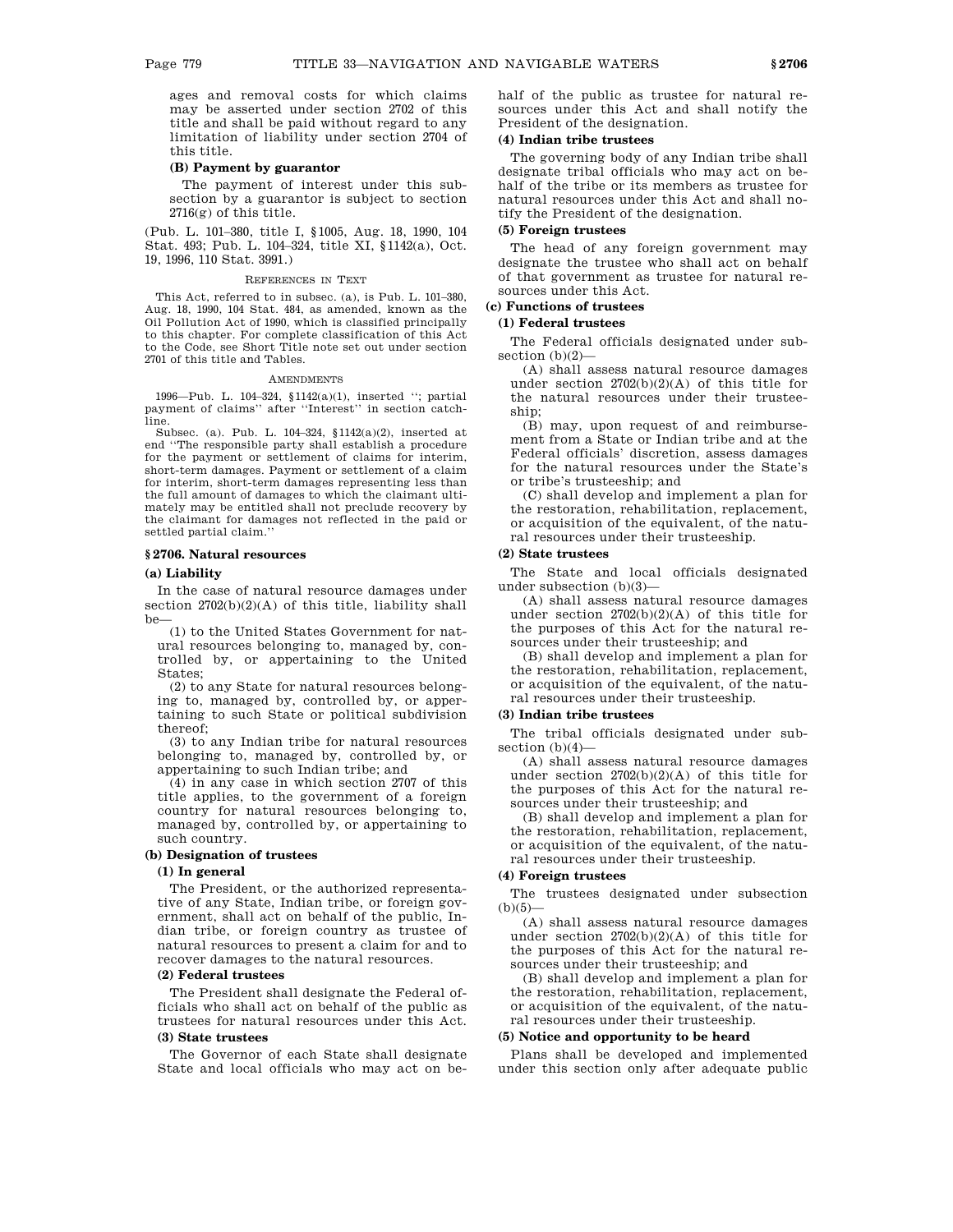notice, opportunity for a hearing, and consideration of all public comment.

# **(d) Measure of damages**

# **(1) In general**

The measure of natural resource damages under section  $2702(b)(2)(A)$  of this title is-

(A) the cost of restoring, rehabilitating, replacing, or acquiring the equivalent of, the damaged natural resources;

(B) the diminution in value of those natural resources pending restoration; plus

(C) the reasonable cost of assessing those damages.

# **(2) Determine costs with respect to plans**

Costs shall be determined under paragraph (1) with respect to plans adopted under subsection (c).

# **(3) No double recovery**

There shall be no double recovery under this Act for natural resource damages, including with respect to the costs of damage assessment or restoration, rehabilitation, replacement, or acquisition for the same incident and natural resource.

### **(e) Damage assessment regulations**

### **(1) Regulations**

The President, acting through the Under Secretary of Commerce for Oceans and Atmosphere and in consultation with the Administrator of the Environmental Protection Agency, the Director of the United States Fish and Wildlife Service, and the heads of other affected agencies, not later than 2 years after August 18, 1990, shall promulgate regulations for the assessment of natural resource damages under section  $2702(b)(2)(A)$  of this title resulting from a discharge of oil for the purpose of this Act.

# **(2) Rebuttable presumption**

Any determination or assessment of damages to natural resources for the purposes of this Act made under subsection (d) by a Federal, State, or Indian trustee in accordance with the regulations promulgated under paragraph (1) shall have the force and effect of a rebuttable presumption on behalf of the trustee in any administrative or judicial proceeding under this Act.

# **(f) Use of recovered sums**

Sums recovered under this Act by a Federal, State, Indian, or foreign trustee for natural resource damages under section 2702(b)(2)(A) of this title shall be retained by the trustee in a revolving trust account, without further appropriation, for use only to reimburse or pay costs incurred by the trustee under subsection (c) with respect to the damaged natural resources. Any amounts in excess of those required for these reimbursements and costs shall be deposited in the Fund.

# **(g) Compliance**

Review of actions by any Federal official where there is alleged to be a failure of that official to perform a duty under this section that is not discretionary with that official may be had by any person in the district court in which the

person resides or in which the alleged damage to natural resources occurred. The court may award costs of litigation (including reasonable attorney and expert witness fees) to any prevailing or substantially prevailing party. Nothing in this subsection shall restrict any right which any person may have to seek relief under any other provision of law.

(Pub. L. 101–380, title I, §1006, Aug. 18, 1990, 104 Stat. 494.)

### REFERENCES IN TEXT

This Act, referred to in subsecs.  $(b)(2)-(5)$ ,  $(c)(2)(A)$ ,  $(3)(A)$ ,  $(4)(A)$ ,  $(d)(3)$ ,  $(e)$ , and  $(f)$ , is Pub. L. 101–380, Aug. 18, 1990, 104 Stat. 484, as amended, known as the Oil Pollution Act of 1990, which is classified principally to this chapter. For complete classification of this Act to the Code, see Short Title note set out under section 2701 of this title and Tables.

### DELEGATION OF FUNCTIONS

Functions of President under subsec. (b)(3) and (4) of this section delegated to Administrator of Environmental Protection Agency by section 8(c) of Ex. Ord. No. 12777, Oct. 18, 1991, 56 F.R. 54768, set out as a note under section 1321 of this title.

# NOAA OIL AND HAZARDOUS SUBSTANCE SPILL COST REIMBURSEMENT

Pub. L. 102–567, title II, §205, Oct. 29, 1992, 106 Stat. 4282, provided that:

''(a) TREATMENT OF AMOUNTS RECEIVED AS REIM-BURSEMENT OF EXPENSES.—Notwithstanding any other provision of law, amounts received by the United States as reimbursement of expenses related to oil or hazardous substance spill response activities, or natural resource damage assessment, restoration, rehabilitation, replacement, or acquisition activities, conducted (or to be conducted) by the National Oceanic and Atmospheric Administration—

''(1) shall be deposited into the Fund;

''(2) shall be available, without fiscal year limitation and without apportionment, for use in accordance with the law under which the activities are conducted; and

''(3) shall not be considered to be an augmentation of appropriations.

''(b) APPLICATION.—Subsection (a) shall apply to amounts described in subsection (a) that are received— '(1) after the date of the enactment of this Act

[Oct. 29, 1992]; or ''(2) with respect to the oil spill associated with the

grounding of the EXXON VALDEZ.

''(c) DEFINITIONS.—For purposes of this section—

 $\lq\lq(1)$  the term 'Fund' means the Damage Assessment and Restoration Revolving Fund of the National Oceanic and Atmospheric Administration referred to in title I of Public Law 101–515 under the heading 'National Oceanic and Atmospheric Administration' (104 Stat. 2105) [set out as a note below]; and

''(2) the term 'expenses' includes incremental and base salaries, ships, aircraft, and associated indirect costs, except the term does not include base salaries and benefits of National Oceanic and Atmospheric Administration Support Coordinators.''

### DAMAGE ASSESSMENT AND RESTORATION REVOLVING FUND; DEPOSITS; AVAILABILITY; TRANSFER

Pub. L. 101–515, title I, Nov. 5, 1990, 104 Stat. 2105, provided that: ''For contingency planning, response and natural resource damage assessment and restoration activities, pursuant to the Comprehensive Environmental Response, Compensation[,] and Liability Act [of 1980], as amended [42 U.S.C. 9601 et seq.], the Federal Water Pollution Control Act, as amended [33 U.S.C. 1251 et seq.], the Marine Protection, Research[,] and Sanctuaries Act [of 1972], as amended [16 U.S.C. 1431et seq.,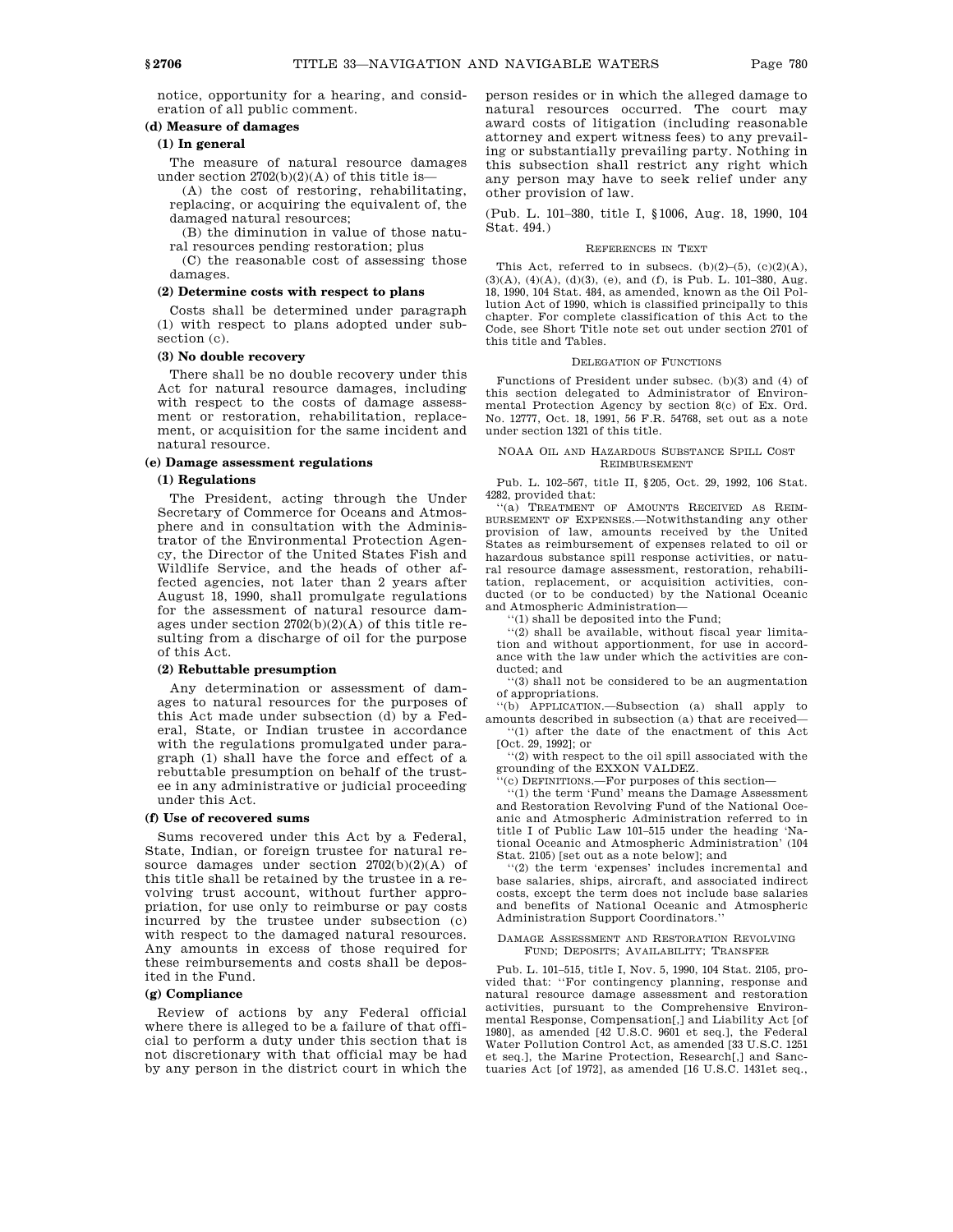1447 et seq.; 33 U.S.C. 1401 et seq., 2801 et seq.], and the Oil Pollution Act of 1990 [33 U.S.C. 2701 et seq.], \$5,000,000 to remain available until expended: *Provided*, That notwithstanding any other provision of law, in fiscal year 1991 and thereafter, sums provided by any party or governmental entity for natural resource damage assessment, response or restoration activities conducted or to be conducted by the National Oceanic and Atmospheric Administration as a result of any injury to the marine environment and/or resources for which the National Oceanic and Atmospheric Administration acts as trustee of said marine environment and/or resources, shall be deposited in the Damage Assessment and Restoration Revolving Fund and said funds so deposited shall remain available until expended: *Provided further*, That for purposes of obligation and expenditure in fiscal year 1991 and thereafter, sums available in the Damage Assessment and Restoration Revolving Fund may be transferred, upon the approval of the Secretary of Commerce or his delegate, to the Operations, Research, and Facilities appropriation of the National Oceanic and Atmospheric Administration.''

# **§ 2707. Recovery by foreign claimants**

# **(a) Required showing by foreign claimants**

# **(1) In general**

In addition to satisfying the other requirements of this Act, to recover removal costs or damages resulting from an incident a foreign claimant shall demonstrate that—

(A) the claimant has not been otherwise compensated for the removal costs or damages; and

(B) recovery is authorized by a treaty or executive agreement between the United States and the claimant's country, or the Secretary of State, in consultation with the Attorney General and other appropriate officials, has certified that the claimant's country provides a comparable remedy for United States claimants.

### **(2) Exceptions**

Paragraph (1)(B) shall not apply with respect to recovery by a resident of Canada in the case of an incident described in subsection (b)(4).

## **(b) Discharges in foreign countries**

A foreign claimant may make a claim for removal costs and damages resulting from a discharge, or substantial threat of a discharge, of oil in or on the territorial sea, internal waters, or adjacent shoreline of a foreign country, only if the discharge is from—

(1) an Outer Continental Shelf facility or a deepwater port;

(2) a vessel in the navigable waters;

(3) a vessel carrying oil as cargo between 2 places in the United States; or

(4) a tanker that received the oil at the terminal of the pipeline constructed under the Trans-Alaska Pipeline Authorization Act (43 U.S.C. 1651 et seq.), for transportation to a place in the United States, and the discharge or threat occurs prior to delivery of the oil to that place.

### **(c) ''Foreign claimant'' defined**

In this section, the term ''foreign claimant'' means—

(1) a person residing in a foreign country;

(2) the government of a foreign country; and (3) an agency or political subdivision of a foreign country.

(Pub. L. 101–380, title I, §1007, Aug. 18, 1990, 104 Stat. 496.)

### REFERENCES IN TEXT

This Act, referred to in subsec. (a)(1), is Pub. L. 101–380, Aug. 18, 1990, 104 Stat. 484, as amended, known as the Oil Pollution Act of 1990, which is classified principally to this chapter. For complete classification of this Act to the Code, see Short Title note set out under section 2701 of this title and Tables.

The Trans-Alaska Pipeline Authorization Act, referred to in subsec.  $(b)(4)$ , is title II of Pub. L. 93-153, Nov. 16, 1973, 87 Stat. 584, which is classified generally to chapter 34 (§1651 et seq.) of Title 43, Public Lands. For complete classification of this Act to the Code, see Short Title note set out under section 1651 of Title 43 and Tables.

### **§ 2708. Recovery by responsible party**

### **(a) In general**

The responsible party for a vessel or facility from which oil is discharged, or which poses the substantial threat of a discharge of oil, may assert a claim for removal costs and damages under section 2713 of this title only if the responsible party demonstrates that—

(1) the responsible party is entitled to a defense to liability under section 2703 of this title; or

(2) the responsible party is entitled to a limitation of liability under section 2704 of this title.

# **(b) Extent of recovery**

A responsible party who is entitled to a limitation of liability may assert a claim under section 2713 of this title only to the extent that the sum of the removal costs and damages incurred by the responsible party plus the amounts paid by the responsible party, or by the guarantor on behalf of the responsible party, for claims asserted under section 2713 of this title exceeds the amount to which the total of the liability under section 2702 of this title and removal costs and damages incurred by, or on behalf of, the responsible party is limited under section 2704 of this title.

(Pub. L. 101–380, title I, §1008, Aug. 18, 1990, 104 Stat. 497.)

# **§ 2709. Contribution**

A person may bring a civil action for contribution against any other person who is liable or potentially liable under this Act or another law. The action shall be brought in accordance with section 2717 of this title.

(Pub. L. 101–380, title I, §1009, Aug. 18, 1990, 104 Stat. 497.)

### REFERENCES IN TEXT

This Act, referred to in text, is Pub. L. 101–380, Aug. 18, 1990, 104 Stat. 484, as amended, known as the Oil Pollution Act of 1990, which is classified principally to this chapter. For complete classification of this Act to the Code, see Short Title note set out under section 2701 of this title and Tables.

# **§ 2710. Indemnification agreements**

### **(a) Agreements not prohibited**

Nothing in this Act prohibits any agreement to insure, hold harmless, or indemnify a party to such agreement for any liability under this Act.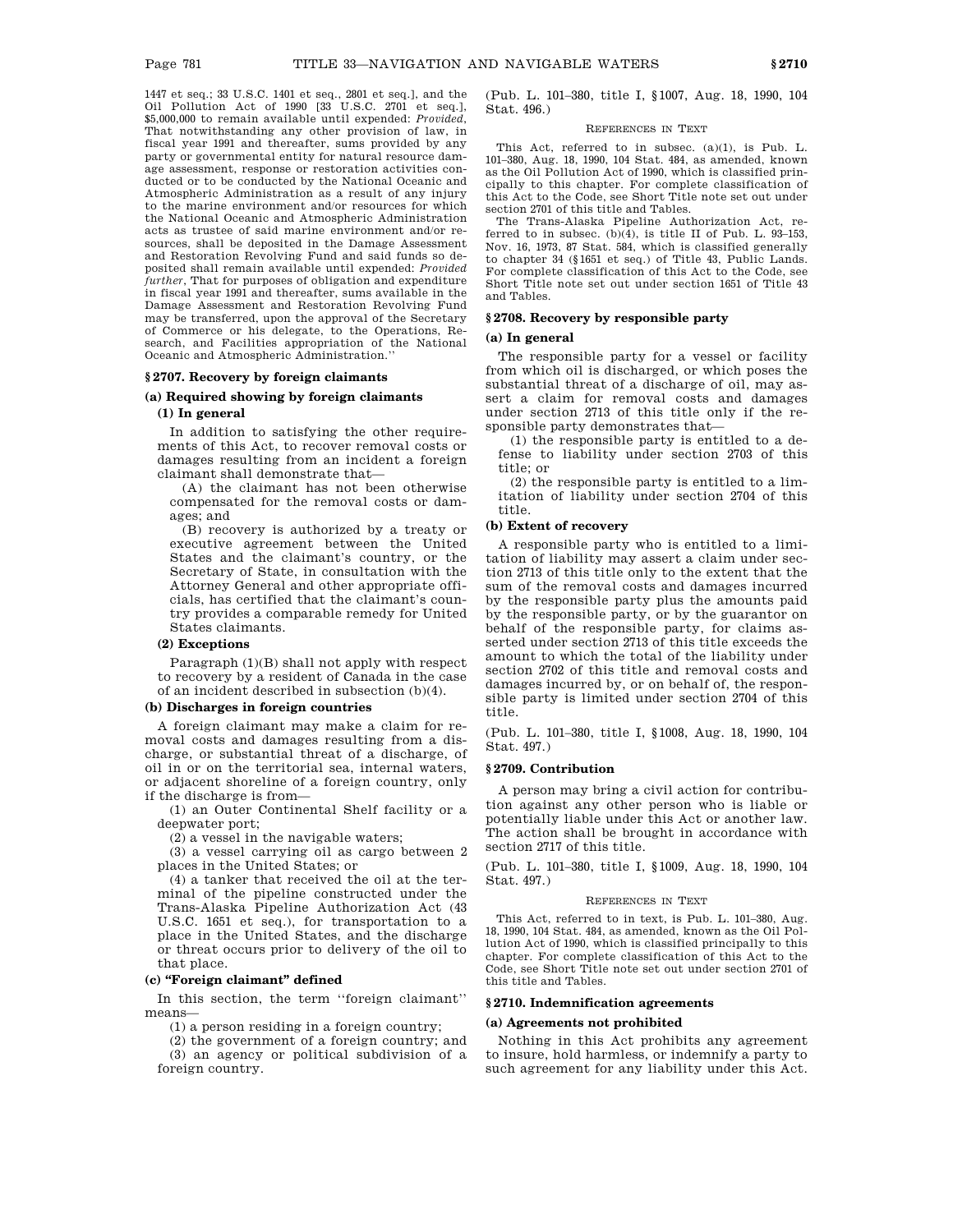### **(b) Liability not transferred**

No indemnification, hold harmless, or similar agreement or conveyance shall be effective to transfer liability imposed under this Act from a responsible party or from any person who may be liable for an incident under this Act to any other person.

### **(c) Relationship to other causes of action**

Nothing in this Act, including the provisions of subsection (b), bars a cause of action that a responsible party subject to liability under this Act, or a guarantor, has or would have, by reason of subrogation or otherwise, against any person.

(Pub. L. 101–380, title I, §1010, Aug. 18, 1990, 104 Stat. 498.)

### REFERENCES IN TEXT

This Act, referred to in text, is Pub. L. 101–380, Aug. 18, 1990, 104 Stat. 484, as amended, known as the Oil Pollution Act of 1990, which is classified principally to this chapter. For complete classification of this Act to the Code, see Short Title note set out under section 2701 of this title and Tables.

### **§ 2711. Consultation on removal actions**

The President shall consult with the affected trustees designated under section 2706 of this title on the appropriate removal action to be taken in connection with any discharge of oil. For the purposes of the National Contingency Plan, removal with respect to any discharge shall be considered completed when so determined by the President in consultation with the Governor or Governors of the affected States. However, this determination shall not preclude additional removal actions under applicable State law.

(Pub. L. 101–380, title I, §1011, Aug. 18, 1990, 104 Stat. 498.)

### DELEGATION OF FUNCTIONS

Functions of President under this section delegated to Administrator of Environmental Protection Agency for inland zone and to Secretary of Department in which Coast Guard is operating for coastal zone by section 3 of Ex. Ord. No. 12777, Oct. 18, 1991, 56 F.R. 54757, set out as a note under section 1321 of this title.

# **§ 2712. Uses of Fund**

# **(a) Uses generally**

The Fund shall be available to the President for—

(1) the payment of removal costs, including the costs of monitoring removal actions, determined by the President to be consistent with the National Contingency Plan—

(A) by Federal authorities; or

(B) by a Governor or designated State official under subsection (d);

(2) the payment of costs incurred by Federal, State, or Indian tribe trustees in carrying out their functions under section 2706 of this title for assessing natural resource damages and for developing and implementing plans for the restoration, rehabilitation, replacement, or acquisition of the equivalent of damaged resources determined by the President to be consistent with the National Contingency Plan;

(3) the payment of removal costs determined by the President to be consistent with the National Contingency Plan as a result of, and damages resulting from, a discharge, or a substantial threat of a discharge, of oil from a foreign offshore unit;

(4) the payment of claims in accordance with section 2713 of this title for uncompensated removal costs determined by the President to be consistent with the National Contingency Plan or uncompensated damages;

(5) the payment of Federal administrative, operational, and personnel costs and expenses reasonably necessary for and incidental to the implementation, administration, and enforcement of this Act (including, but not limited to, sections 1004(d)(2), 1006(e), 4107, 4110, 4111, 4112, 4117, 5006, 8103, and title VII) and subsections (b), (c), (d), (j), and (*l*) of section 1321 of this title with respect to prevention, removal, and enforcement related to oil discharges, provided that—

(A) not more than \$25,000,000 in each fiscal year shall be available to the Secretary for operating expenses incurred by the Coast Guard;

(B) not more than \$15,000,000 in each fiscal year shall be available to the Under Secretary of Commerce for Oceans and Atmosphere for expenses incurred by, and activities related to, response and damage assessment capabilities of the National Oceanic and Atmospheric Administration;

(C) not more than \$30,000,000 each year through the end of fiscal year 1992 shall be available to establish the National Response System under section 1321(j) of this title, including the purchase and prepositioning of oil spill removal equipment; and

(D) not more than \$27,250,000 in each fiscal year shall be available to carry out subchapter IV of this chapter; and

(6) the making of loans pursuant to the program established under section 2713(f) of this title.

### **(b) Defense to liability for Fund**

The Fund shall not be available to pay any claim for removal costs or damages to a particular claimant, to the extent that the incident, removal costs, or damages are caused by the gross negligence or willful misconduct of that claimant.

### **(c) Obligation of Fund by Federal officials**

The President may promulgate regulations designating one or more Federal officials who may obligate money in accordance with subsection (a).

# **(d) Access to Fund by State officials**

# **(1) Immediate removal**

In accordance with regulations promulgated under this section, the President, upon the request of the Governor of a State or pursuant to an agreement with a State under paragraph (2), may obligate the Fund for payment in an amount not to exceed \$250,000 for removal costs consistent with the National Contingency Plan required for the immediate removal of a discharge, or the mitigation or pre-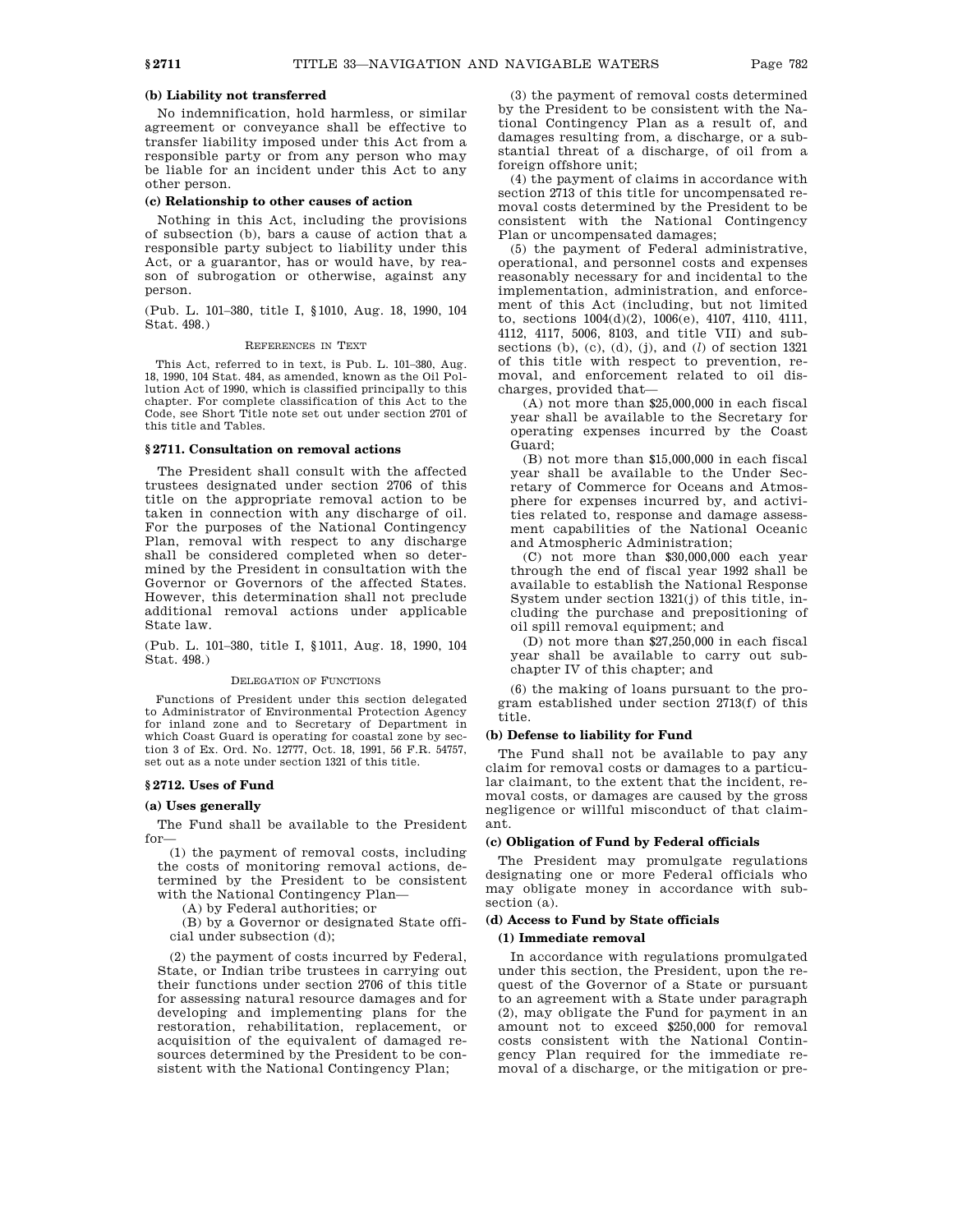vention of a substantial threat of a discharge, of oil.

# **(2) Agreements**

# **(A) In general**

The President shall enter into an agreement with the Governor of any interested State to establish procedures under which the Governor or a designated State official may receive payments from the Fund for removal costs pursuant to paragraph (1).

# **(B) Terms**

Agreements under this paragraph—

(i) may include such terms and conditions as may be agreed upon by the President and the Governor of a State;

(ii) shall provide for political subdivisions of the State to receive payments for reasonable removal costs; and

(iii) may authorize advance payments from the Fund to facilitate removal efforts.

### **(e) Regulations**

The President shall—

(1) not later than 6 months after August 18, 1990, publish proposed regulations detailing the manner in which the authority to obligate the Fund and to enter into agreements under this subsection shall be exercised; and

(2) not later than 3 months after the close of the comment period for such proposed regulations, promulgate final regulations for that purpose.

# **(f) Rights of subrogation**

Payment of any claim or obligation by the Fund under this Act shall be subject to the United States Government acquiring by subrogation all rights of the claimant or State to recover from the responsible party.

# **(g) Repealed. Pub. L. 115–282, title VIII, § 816(1), Dec. 4, 2018, 132 Stat. 4305**

## **(h) Period of limitations for claims**

# **(1) Removal costs**

No claim may be presented under this subchapter for recovery of removal costs for an incident unless the claim is presented within 6 years after the date of completion of all removal actions for that incident.

### **(2) Damages**

No claim may be presented under this section for recovery of damages unless the claim is presented within 3 years after the date on which the injury and its connection with the discharge in question were reasonably discoverable with the exercise of due care, or in the case of natural resource damages under section  $2702(b)(2)(A)$  of this title, if later, the date of completion of the natural resources damage assessment under section 2706(e) of this title.

### **(3) Minors and incompetents**

The time limitations contained in this subsection shall not begin to run—

(A) against a minor until the earlier of the date when such minor reaches 18 years of age or the date on which a legal representative is duly appointed for the minor, or

(B) against an incompetent person until the earlier of the date on which such incompetent's incompetency ends or the date on which a legal representative is duly appointed for the incompetent.

# **(i) Limitation on payment for same costs**

In any case in which the President has paid an amount from the Fund for any removal costs or damages specified under subsection (a), no other claim may be paid from the Fund for the same removal costs or damages.

# **(j) Obligation in accordance with plan**

# **(1) In general**

Except as provided in paragraph (2), amounts may be obligated from the Fund for the restoration, rehabilitation, replacement, or acquisition of natural resources only in accordance with a plan adopted under section 2706(c) of this title.

# **(2) Exception**

Paragraph (1) shall not apply in a situation requiring action to avoid irreversible loss of natural resources or to prevent or reduce any continuing danger to natural resources or similar need for emergency action.

# **(k) Preference for private persons in area affected by discharge**

# **(1) In general**

In the expenditure of Federal funds for removal of oil, including for distribution of supplies, construction, and other reasonable and appropriate activities, under a contract or agreement with a private person, preference shall be given, to the extent feasible and practicable, to private persons residing or doing business primarily in the area affected by the discharge of oil.

### **(2) Limitation**

This subsection shall not be considered to restrict the use of Department of Defense resources.

# **(***l***) Reports**

# **(1) In general**

Each year, on the date on which the President submits to Congress a budget under section 1105 of title 31, the President, through the Secretary of the Department in which the Coast Guard is operating, shall—

(A) provide a report on disbursements for the preceding fiscal year from the Fund, regardless of whether those disbursements were subject to annual appropriations, to—

(i) the Senate Committee on Commerce, Science, and Transportation; and

(ii) the House of Representatives Committee on Transportation and Infrastructure; and

(B) make the report available to the public on the National Pollution Funds Center Internet website.

# **(2) Contents**

The report shall include—

(A) a list of each incident that—

(i) occurred in the preceding fiscal year; and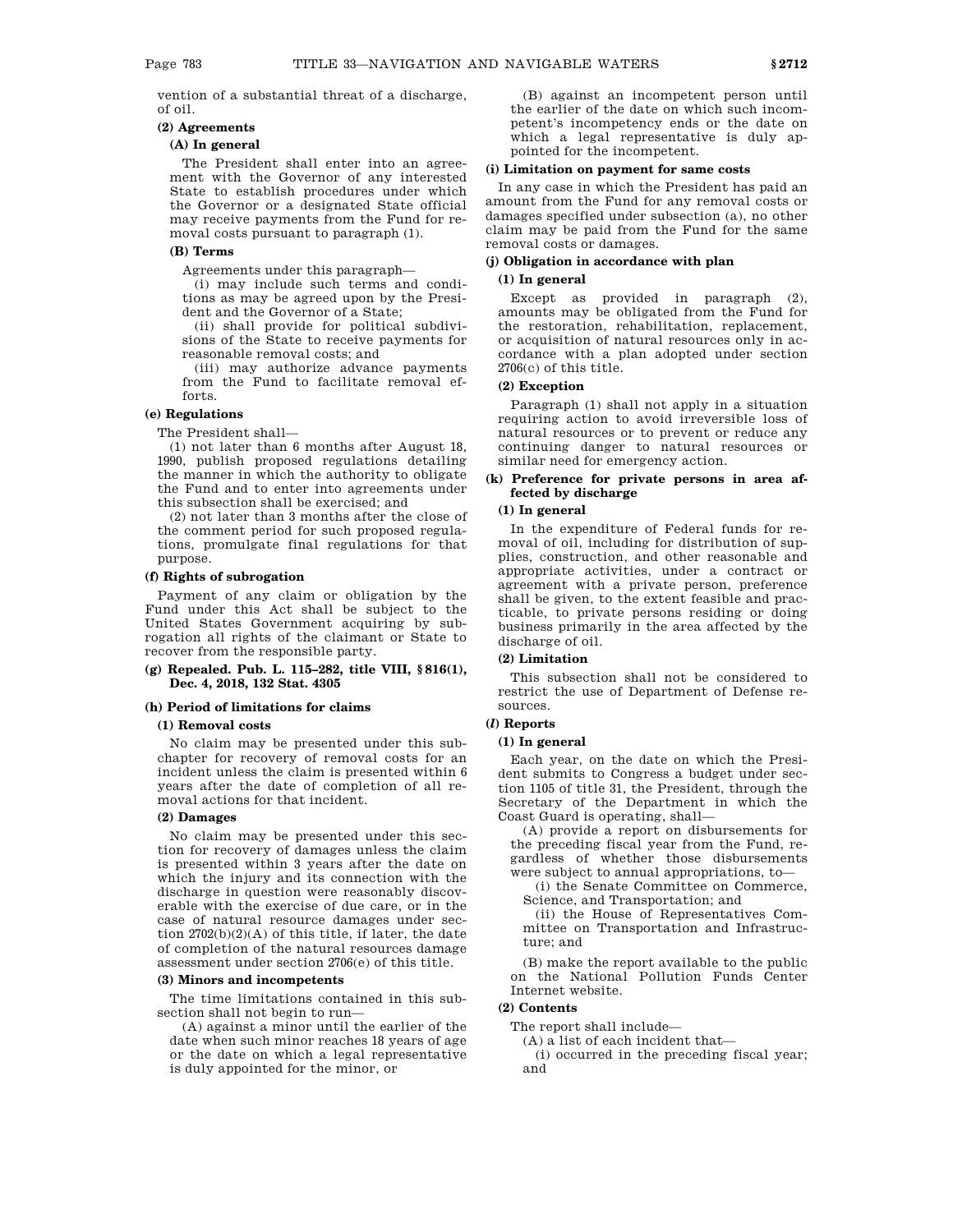(ii) resulted in disbursements from the Fund, for removal costs and damages, totaling \$500,000 or more;

(B) a list of each incident that—

(i) occurred in the fiscal year preceding the preceding fiscal year; and

(ii) resulted in disbursements from the Fund, for removal costs and damages, totaling \$500,000 or more; and

(C) an accounting of any amounts reimbursed to the Fund in the preceding fiscal year that were recovered from a responsible party for an incident that resulted in disbursements from the Fund, for removal costs and damages, totaling \$500,000 or more.

# **(3) Agency recordkeeping**

Each Federal agency that receives amounts from the Fund shall maintain records describing the purposes for which such funds were obligated or expended in such detail as the Secretary may require for purposes of the report required under paragraph (1).

(Pub. L. 101–380, title I, §1012, Aug. 18, 1990, 104 Stat. 498; Pub. L. 108–293, title VII, §708(b), Aug. 9, 2004, 118 Stat. 1077; Pub. L. 111–281, title VII, §708, Oct. 15, 2010, 124 Stat. 2984; Pub. L. 115–282, title VIII, §816, Dec. 4, 2018, 132 Stat. 4305.)

### REFERENCES IN TEXT

This Act, referred to in subsecs. (a)(5) and (f), is Pub. L. 101–380, Aug. 18, 1990, 104 Stat. 484, known as the Oil Pollution Act of 1990, which is classified principally to this chapter. Sections 1004(d)(2) and 1006(e) are classified to sections  $2704(d)(2)$  and  $2706(e)$ , respectively, of this title. Section 4107 amended former section 1223 of this title and enacted provisions formerly set out as a note under section 1223 of this title. Sections 4110 and 4111 enacted provisions set out as a note and formerly set out as a note under section 3703 of Title 46, Shipping. Section 4112 is not classified to the Code. Section 4117 enacted provisions set out as a note under section 1295 of the former Appendix to Title 46. Section 5006 is classified to section 2736 of this title. Section 8103 enacted provisions formerly set out as a note under section 1651 of Title 43, Public Lands. Title VII is classified to subchapter IV of this chapter. For complete classification of this Act to the Code, see Short Title note set out under section 2701 of this title and Tables.

### AMENDMENTS

2018—Subsec. (g). Pub. L. 115–282, §816(1), struck out subsec. (g) which related to audits.

Subsec. (*l*)(1). Pub. L. 115–282, §816(2), substituted ''Each year, on the date on which the President submits to Congress a budget under section 1105 of title for "Within one year after October 15, 2010, and annually thereafter,'' in introductory provisions.

Subsec. (*l*)(2). Pub. L. 115–282, §816(3), amended par. (2) generally. Prior to amendment, text read as follows: ''The report shall include—

''(A) a list of each disbursement of \$250,000 or more from the Fund during the preceding fiscal year; and ''(B) a description of how each such use of the Fund

meets the requirements of subsection (a). 2010—Subsec. (a)(5)(B) to (D). Pub. L. 111–281, §708(a), added subpar. (B) and redesignated former subpars. (B)

and (C) as (C) and (D), respectively. Subsec. (g). Pub. L. 111–281, §708(b)(1), added subsec.

(g) and struck out former subsec. (g). Prior to amendment, text read as follows: ''The Comptroller General shall audit all payments, obligations, reimbursements, and other uses of the Fund, to assure that the Fund is being properly administered and that claims are being appropriately and expeditiously considered. The Comptroller General shall submit to the Congress an interim report one year after August 18, 1990. The Comptroller General shall thereafter audit the Fund as is appropriate. Each Federal agency shall cooperate with the Comptroller General in carrying out this subsection.'' Subsec. (*l*). Pub. L. 111–281, §708(b)(2), added subsec.

### (*l*). 2004—Subsec. (a)(6). Pub. L. 108–293 added par. (6).

### TRANSFER OF FUNCTIONS

For transfer of authorities, functions, personnel, and assets of the Coast Guard, including the authorities and functions of the Secretary of Transportation relating thereto, to the Department of Homeland Security, and for treatment of related references, see sections 468(b), 551(d), 552(d), and 557 of Title 6, Domestic Security, and the Department of Homeland Security Reorganization Plan of November 25, 2002, as modified, set out as a note under section 542 of Title 6.

### DELEGATION OF FUNCTIONS

Functions of President under subsecs. (a)(1), (3), (4), (d), and (e) of this section delegated to Secretary of Department in which Coast Guard is operating by section 7(a)(1)(A), (c)(1), (3) of Ex. Ord. No. 12777, Oct. 18, 1991, 56 F.R. 54766, 54767, set out as a note under section 1321 of this title.

Functions of President under subsec. (a)(2) of this section delegated to Federal trustees designated in National Contingency Plan by section 7(a)(2) of Ex. Ord. No. 12777.

Functions of President under subsecs. (a)(5) and (c) of this section delegated to each head of departments and agencies having responsibility for implementation, administration, and enforcement of the Oil Pollution Act of 1990 (Pub. L. 101–380, see Tables for classification) and section 1321(b), (c), (d), (j), (*l*) of this title by section 7(a)(3), (b) of Ex. Ord. No. 12777.

Memorandum of the President of the United States, Aug. 24, 1990, 55 F.R. 35291, which delegated to the Secretary of the Department in which the Coast Guard is operating authority to make available from the Oil Spill Liability Trust Fund not to exceed \$50,000,000 in any fiscal year to remove discharged oil or hazardous substances from navigable waters, was revoked by Ex. Ord. No. 12777, §8(i), Oct. 18, 1991, 56 F.R. 54769, set out as a note under section 1321 of this title.

USE OF FUND FOR SPILLS OF NATIONAL SIGNIFICANCE

Pub. L. 112–74, div. D, title V, §563, Dec. 23, 2011, 125 Stat. 981, provided that: ''For fiscal year 2012 and thereafter, notwithstanding section 1012(a)(5) of the Oil Pollution Act of 1990 (33 U.S.C. 2712(a)(5)) and 31 U.S.C. 3302, in the event that a spill of national significance occurs, any payment of amounts from the Oil Spill Liability Trust Fund pursuant to section  $1012(a)(1)$  of the Oil Pollution Act of 1990 (33 U.S.C. 2712(a)(1)) for the removal costs incurred by the Coast Guard for such spill, shall be credited directly to the accounts of the Coast Guard current at the time such removal costs were incurred or when reimbursement is received: *Provided*, That such amounts shall be merged with and, without further appropriations, made available for the same time period and the same purpose as the appropriation to which it is credited.''

### **§ 2713. Claims procedure**

### **(a) Presentation**

Except as provided in subsection (b), all claims for removal costs or damages shall be presented first to the responsible party or guarantor of the source designated under section 2714(a) of this title.

### **(b) Presentation to Fund**

### **(1) In general**

Claims for removal costs or damages may be presented first to the Fund—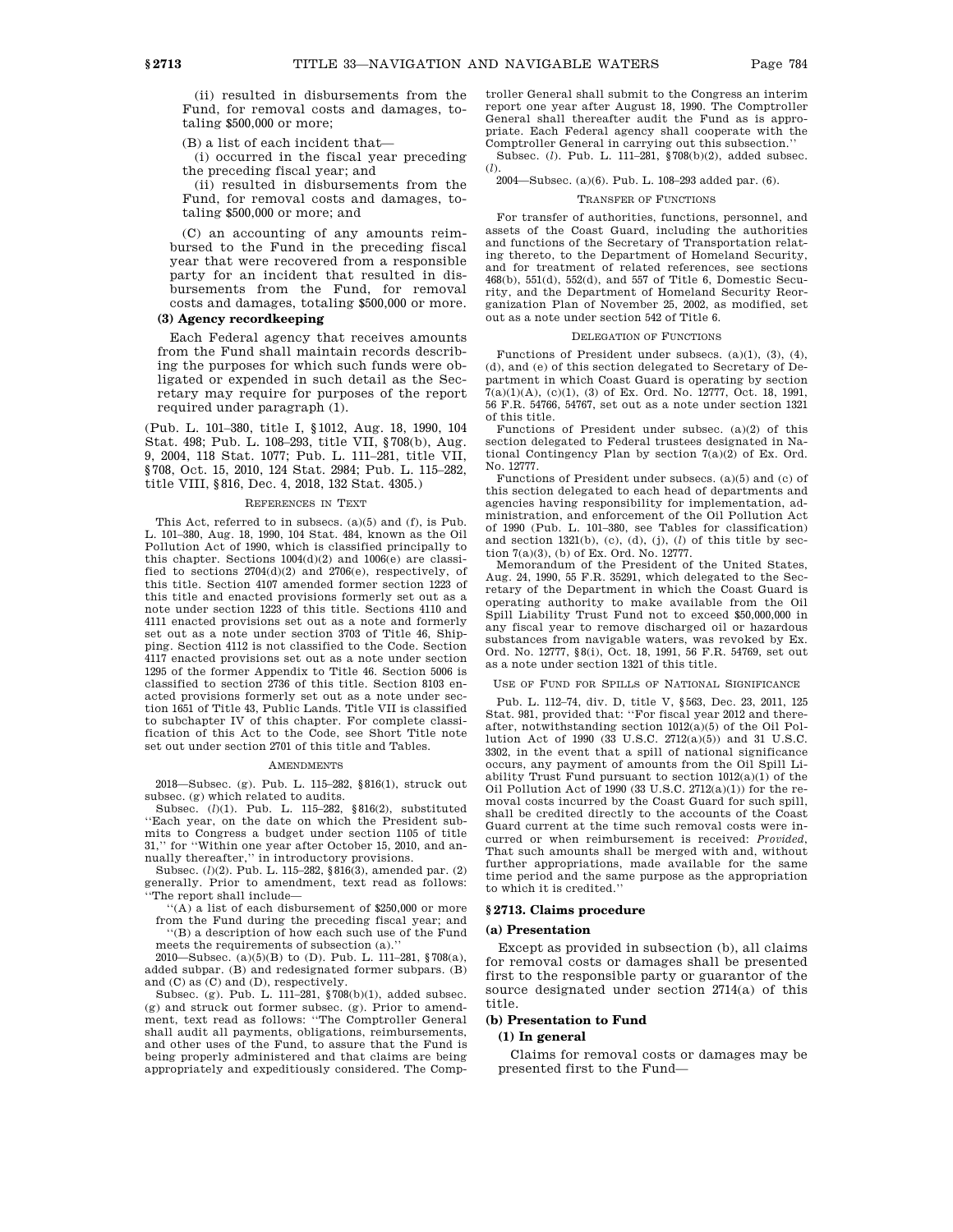(A) if the President has advertised or otherwise notified claimants in accordance with section 2714(c) of this title;

(B) by a responsible party who may assert a claim under section 2708 of this title;

(C) by the Governor of a State for removal costs incurred by that State; or

(D) by a United States claimant in a case where a foreign offshore unit has discharged oil causing damage for which the Fund is liable under section 2712(a) of this title.

## **(2) Limitation on presenting claim**

No claim of a person against the Fund may be approved or certified during the pendency of an action by the person in court to recover costs which are the subject of the claim.

# **(c) Election**

If a claim is presented in accordance with subsection (a) and—

(1) each person to whom the claim is presented denies all liability for the claim, or

(2) the claim is not settled by any person by payment within 90 days after the date upon which (A) the claim was presented, or (B) advertising was begun pursuant to section 2714(b) of this title, whichever is later,

the claimant may elect to commence an action in court against the responsible party or guarantor or to present the claim to the Fund.

# **(d) Uncompensated damages**

If a claim is presented in accordance with this section, including a claim for interim, shortterm damages representing less than the full amount of damages to which the claimant ultimately may be entitled, and full and adequate compensation is unavailable, a claim for the uncompensated damages and removal costs may be presented to the Fund.

### **(e) Procedure for claims against Fund**

The President shall promulgate, and may from time to time amend, regulations for the presentation, filing, processing, settlement, and adjudication of claims under this Act against the Fund.

# **(f) Loan program**

# **(1) In general**

The President shall establish a loan program under the Fund to provide interim assistance to fishermen and aquaculture producer claimants during the claims procedure.

# **(2) Eligibility for loan**

A loan may be made under paragraph (1) only to a fisherman or aquaculture producer that—

(A) has incurred damages for which claims are authorized under section 2702 of this title;

(B) has made a claim pursuant to this section that is pending; and

(C) has not received an interim payment under section 2705(a) of this title for the amount of the claim, or part thereof, that is pending.

### **(3) Terms and conditions of loans**

A loan awarded under paragraph (1)—

(A) shall have flexible terms, as determined by the President;

(B) shall be for a period ending on the later  $of$ 

(i) the date that is 5 years after the date on which the loan is made; or

(ii) the date on which the fisherman or aquaculture producer receives payment for the claim to which the loan relates under the procedure established by subsections (a) through (e) of this section; and

(C) shall be at a low interest rate, as determined by the President.

(Pub. L. 101–380, title I, §1013, Aug. 18, 1990, 104 Stat. 501; Pub. L. 104–324, title XI, §1142(b), Oct. 19, 1996, 110 Stat. 3991; Pub. L. 108–293, title VII, §708(a), Aug. 9, 2004, 118 Stat. 1077.)

### REFERENCES IN TEXT

This Act, referred to in subsec. (e), is Pub. L. 101–380, Aug. 18, 1990, 104 Stat. 484, as amended, known as the Oil Pollution Act of 1990, which is classified principally to this chapter. For complete classification of this Act to the Code, see Short Title note set out under section 2701 of this title and Tables.

### **AMENDMENTS**

2004—Subsec. (f). Pub. L. 108–293 added subsec.(f). 1996—Subsec. (d). Pub. L. 104–324 substituted ''section,

including a claim for interim, short-term damages representing less than the full amount of damages to which the claimant ultimately may be entitled,'' for ''section''.

### DELEGATION OF FUNCTIONS

Functions of President under subsec. (e) of this section delegated to Secretary of Department in which Coast Guard is operating by section  $7(c)(2)$  of Ex. Ord. No. 12777, Oct. 18, 1991, 56 F.R. 54767, set out as a note under section 1321 of this title.

# **§ 2714. Designation of source and advertisement (a) Designation of source and notification**

# When the President receives information of an incident, the President shall, where possible and

appropriate, designate the source or sources of the discharge or threat. If a designated source is a vessel or a facility, the President shall immediately notify the responsible party and the guarantor, if known, of that designation.

### **(b) Advertisement by responsible party or guarantor**

(1) If a responsible party or guarantor fails to inform the President, within 5 days after receiving notification of a designation under subsection (a), of the party's or the guarantor's denial of the designation, such party or guarantor shall advertise the designation and the procedures by which claims may be presented, in accordance with regulations promulgated by the President. Advertisement under the preceding sentence shall begin no later than 15 days after the date of the designation made under subsection (a). If advertisement is not otherwise made in accordance with this subsection, the President shall promptly and at the expense of the responsible party or the guarantor involved, advertise the designation and the procedures by which claims may be presented to the responsible party or guarantor. Advertisement under this subsection shall continue for a period of no less than 30 days.

(2) An advertisement under paragraph (1) shall state that a claimant may present a claim for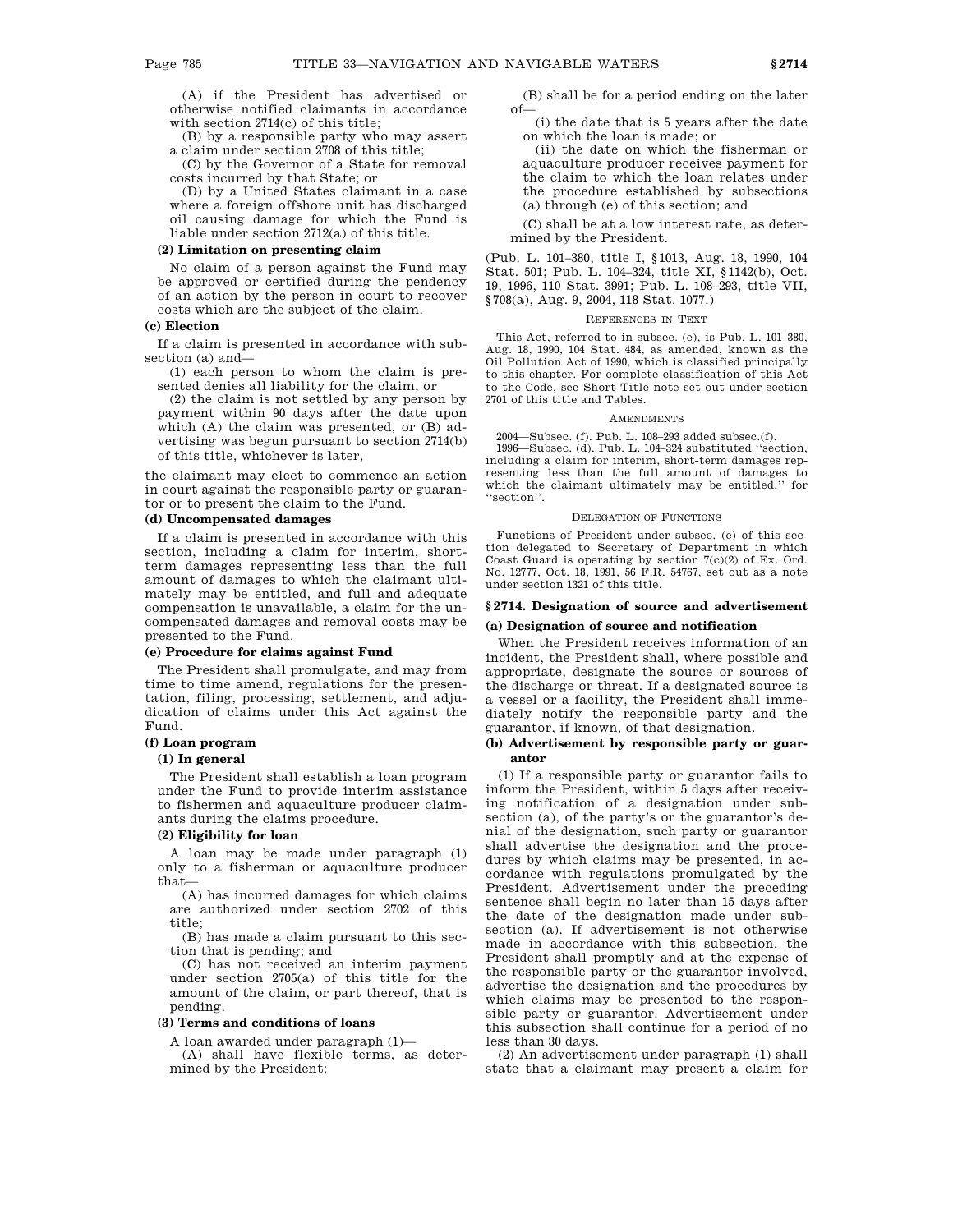interim, short-term damages representing less than the full amount of damages to which the claimant ultimately may be entitled and that payment of such a claim shall not preclude recovery for damages not reflected in the paid or settled partial claim.

### **(c) Advertisement by President**

If—

(1) the responsible party and the guarantor both deny a designation within 5 days after receiving notification of a designation under subsection (a),

(2) the source of the discharge or threat was a public vessel, or

(3) the President is unable to designate the source or sources of the discharge or threat under subsection (a),

the President shall advertise or otherwise notify potential claimants of the procedures by which claims may be presented to the Fund.

(Pub. L. 101–380, title I, §1014, Aug. 18, 1990, 104 Stat. 501; Pub. L. 104–324, title XI, §1142(c), Oct. 19, 1996, 110 Stat. 3991.)

# **AMENDMENTS**

1996—Subsec. (b). Pub. L. 104–324 designated existing provisions as par. (1) and added par. (2).

### DELEGATION OF FUNCTIONS

Functions of President under this section delegated to Secretary of Department in which Coast Guard is operating by section  $7(d)(2)$  of Ex. Ord. No. 12777, Oct. 18, 1991, 56 F.R. 54768, set out as a note under section 1321 of this title.

## **§ 2715. Subrogation**

# **(a) In general**

Any person, including the Fund, who pays compensation pursuant to this Act to any claimant for removal costs or damages shall be subrogated to all rights, claims, and causes of action that the claimant has under any other law.

# **(b) Interim damages**

### **(1) In general**

If a responsible party, a guarantor, or the Fund has made payment to a claimant for interim, short-term damages representing less than the full amount of damages to which the claimant ultimately may be entitled, subrogation under subsection (a) shall apply only with respect to the portion of the claim reflected in the paid interim claim.

### **(2) Final damages**

Payment of such a claim shall not foreclose a claimant's right to recovery of all damages to which the claimant otherwise is entitled under this Act or under any other law.

### **(c) Actions on behalf of Fund**

At the request of the Secretary, the Attorney General shall commence an action on behalf of the Fund to recover any compensation paid by the Fund to any claimant pursuant to this Act, and all costs incurred by the Fund by reason of the claim, including interest (including prejudgment interest), administrative and adjudicative costs, and attorney's fees. Such an action may be commenced against any responsible party or (subject to section 2716 of this title) guarantor, or against any other person who is liable, pursuant to any law, to the compensated claimant or to the Fund, for the cost or damages for which the compensation was paid. Such an action shall be commenced against the responsible foreign government or other responsible party to recover any removal costs or damages paid from the Fund as the result of the discharge, or substantial threat of discharge, of oil from a foreign offshore unit or other facility located seaward of the exclusive economic zone.

### **(d) Authority to settle**

The head of any department or agency responsible for recovering amounts for which a person is liable under this subchapter may consider, compromise, and settle a claim for such amounts, including such costs paid from the Fund, if the claim has not been referred to the Attorney General. In any case in which the total amount to be recovered may exceed \$500,000 (excluding interest), a claim may be compromised and settled under the preceding sentence only with the prior written approval of the Attorney General.

(Pub. L. 101–380, title I, §1015, Aug. 18, 1990, 104 Stat. 502; Pub. L. 104–324, title XI, §1142(d), Oct. 19, 1996, 110 Stat. 3991; Pub. L. 108–293, title VII, §706, Aug. 9, 2004, 118 Stat. 1076; Pub. L. 115–91, div. C, title XXXV, §3508(b)(1)(B), Dec. 12, 2017, 131 Stat. 1916.)

### REFERENCES IN TEXT

This Act, referred to in text, is Pub. L. 101–380, Aug. 18, 1990, 104 Stat. 484, as amended, known as the Oil Pollution Act of 1990, which is classified principally to this chapter. For complete classification of this Act to the Code, see Short Title note set out under section 2701 of this title and Tables.

### **AMENDMENTS**

2017—Subsec. (c). Pub. L. 115–91 inserted ''or other facility located seaward of the exclusive economic zone'' after ''foreign offshore unit''.

2004—Subsec. (d). Pub. L. 108–293 added subsec. (d).

1996—Subsecs. (b), (c). Pub. L. 104–324 added subsec. (b) and redesignated former subsec. (b) as (c).

# **§ 2716. Financial responsibility**

### **(a) Requirement**

The responsible party for—

(1) any vessel over 300 gross tons (except a non-self-propelled vessel that does not carry oil as cargo or fuel) using any place subject to the jurisdiction of the United States;

(2) any vessel using the waters of the exclusive economic zone to transship or lighter oil destined for a place subject to the jurisdiction of the United States; or

(3) any tank vessel over 100 gross tons using any place subject to the jurisdiction of the United States;

shall establish and maintain, in accordance with regulations promulgated by the Secretary, evidence of financial responsibility sufficient to meet the maximum amount of liability to which the responsible party could be subjected under section 2704(a) or (d) of this title, in a case where the responsible party would be entitled to limit liability under that section. If the responsible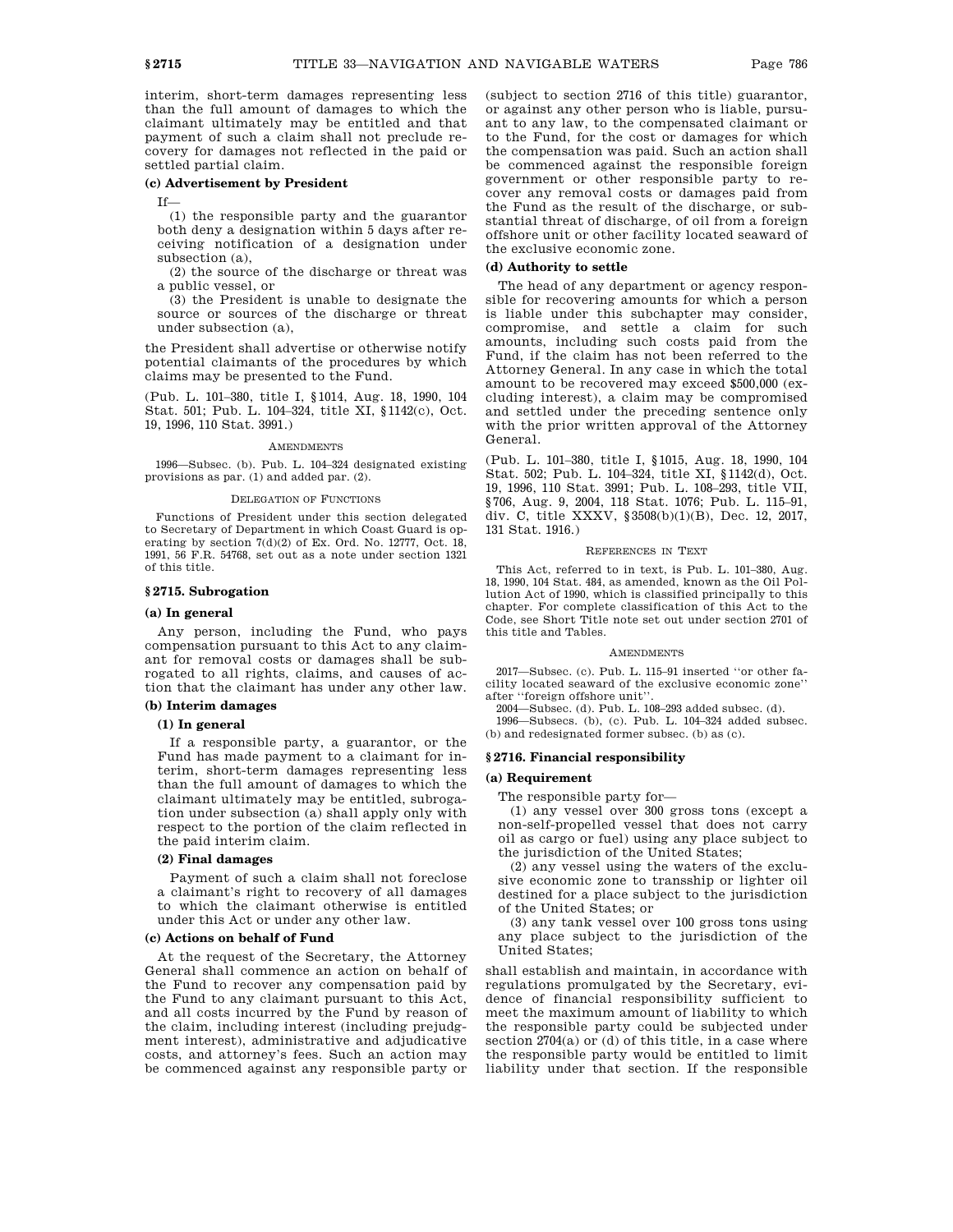party owns or operates more than one vessel, evidence of financial responsibility need be established only to meet the amount of the maximum liability applicable to the vessel having the greatest maximum liability.

# **(b) Sanctions**

# **(1) Withholding clearance**

The Secretary of the Treasury shall withhold or revoke the clearance required by section 60105 of title 46 of any vessel subject to this section that does not have the evidence of financial responsibility required for the vessel under this section.

# **(2) Denying entry to or detaining vessels**

The Secretary may—

(A) deny entry to any vessel to any place in the United States, or to the navigable waters, or

(B) detain at the place,

any vessel that, upon request, does not produce the evidence of financial responsibility required for the vessel under this section. **(3) Seizure of vessel**

Any vessel subject to the requirements of this section which is found in the navigable waters without the necessary evidence of financial responsibility for the vessel shall be subject to seizure by and forfeiture to the United States.

# **(c) Offshore facilities**

# **(1) In general**

# **(A) Evidence of financial responsibility required**

Except as provided in paragraph (2), a responsible party with respect to an offshore facility that—

 $(i)(I)$  is located seaward of the line of ordinary low water along that portion of the coast that is in direct contact with the open sea and the line marking the seaward limit of inland waters; or

(II) is located in coastal inland waters, such as bays or estuaries, seaward of the line of ordinary low water along that portion of the coast that is not in direct contact with the open sea;

(ii) is used for exploring for, drilling for, producing, or transporting oil from facilities engaged in oil exploration, drilling, or production; and

(iii) has a worst-case oil spill discharge potential of more than 1,000 barrels of oil (or a lesser amount if the President determines that the risks posed by such facility justify it),

shall establish and maintain evidence of financial responsibility in the amount required under subparagraph (B) or (C), as applicable.

# **(B) Amount required generally**

Except as provided in subparagraph (C), the amount of financial responsibility for offshore facilities that meet the criteria of subparagraph (A) is—

(i) \$35,000,000 for an offshore facility located seaward of the seaward boundary of a State; or

(ii) \$10,000,000 for an offshore facility located landward of the seaward boundary of a State.

### **(C) Greater amount**

If the President determines that an amount of financial responsibility for a responsible party greater than the amount required by subparagraph (B) is justified based on the relative operational, environmental, human health, and other risks posed by the quantity or quality of oil that is explored for, drilled for, produced, or transported by the responsible party, the evidence of financial responsibility required shall be for an amount determined by the President not exceeding \$150,000,000.

# **(D) Multiple facilities**

In a case in which a person is a responsible party for more than one facility subject to this subsection, evidence of financial responsibility need be established only to meet the amount applicable to the facility having the greatest financial responsibility requirement under this subsection.

# **(E) Definition**

For the purpose of this paragraph, the seaward boundary of a State shall be determined in accordance with section 1301(b) of title 43.

# **(2) Deepwater ports**

Each responsible party with respect to a deepwater port shall establish and maintain evidence of financial responsibility sufficient to meet the maximum amount of liability to which the responsible party could be subjected under section 2704(a) of this title in a case where the responsible party would be entitled to limit liability under that section. If the Secretary exercises the authority under section 2704(d)(2) of this title to lower the limit of liability for deepwater ports, the responsible party shall establish and maintain evidence of financial responsibility sufficient to meet the maximum amount of liability so established. In a case in which a person is the responsible party for more than one deepwater port, evidence of financial responsibility need be established only to meet the maximum liability applicable to the deepwater port having the greatest maximum liability.

### **(e) 1 Methods of financial responsibility**

Financial responsibility under this section may be established by any one, or by any combination, of the following methods which the Secretary (in the case of a vessel) or the President (in the case of a facility) determines to be acceptable: evidence of insurance, surety bond, guarantee, letter of credit, qualification as a self-insurer, or other evidence of financial responsibility. Any bond filed shall be issued by a bonding company authorized to do business in the United States. In promulgating requirements under this section, the Secretary or the President, as appropriate, may specify policy or other contractual terms, conditions, or defenses which are necessary, or which are unacceptable,

<sup>1</sup>So in original. No subsec. (d) has been enacted.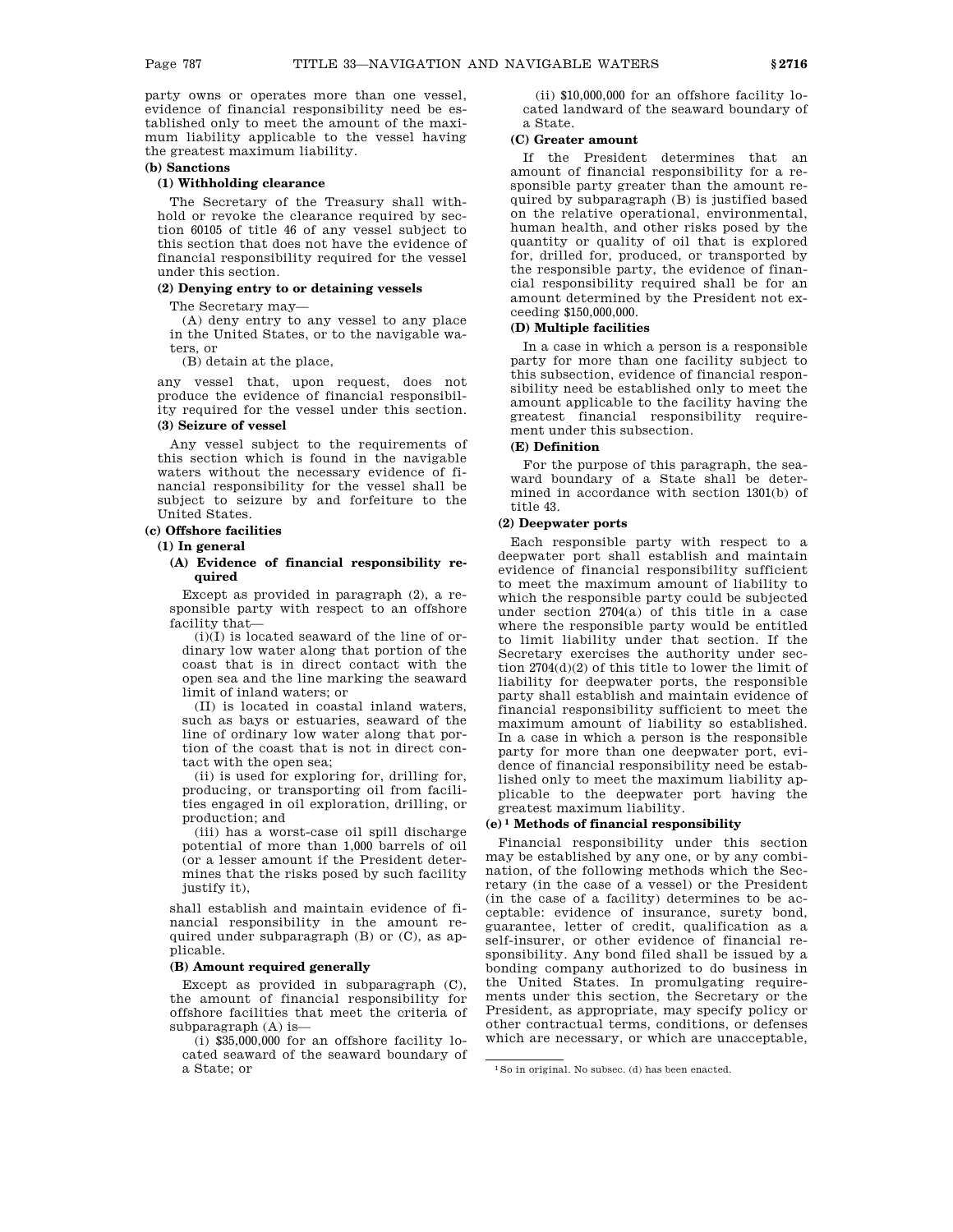in establishing evidence of financial responsibility to effectuate the purposes of this Act.

# **(f) Claims against guarantor**

# **(1) In general**

Subject to paragraph (2), a claim for which liability may be established under section 2702 of this title may be asserted directly against any guarantor providing evidence of financial responsibility for a responsible party liable under that section for removal costs and damages to which the claim pertains. In defending against such a claim, the guarantor may invoke—

(A) all rights and defenses which would be available to the responsible party under this Act;

(B) any defense authorized under subsection (e); and

(C) the defense that the incident was caused by the willful misconduct of the responsible party.

The guarantor may not invoke any other defense that might be available in proceedings brought by the responsible party against the guarantor.

# **(2) Further requirement**

A claim may be asserted pursuant to paragraph (1) directly against a guarantor providing evidence of financial responsibility under subsection (c)(1) with respect to an offshore facility only if—

(A) the responsible party for whom evidence of financial responsibility has been provided has denied or failed to pay a claim under this Act on the basis of being insolvent, as defined under section 101(32) of title 11, and applying generally accepted accounting principles;

(B) the responsible party for whom evidence of financial responsibility has been provided has filed a petition for bankruptcy under title 11; or

(C) the claim is asserted by the United States for removal costs and damages or for compensation paid by the Fund under this Act, including costs incurred by the Fund for processing compensation claims.

# **(3) Rulemaking authority**

Not later than 1 year after October 19, 1996, the President shall promulgate regulations to establish a process for implementing paragraph (2) in a manner that will allow for the orderly and expeditious presentation and resolution of claims and effectuate the purposes of this Act.

### **(g) Limitation on guarantor's liability**

Nothing in this Act shall impose liability with respect to an incident on any guarantor for damages or removal costs which exceed, in the aggregate, the amount of financial responsibility which that guarantor has provided for a responsible party pursuant to this section. The total liability of the guarantor on direct action for claims brought under this Act with respect to an incident shall be limited to that amount.

### **(h) Continuation of regulations**

Any regulation relating to financial responsibility, which has been issued pursuant to any provision of law repealed or superseded by this Act, and which is in effect on the date immediately preceding the effective date of this Act, is deemed and shall be construed to be a regulation issued pursuant to this section. Such a regulation shall remain in full force and effect unless and until superseded by a new regulation issued under this section.

# **(i) Unified certificate**

The Secretary may issue a single unified certificate of financial responsibility for purposes of this Act and any other law.

(Pub. L. 101–380, title I, §1016, Aug. 18, 1990, 104 Stat. 502; Pub. L. 104–55, §2(d)(2), Nov. 20, 1995, 109 Stat. 547; Pub. L. 104–324, title XI, §1125(a), Oct. 19, 1996, 110 Stat. 3981; Pub. L. 111–281, title VII, §712, Oct. 15, 2010, 124 Stat. 2988.)

### REFERENCES IN TEXT

This Act, referred to in subsecs. (e), (f), (g), (h), and (i), is Pub. L. 101–380, Aug. 18, 1990, 104 Stat. 484, as amended, known as the Oil Pollution Act of 1990, which is classified principally to this chapter. For complete classification of this Act to the Code, see Short Title note set out under section 2701 of this title and Tables.

The effective date of this Act, referred to in subsec. (h), is the effective date of Pub. L. 101–380 which is applicable to incidents occurring after Aug. 18, 1990, see section 1020 of Pub. L. 101–380, set out as an Effective Date note under section 2701 of this title.

### **CODIFICATION**

In subsec. (b)(1), ''section 60105 of title 46'' substituted for ''section 4197 of the Revised Statutes of the United States'' on authority of Pub. L. 109–304, §18(c), Oct. 6, 2006, 120 Stat. 1709, which Act enacted section 60105 of Title 46, Shipping.

### AMENDMENTS

2010—Subsec. (a)(3). Pub. L. 111–281 added par. (3).

1996—Subsec. (c)(1). Pub. L. 104–324, §1125(a)(1), reenacted heading without change and amended text generally. Prior to amendment, text read as follows: ''Except as provided in paragraph (2), each responsible party with respect to an offshore facility shall establish and maintain evidence of financial responsibility of \$150,000,000 to meet the amount of liability to which the responsible party could be subjected under section 2704(a) of this title in a case in which the responsible party would be entitled to limit liability under that section. In a case in which a person is the responsible party for more than one facility subject to this subsection, evidence of financial responsibility need be established only to meet the maximum liability applicable to the facility having the greatest maximum liability.''

Subsec. (f). Pub. L. 104–324, §1125(a)(2), reenacted heading without change and amended text generally. Prior to amendment, text read as follows: ''Any claim for which liability may be established under section 2702 of this title may be asserted directly against any guarantor providing evidence of financial responsibility for a responsible party liable under that section for removal costs and damages to which the claim pertains. In defending against such a claim, the guarantor may invoke (1) all rights and defenses which would be available to the responsible party under this Act, (2) any defense authorized under subsection (e), and (3) the defense that the incident was caused by the willful misconduct of the responsible party. The guarantor may not invoke any other defense that might be available in proceedings brought by the responsible party against the guarantor.''

Subsec. (g). Pub. L. 104–324, §1125(a)(3), reenacted heading without change and amended text generally. Prior to amendment, text read as follows: ''Nothing in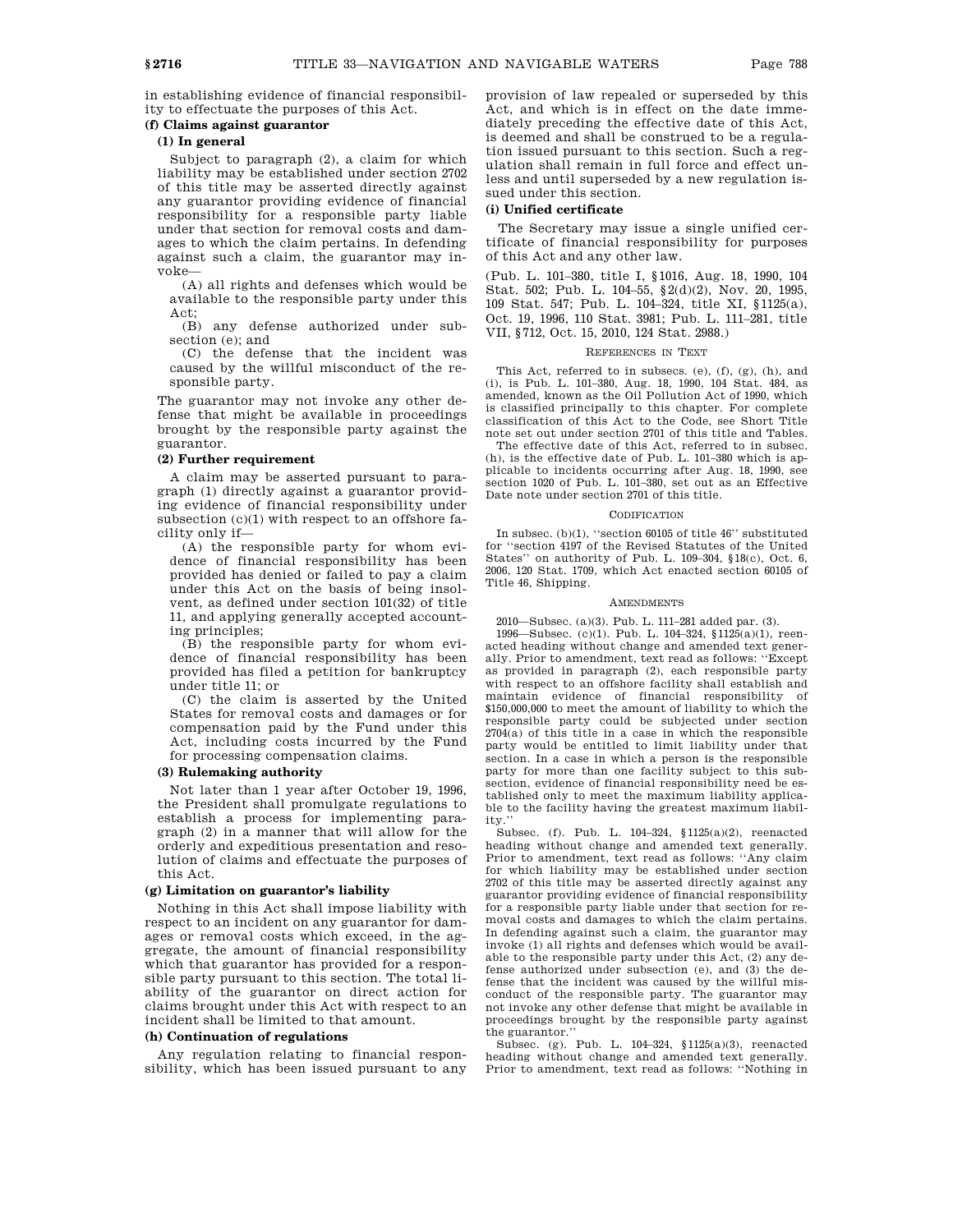this Act shall impose liability with respect to an incident on any guarantor for damages or removal costs which exceed, in the aggregate, the amount of financial responsibility required under this Act which that guarantor has provided for a responsible party.''

1995—Subsec. (a). Pub. L. 104–55 substituted ''the responsible party could be subjected under section 2704(a) or (d) of this title'' for '', in the case of a tank vessel, the responsible party could be subject under section  $2704(a)(1)$  or (d) of this title, or to which, in the case of any other vessel, the responsible party could be subjected under section 2704(a)(2) or (d) of this title''.

### EFFECTIVE DATE OF 1996 AMENDMENT

Pub. L. 104–324, title XI, §1125(b), Oct. 19, 1996, 110 Stat. 3983, provided that: ''The amendment made by subsection (a)(2) [amending this section] shall not apply to any final rule issued before the date of enactment of this section [Oct. 19, 1996].''

### DELEGATION OF FUNCTIONS

Specific functions of President under subsec. (e) of this section delegated to Secretary of the Interior and Secretary of the Department in which the Coast Guard is operating by section 5(a) of Ex. Ord. No. 12777, Oct. 18, 1991, 56 F.R. 54764, as amended, set out as a note under section 1321 of this title.

# **§ 2716a. Financial responsibility civil penalties**

### **(a) Administrative**

Any person who, after notice and an opportunity for a hearing, is found to have failed to comply with the requirements of section 2716 of this title or the regulations issued under that section, or with a denial or detention order issued under subsection (b)(2) of that section, shall be liable to the United States for a civil penalty, not to exceed \$25,000 per day of violation. The amount of the civil penalty shall be assessed by the President by written notice. In determining the amount of the penalty, the President shall take into account the nature, circumstances, extent, and gravity of the violation, the degree of culpability, any history of prior violation, ability to pay, and such other matters as justice may require. The President may compromise, modify, or remit, with or without conditions, any civil penalty which is subject to imposition or which had been imposed under this paragraph. If any person fails to pay an assessed civil penalty after it has become final, the President may refer the matter to the Attorney General for collection.

# **(b) Judicial**

In addition to, or in lieu of, assessing a penalty under subsection (a), the President may request the Attorney General to secure such relief as necessary to compel compliance with section 2716 of this title, including a judicial order terminating operations. The district courts of the United States shall have jurisdiction to grant any relief as the public interest and the equities of the case may require.

(Pub. L. 101–380, title IV, §4303, Aug. 18, 1990, 104 Stat. 539; Pub. L. 115–232, div. C, title XXXV, §3547(d), Aug. 13, 2018, 132 Stat. 2328.)

### **CODIFICATION**

Section was not enacted as part of title I of Pub. L. 101–380 which comprises this subchapter.

### **AMENDMENTS**

2018—Subsec. (a). Pub. L. 115–232, §3547(d)(1), substituted "subsection (b)(2)" for "subsection (c)(2)".

Subsec. (b). Pub. L. 115–232, §3547(d)(2), substituted ''section 2716'' for ''this section 2716''.

# DELEGATION OF FUNCTIONS

Specific functions of President under this section delegated to Secretary of Department in which Coast Guard is operating and Secretary of the Interior by section 5(b) of Ex. Ord. No. 12777, Oct. 18, 1991, 56 F.R. 54765, as amended, set out as a note under section 1321 of this title.

# **§ 2717. Litigation, jurisdiction, and venue**

## **(a) Review of regulations**

Review of any regulation promulgated under this Act may be had upon application by any interested person only in the Circuit Court of Appeals of the United States for the District of Columbia. Any such application shall be made within 90 days from the date of promulgation of such regulations. Any matter with respect to which review could have been obtained under this subsection shall not be subject to judicial review in any civil or criminal proceeding for enforcement or to obtain damages or recovery of response costs.

# **(b) Jurisdiction**

Except as provided in subsections (a) and (c), the United States district courts shall have exclusive original jurisdiction over all controversies arising under this Act, without regard to the citizenship of the parties or the amount in controversy. Venue shall lie in any district in which the discharge or injury or damages occurred, or in which the defendant resides, may be found, has its principal office, or has appointed an agent for service of process. For the purposes of this section, the Fund shall reside in the District of Columbia.

### **(c) State court jurisdiction**

A State trial court of competent jurisdiction over claims for removal costs or damages, as defined under this Act, may consider claims under this Act or State law and any final judgment of such court (when no longer subject to ordinary forms of review) shall be recognized, valid, and enforceable for all purposes of this Act.

# **(d) Assessment and collection of tax**

The provisions of subsections  $(a)$ ,  $(b)$ , and  $(c)$ shall not apply to any controversy or other matter resulting from the assessment or collection of any tax, or to the review of any regulation promulgated under title 26.

### **(e) Savings provision**

Nothing in this subchapter shall apply to any cause of action or right of recovery arising from any incident which occurred prior to August 18, 1990. Such claims shall be adjudicated pursuant to the law applicable on the date of the incident.

# **(f) Period of limitations**

# **(1) Damages**

Except as provided in paragraphs (3) and (4), an action for damages under this Act shall be barred unless the action is brought within 3 years after—

(A) the date on which the loss and the connection of the loss with the discharge in question are reasonably discoverable with the exercise of due care, or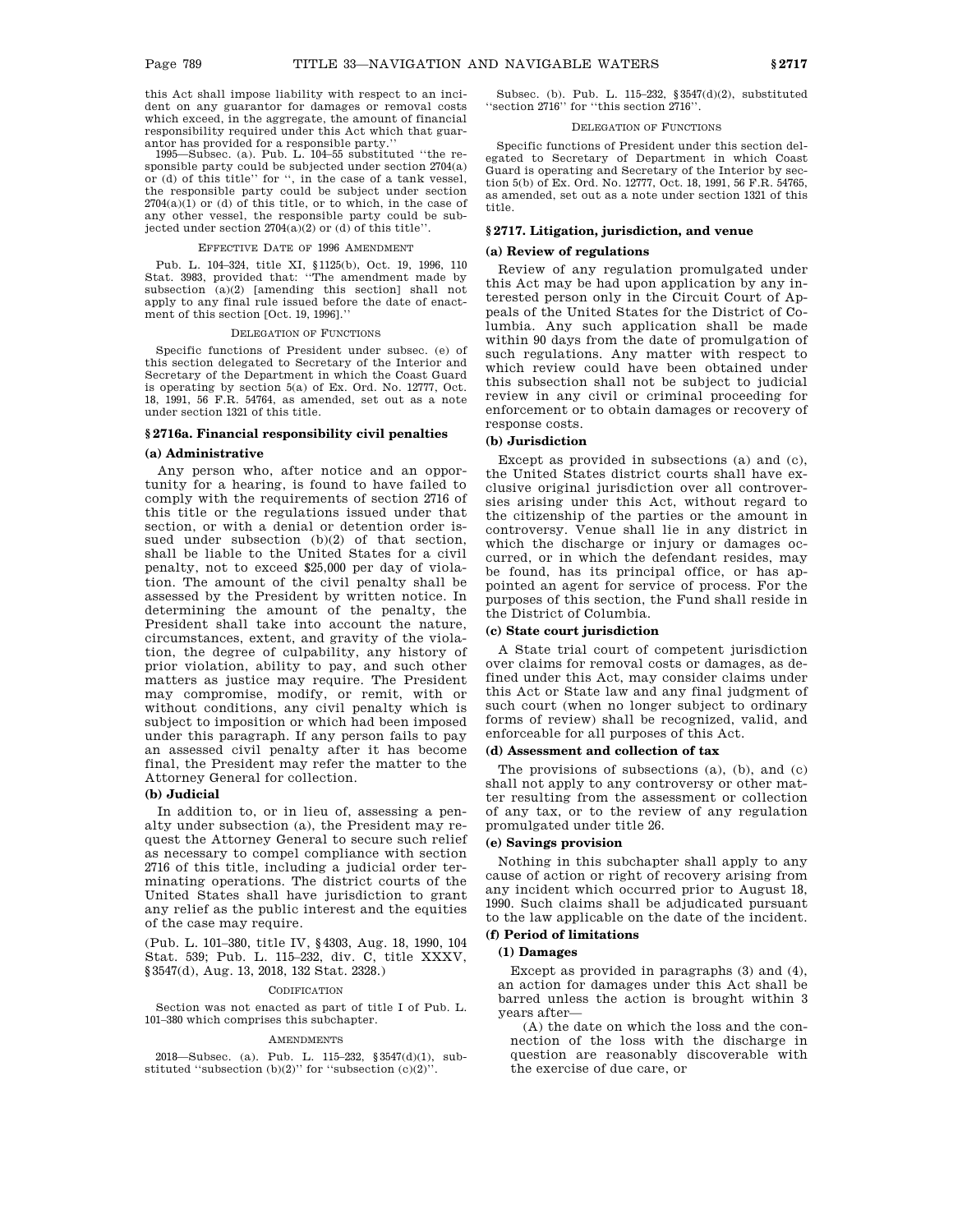(B) in the case of natural resource damages under section 2702(b)(2)(A) of this title, the date of completion of the natural resources damage assessment under section 2706(c) of this title.

# **(2) Removal costs**

An action for recovery of removal costs referred to in section  $2702(b)(1)$  of this title must be commenced within 3 years after completion of the removal action. In any such action described in this subsection, the court shall enter a declaratory judgment on liability for removal costs or damages that will be binding on any subsequent action or actions to recover further removal costs or damages. Except as otherwise provided in this paragraph, an action may be commenced under this subchapter for recovery of removal costs at any time after such costs have been incurred.

### **(3) Contribution**

No action for contribution for any removal costs or damages may be commenced more than 3 years after—

(A) the date of judgment in any action under this Act for recovery of such costs or damages, or

(B) the date of entry of a judicially approved settlement with respect to such costs or damages.

# **(4) Subrogation**

No action based on rights subrogated pursuant to this Act by reason of payment of a claim may be commenced under this Act more than 3 years after the date of payment of such claim.

### **(5) Commencement**

The time limitations contained herein shall not begin to run—

(A) against a minor until the earlier of the date when such minor reaches 18 years of age or the date on which a legal representative is duly appointed for such minor, or

(B) against an incompetent person until the earlier of the date on which such incompetent's incompetency ends or the date on which a legal representative is duly appointed for such incompetent.

(Pub. L. 101–380, title I, §1017, Aug. 18, 1990, 104 Stat. 504.)

### REFERENCES IN TEXT

This Act, referred to in subsecs. (a), (b), (c), and (f), is Pub. L. 101–380, Aug. 18, 1990, 104 Stat. 484, as amended, known as the Oil Pollution Act of 1990, which is classified principally to this chapter. For complete classification of this Act to the Code, see Short Title note set out under section 2701 of this title and Tables.

# **§ 2718. Relationship to other law**

### **(a) Preservation of State authorities; Solid Waste Disposal Act**

Nothing in this Act or the Act of March 3, 1851 shall—

(1) affect, or be construed or interpreted as preempting, the authority of any State or political subdivision thereof from imposing any additional liability or requirements with respect to—

(A) the discharge of oil or other pollution by oil within such State; or

(B) any removal activities in connection with such a discharge; or

(2) affect, or be construed or interpreted to affect or modify in any way the obligations or liabilities of any person under the Solid Waste Disposal Act (42 U.S.C. 6901 et seq.) or State law, including common law.

# **(b) Preservation of State funds**

Nothing in this Act or in section 9509 of title 26 shall in any way affect, or be construed to affect, the authority of any State—

(1) to establish, or to continue in effect, a fund any purpose of which is to pay for costs or damages arising out of, or directly resulting from, oil pollution or the substantial threat of oil pollution; or

(2) to require any person to contribute to such a fund.

# **(c) Additional requirements and liabilities; penalties**

Nothing in this Act, the Act of March 3, 1851  $(46 \text{ U.S.C. } 183 \text{ et seq.})$ ,<sup>1</sup> or section 9509 of title 26, shall in any way affect, or be construed to affect, the authority of the United States or any State or political subdivision thereof—

(1) to impose additional liability or additional requirements; or

(2) to impose, or to determine the amount of, any fine or penalty (whether criminal or civil in nature) for any violation of law;

relating to the discharge, or substantial threat of a discharge, of oil.

# **(d) Federal employee liability**

For purposes of section  $2679(b)(2)(B)$  of title 28, nothing in this Act shall be construed to authorize or create a cause of action against a Federal officer or employee in the officer's or employee's personal or individual capacity for any act or omission while acting within the scope of the officer's or employee's office or employment.

(Pub. L. 101–380, title I, §1018, Aug. 18, 1990, 104 Stat. 505.)

### REFERENCES IN TEXT

This Act, referred to in text, is Pub. L. 101–380, Aug. 18, 1990, 104 Stat. 484, as amended, known as the Oil Pollution Act of 1990, which is classified principally to this chapter. For complete classification of this Act to the Code, see Short Title note set out under section 2701 of this title and Tables.

Act of March 3, 1851, referred to in subsecs. (a) and (c), is act Mar. 3, 1851, ch. 43, 9 Stat. 635, which was incorporated into the Revised Statutes as R.S. §§4282, 4283, 4284 to 4287 and 4289, and was classified to sections 182, 183, and 184 to 188 of Title 46, Appendix, Shipping, prior to being repealed and restated in chapter 305 of Title 46, Shipping, by Pub. L. 109–304, §§6(c), 19, Oct. 6, 2006, 120 Stat. 1509, 1710. For disposition of sections of the former Appendix to Title 46, see Disposition Table preceding section 101 of Title 46.

The Solid Waste Disposal Act, referred to in subsec. (a)(2), is title II of Pub. L. 89–272, Oct. 20, 1965, 79 Stat. 997, as amended generally by Pub. L. 94–580, §2, Oct. 21, 1976, 90 Stat. 2795, which is classified generally to chapter 82 (§6901 et seq.) of Title 42, The Public Health and Welfare. For complete classification of this Act to the

<sup>1</sup>See References in Text note below.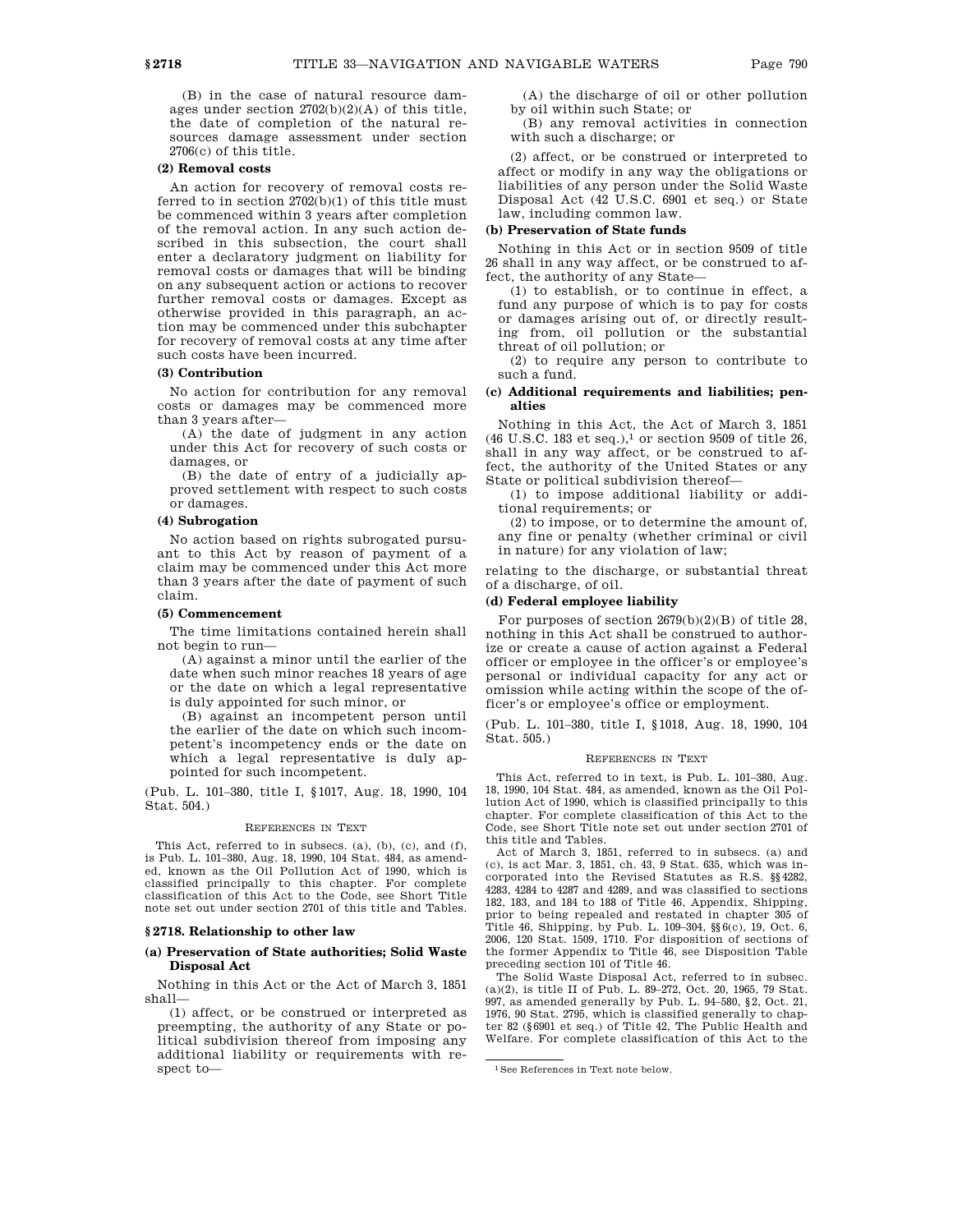Code, see Short Title note set out under section 6901 of Title 42 and Tables.

### REPORT ON VESSEL SAFETY AND ABILITY TO MEET LEGAL OBLIGATIONS

Pub. L. 102–241, §32, Dec. 19, 1991, 105 Stat. 2222, provided that: ''Not later than one year after the date of enactment of this Act [Dec. 19, 1991], the Secretary of Transportation shall report to Congress on the effect of section 1018 of the Oil Pollution Act of 1990 (Public Law 101–380; 104 Stat. 484) [33 U.S.C. 2718] on the safety of vessels being used to transport oil and the capability of owners and operators to meet their legal obligations in the event of an oil spill.''

# **§ 2719. State financial responsibility**

A State may enforce, on the navigable waters of the State, the requirements for evidence of financial responsibility under section 2716 of this title.

(Pub. L. 101–380, title I, §1019, Aug. 18, 1990, 104 Stat. 506.)

### **§ 2720. Differentiation among fats, oils, and greases**

### **(a) In general**

Except as provided in subsection (c), in issuing or enforcing any regulation or establishing any interpretation or guideline relating to the transportation, storage, discharge, release, emission, or disposal of a fat, oil, or grease under any Federal law, the head of that Federal agency shall—

(1) differentiate between and establish separate classes for—

(A) animal fats and oils and greases, and fish and marine mammal oils, within the meaning of paragraph (2) of section 61(a) of title 13, and oils of vegetable origin, including oils from the seeds, nuts, and kernels referred to in paragraph  $(1)(A)$  of that section; and

(B) other oils and greases, including petroleum; and

(2) apply standards to different classes of fats and oils based on considerations in subsection (b).

### **(b) Considerations**

In differentiating between the class of fats, oils, and greases described in subsection  $(a)(1)(A)$ and the class of oils and greases described in subsection  $(a)(1)(B)$ , the head of the Federal agency shall consider differences in the physical, chemical, biological, and other properties, and in the environmental effects, of the classes.

# **(c) Exception**

The requirements of this Act shall not apply to the Food and Drug Administration and the Food Safety and Inspection Service.

(Pub. L. 104–55, §2, Nov. 20, 1995, 109 Stat. 546.)

### REFERENCES IN TEXT

This Act, referred to in subsec. (c), is Pub. L. 104–55, Nov. 20, 1995, 109 Stat. 546, which enacted this section and amended sections 2704 and 2716 of this title. For complete classification of this Act to the Code, see Short Title of 1995 Amendment note set out under section 2701 of this title and Tables.

### CODIFICATION

Section was enacted as part of the Edible Oil Regulatory Reform Act, and not as part of title I of the Oil Pollution Act of 1990 which comprises this subchapter.

Section is comprised of section 2 of Pub. L. 104–55. Subsec. (d) of section 2 of Pub. L. 104–55 amended sections 2704 and 2716 of this title.

#### **REGULATIONS**

Pub. L. 105–277, div. A, §101(g) [title III, §343], Oct. 21,

1998, 112 Stat. 2681–439, 2681–473, provided that: ''(a) None of the funds made available by this Act or subsequent Acts may be used by the Coast Guard to issue, implement, or enforce a regulation or to establish an interpretation or guideline under the Edible Oil Regulatory Reform Act (Public Law 104–55) [see Short Title of 1995 Amendment note set out under section 2701 of this title], or the amendments made by that Act, that does not recognize and provide for, with respect to fats, oils, and greases (as described in that Act, or the amendments made by that Act) differences in—

''(1) physical, chemical, biological and other relevant properties; and

''(2) environmental effects.

''(b) Not later than March 31, 1999, the Secretary of Transportation shall issue regulations amending 33 CFR 154 to comply with the requirements of Public Law 104–55.''

[For transfer of authorities, functions, personnel, and assets of the Coast Guard, including the authorities and functions of the Secretary of Transportation relating thereto, to the Department of Homeland Security, and for treatment of related references, see sections 468(b), 551(d), 552(d), and 557 of Title 6, Domestic Security, and the Department of Homeland Security Reorganization Plan of November 25, 2002, as modified, set out as a note under section 542 of Title 6.]

Pub. L. 105–276, title III, Oct. 21, 1998, 112 Stat. 2499, provided that: ''Not later than March 31, 1999, the Administrator of the Environmental Protection Agency shall issue regulations amending 40 C.F.R. 112 to comply with the requirements of the Edible Oil Regulatory Reform Act (Public Law 104–55) [see Short Title of 1995 Amendment note set out under section 2701 of this title]. Such regulations shall differentiate between and establish separate classes for animal fats and oils and greases, and fish and marine mammal oils (as described in that Act), and other oils and greases, and shall apply standards to such different classes of fats and oils based on differences in the physical, chemical, biological, and other properties, and in the environmental effects, of the classes. None of the funds made available by this Act or in subsequent Acts may be used by the Environmental Protection Agency to issue or to establish an interpretation or guidance relating to fats, oils, and greases (as described in Public Law 104–55) that does not comply with the requirements of the Edible Oil Regulatory Reform Act.''

SENSE OF CONGRESS ON IMPLEMENTATION OF REGULA-TIONS REGARDING ANIMAL FATS AND VEGETABLE OILS

Pub. L. 104–324, title XI, §1130, Oct. 19, 1996, 110 Stat. 3985, as amended by Pub. L. 111–207, §4(a)(1), July 27, 2010, 124 Stat. 2251, provided that regulations or guidelines issued pursuant to Pub. L. 104–55 should take into account the differences among classes of fats, oils, and greases described under that law.

# SUBCHAPTER II—PRINCE WILLIAM SOUND PROVISIONS

# **§ 2731. Oil Spill Recovery Institute**

# **(a) Establishment of Institute**

The Secretary of Commerce shall provide for the establishment of a Prince William Sound Oil Spill Recovery Institute (hereinafter in this section referred to as the ''Institute'') through the Prince William Sound Science and Technology Institute located in Cordova, Alaska.

# **(b) Functions**

The Institute shall conduct research and carry out educational and demonstration projects designed to—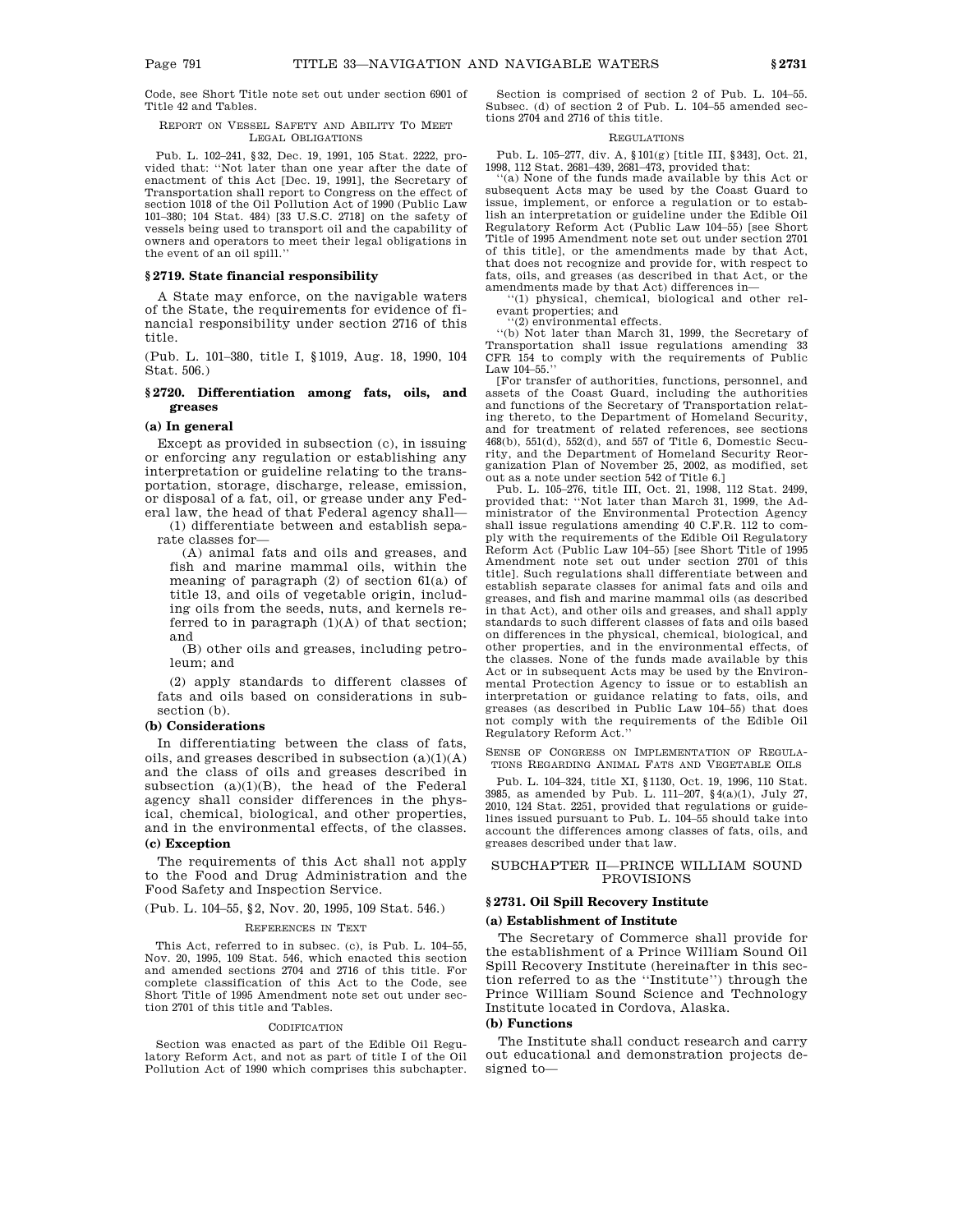(1) identify and develop the best available techniques, equipment, and materials for dealing with oil spills in the arctic and subarctic marine environment; and

(2) complement Federal and State damage assessment efforts and determine, document, assess, and understand the long-range effects of Arctic or Subarctic oil spills on the natural resources of Prince William Sound and its adjacent waters (as generally depicted on the map entitled ''EXXON VALDEZ oil spill dated March 1990''), and the environment, the economy, and the lifestyle and well-being of the people who are dependent on them, except that the Institute shall not conduct studies or make recommendations on any matter which is not directly related to Arctic or Subarctic oil spills or the effects thereof.

# **(c) Advisory board**

# **(1) In general**

The policies of the Institute shall be determined by an advisory board, composed of 16 members appointed as follows:

(A) One representative appointed by each of the Commissioners of Fish and Game, Environmental Conservation, and Natural Resources of the State of Alaska, all of whom shall be State employees.

(B) One representative appointed by each of the Secretaries of Commerce and the Interior and the Commandant of the Coast Guard, who shall be Federal employees.

(C) Two representatives from the fishing industry appointed by the Governor of the State of Alaska from among residents of communities in Alaska that were affected by the EXXON VALDEZ oil spill, who shall serve terms of 2 years each. Interested organizations from within the fishing industry may submit the names of qualified individuals for consideration by the Governor.

(D) Two Alaska Natives who represent Native entities affected by the EXXON VALDEZ oil spill, at least one of whom represents an entity located in Prince William Sound, appointed by the Governor of Alaska from a list of 4 qualified individuals submitted by the Alaska Federation of Natives, who shall serve terms of 2 years each.

(E) Two representatives from the oil and gas industry to be appointed by the Governor of the State of Alaska who shall serve terms of 2 years each. Interested organizations from within the oil and gas industry may submit the names of qualified individuals for consideration by the Governor.

(F) Two at-large representatives from among residents of communities in Alaska that were affected by the EXXON VALDEZ oil spill who are knowledgeable about the marine environment and wildlife within Prince William Sound, and who shall serve terms of 2 years each, appointed by the remaining members of the Advisory Board. Interested parties may submit the names of qualified individuals for consideration by the Advisory Board.

(G) One nonvoting representative of the Institute of Marine Science.

(H) One nonvoting representative appointed by the Prince William Sound Science and Technology Institute.

# **(2) Chairman**

The representative of the Secretary of Commerce shall serve as Chairman of the Advisory Board.

# **(3) Policies**

Policies determined by the Advisory Board under this subsection shall include policies for the conduct and support, through contracts and grants awarded on a nationally competitive basis, of research, projects, and studies to be supported by the Institute in accordance with the purposes of this section.

# **(4) Scientific review**

The Advisory Board may request a scientific review of the research program every five years by the National Academy of Sciences which shall perform the review, if requested, as part of its responsibilities under section  $2761(b)(2)$  of this title.

# **(d) Scientific and technical committee**

# **(1) In general**

The Advisory Board shall establish a scientific and technical committee, composed of specialists in matters relating to oil spill containment and cleanup technology, arctic and subarctic marine ecology, and the living resources and socioeconomics of Prince William Sound and its adjacent waters, from the University of Alaska, the Institute of Marine Science, the Prince William Sound Science and Technology Institute, and elsewhere in the academic community.

# **(2) Functions**

The Scientific and Technical Committee shall provide such advice to the Advisory Board as the Advisory Board shall request, including recommendations regarding the conduct and support of research, projects, and studies in accordance with the purposes of this section. The Advisory Board shall not request, and the Committee shall not provide, any advice which is not directly related to Arctic or Subarctic oil spills or the effects thereof.

### **(e) Director**

The Institute shall be administered by a Director appointed by the Advisory Board. The Prince William Sound Science and Technology Institute and the Scientific and Technical Committee may each submit independent recommendations for the Advisory Board's consideration for appointment as Director. The Director may hire such staff and incur such expenses on behalf of the Institute as are authorized by the Advisory Board.

### **(f) Evaluation**

The Secretary of Commerce may conduct an ongoing evaluation of the activities of the Institute to ensure that funds received by the Institute are used in a manner consistent with this section.

# **(g) Audit**

The Comptroller General of the United States, and any of his or her duly authorized representatives, shall have access, for purposes of audit and examination, to any books, documents, papers, and records of the Institute and its admin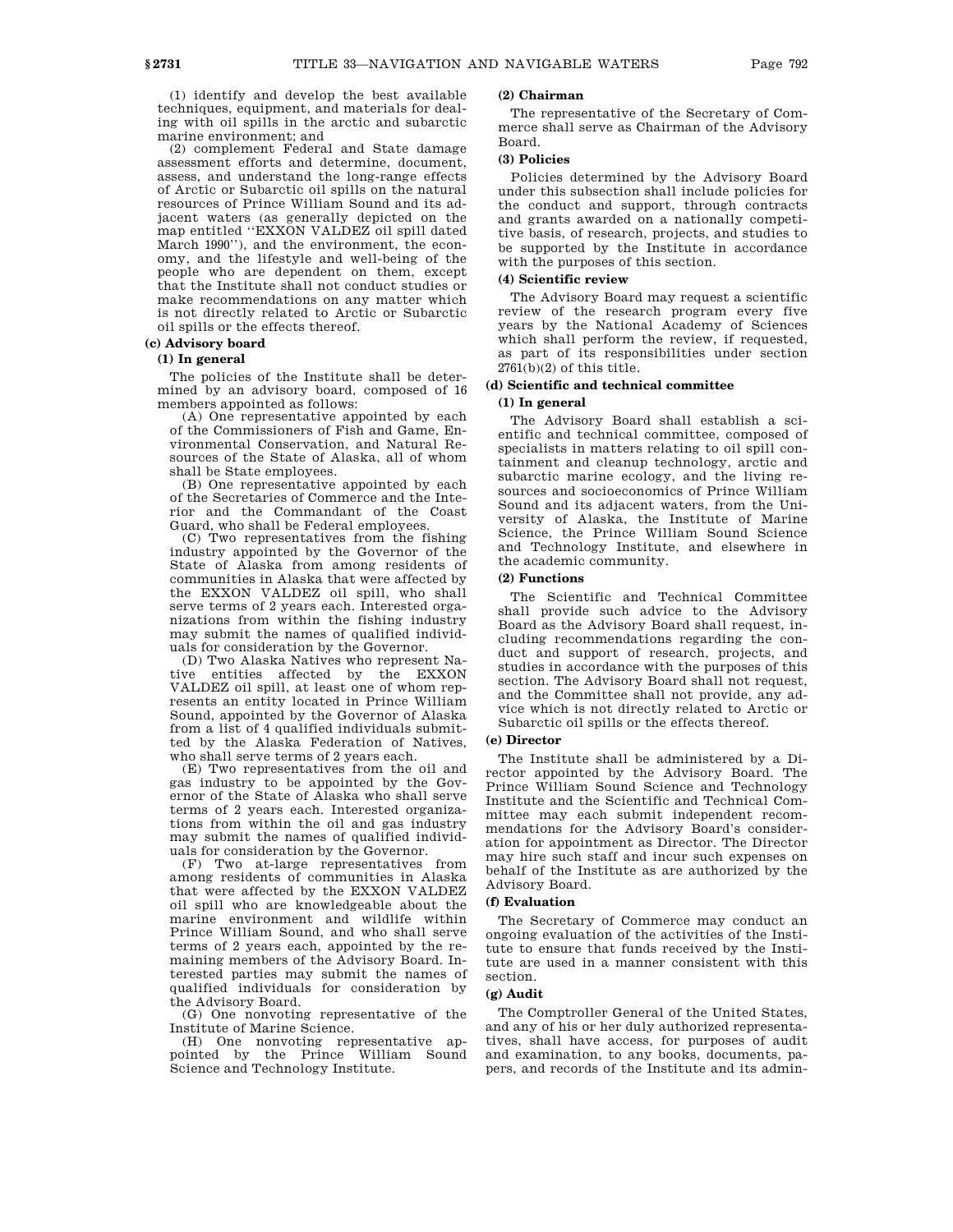istering agency that are pertinent to the funds received and expended by the Institute and its administering agency.

# **(h) Status of employees**

Employees of the Institute shall not, by reason of such employment, be considered to be employees of the Federal Government for any purpose.

# **(i) Termination**

The authorization in section 2736(b) of this title providing funding for the Institute shall terminate 1 year after the date on which the Secretary, in consultation with the Secretary of the Interior, determines that oil and gas exploration, development, and production in the State of Alaska have ceased.

# **(j) Use of funds**

No funds made available to carry out this section may be used to initiate litigation. No funds made available to carry out this section may be used for the acquisition of real property (including buildings) or construction of any building. No more than 20 percent of funds made available to carry out this section may be used to lease necessary facilities and to administer the Institute. The Advisory Board may compensate its Federal representatives for their reasonable travel costs. None of the funds authorized by this section shall be used for any purpose other than the functions specified in subsection (b).

### **(k) Research**

The Institute shall publish and make available to any person upon request the results of all research, educational, and demonstration projects conducted by the Institute. The Administrator shall provide a copy of all research, educational, and demonstration projects conducted by the Institute to the National Oceanic and Atmospheric Administration.

# **(***l***) ''Prince William Sound and its adjacent waters'' defined**

In this section, the term ''Prince William Sound and its adjacent waters'' means such sound and waters as generally depicted on the map entitled ''EXXON VALDEZ oil spill dated March 1990''.

(Pub. L. 101–380, title V, §5001, Aug. 18, 1990, 104 Stat. 542; Pub. L. 104–324, title XI, §1102(a), Oct. 19, 1996, 110 Stat. 3964; Pub. L. 107–295, title IV, §427, Nov. 25, 2002, 116 Stat. 2127; Pub. L. 109–58, title III, §389(1), Aug. 8, 2005, 119 Stat. 747; Pub. L. 109–241, title IX, §902(*l*)(1), July 11, 2006, 120 Stat. 568.)

### AMENDMENTS

2006—Subsec. (c)(1)(B). Pub. L. 109–241 substituted ''Commerce and the Interior and the Commandant of the Coast Guard,'' for ''Commerce, the Interior, and Transportation,'

2005—Subsec. (i). Pub. L. 109–58 substituted ''1 year after the date on which the Secretary, in consultation with the Secretary of the Interior, determines that oil and gas exploration, development, and production in the State of Alaska have ceased'' for ''September 30, 2012<sup>'</sup>

2002—Subsec. (i). Pub. L. 107–295 substituted ''September 30, 2012'' for ''10 years after October 19, 1996''. 1996—Subsec. (a). Pub. L. 104–324, §1102(a)(1), (2),

struck out ''to be administered by the Secretary of

Commerce'' after ''as the 'Institute')'' and substituted ''located'' for ''and located''.

Subsec. (b)(2). Pub. L. 104–324, §1102(a)(3), substituted ''Arctic or Subarctic oil spills'' for ''the EXXON VALDEZ oil spill'' in two places.

Subsec. (c)(1). Pub. L. 104–324, §1102(a)(4), substituted

" $16$ " for " $18$ " in introductory provisions.<br>Subsec. (c)(1)(A). Pub. L.  $104-324$ , §1102(a)(5), substituted '', and Natural Resources'' for '', Natural Resources, and Commerce and Economic Development''.

Subsec. (c)(1)(B). Pub. L. 104–324, §1102(a)(6), (8), added subpar. (B) and struck out former subpar. (B) which read as follows: ''One representative appointed by each of—

''(i) the Secretaries of Commerce, the Interior, Agriculture, Transportation, and the Navy; and

''(ii) the Administrator of the Environmental Protection Agency

all of whom shall be Federal employees.''

Subsec. (c)(1)(C). Pub. L. 104–324, §1102(a)(6), (8), added subpar. (C) and struck out former subpar. (C) which read as follows: ''4 representatives appointed by the Secretary of Commerce from among residents of communities in Alaska that were affected by the EXXON VALDEZ oil spill who are knowledgeable about fisheries, other local industries, the marine environment, wildlife, public health, safety, or education. At least 2 of the representatives shall be appointed from among residents of communities located in Prince William Sound. The Secretary shall appoint residents to serve terms of 2 years each, from a list of 8 qualified individuals to be submitted by the Governor of the State of Alaska based on recommendations made by the governing body of each affected community. Each affected community may submit the names of 2 qualified individuals for the Governor's consideration. No more than 5 of the 8 qualified persons recommended by the Governor shall be members of the same political party.

Subsec. (c)(1)(D). Pub. L. 104–324, §1102(a)(6), (8), added subpar. (D) and struck out former subpar. (D) which read as follows: ''3 Alaska Natives who represent Native entities affected by the EXXON VALDEZ oil spill, at least one of whom represents an entity located in Prince William Sound, to serve terms of 2 years each from a list of 6 qualified individuals submitted by the Alaska Federation of Natives.''

Subsec. (c)(1)(E) to (H). Pub. L. 104–324, §1102(a)(7), (8), added subpars. (E) and (F) and redesignated former subpars. (E) and (F) as (G) and (H), respectively.

Subsec. (c)(4). Pub. L. 104–324, §1102(a)(9), added par. (4).

Subsec. (d)(2). Pub. L. 104–324, §1102(a)(10), substituted ''Arctic or Subarctic oil spills'' for ''the EXXON VALDEZ oil spill''.

Subsec. (e). Pub. L. 104–324, §1102(a)(11)–(13), substituted ''appointed by the Advisory Board'' for ''appointed by the Secretary of Commerce'', struck out , the Advisory Board," after "Technology Institute",

and substituted "Advisory Board's" for "Secretary's" Subsec. (i). Pub. L. 104–324, §1102(a)(14), (15), inserted ''authorization in section 2736(b) of this title providing funding for the'' after ''The'' and substituted ''October 19, 1996'' for ''August 18, 1990''.

Subsec. (j). Pub. L. 104–324, §1102(a)(16), (17), struck out first sentence which read as follows: ''All funds authorized for the Institute shall be provided through the National Oceanic and Atmospheric Administration.'', and inserted ''The Advisory Board may compensate its Federal representatives for their reasonable travel costs.'' after ''Institute.''

### TERMINATION OF ADVISORY BOARDS

Advisory boards established after Jan. 5, 1973, to terminate not later than the expiration of the 2-year period beginning on the date of their establishment, unless, in the case of a board established by the President or an officer of the Federal Government, such board is renewed by appropriate action prior to the expiration of such 2-year period, or in the case of a board established by Congress, its duration is otherwise provided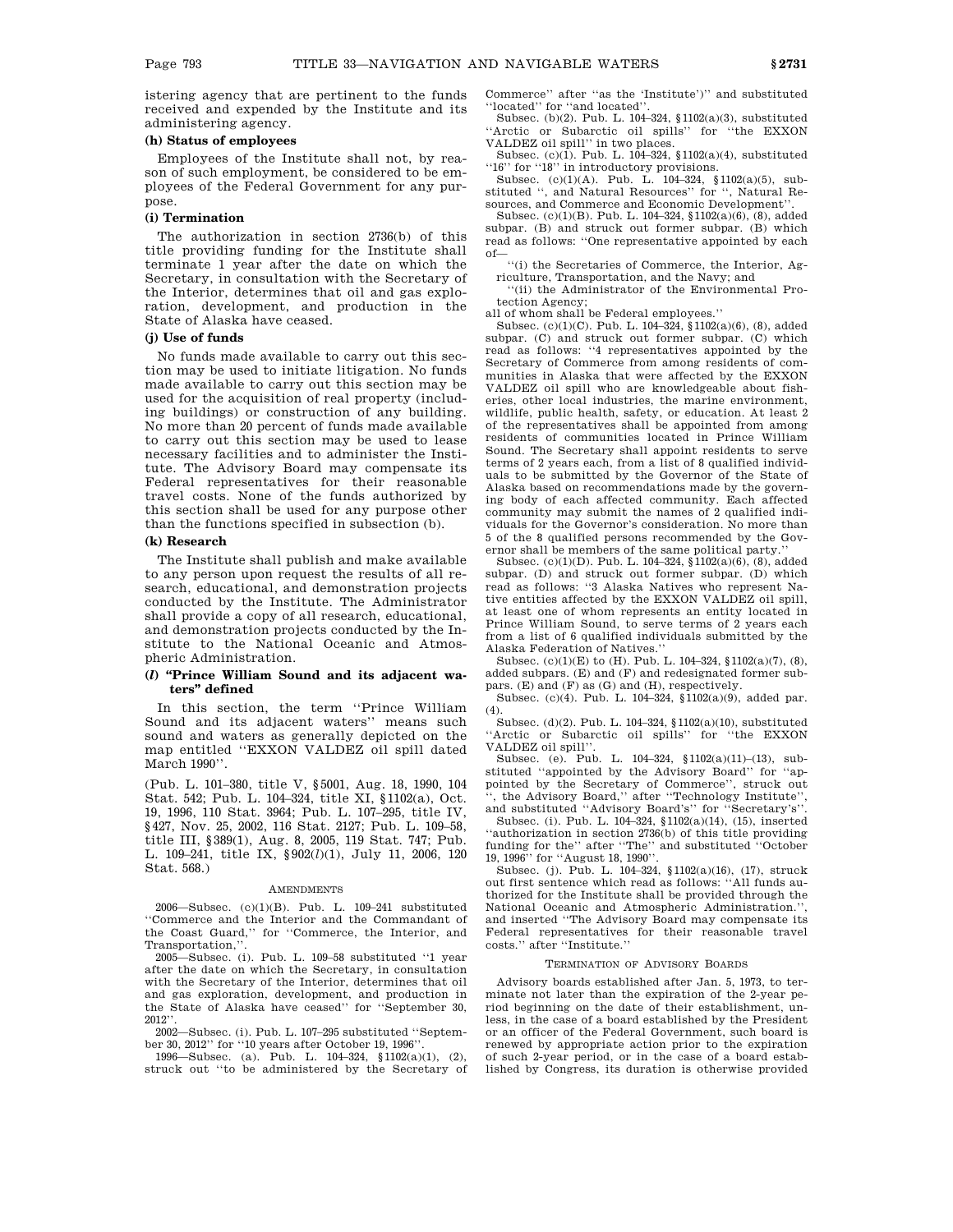for by law. See sections 3(2) and 14 of Pub. L. 92–463, Oct. 6, 1972, 86 Stat. 770, 776, set out in the Appendix to Title 5, Government Organization and Employees.

# **§ 2732. Terminal and tanker oversight and monitoring**

# **(a) Short title and findings**

# **(1) Short title**

This section may be cited as the ''Oil Terminal and Oil Tanker Environmental Oversight and Monitoring Act of 1990''.

# **(2) Findings**

The Congress finds that—

(A) the March 24, 1989, grounding and rupture of the fully loaded oil tanker, the EXXON VALDEZ, spilled 11 million gallons of crude oil in Prince William Sound, an environmentally sensitive area;

(B) many people believe that complacency on the part of the industry and government personnel responsible for monitoring the operation of the Valdez terminal and vessel traffic in Prince William Sound was one of the contributing factors to the EXXON VALDEZ oil spill;

(C) one way to combat this complacency is to involve local citizens in the process of preparing, adopting, and revising oil spill contingency plans;

(D) a mechanism should be established which fosters the long-term partnership of industry, government, and local communities in overseeing compliance with environmental concerns in the operation of crude oil terminals;

(E) such a mechanism presently exists at the Sullom Voe terminal in the Shetland Islands and this terminal should serve as a model for others;

(F) because of the effective partnership that has developed at Sullom Voe, Sullom Voe is considered the safest terminal in Europe;

(G) the present system of regulation and oversight of crude oil terminals in the United States has degenerated into a process of continual mistrust and confrontation;

(H) only when local citizens are involved in the process will the trust develop that is necessary to change the present system from confrontation to consensus;

(I) a pilot program patterned after Sullom Voe should be established in Alaska to further refine the concepts and relationships involved; and

(J) similar programs should eventually be established in other major crude oil terminals in the United States because the recent oil spills in Texas, Delaware, and Rhode Island indicate that the safe transportation of crude oil is a national problem.

# **(b) Demonstration programs**

### **(1) Establishment**

There are established 2 Oil Terminal and Oil Tanker Environmental Oversight and Monitoring Demonstration Programs (hereinafter referred to as ''Programs'') to be carried out in the State of Alaska.

### **(2) Advisory function**

The function of these Programs shall be advisory only.

# **(3) Purpose**

The Prince William Sound Program shall be responsible for environmental monitoring of the terminal facilities in Prince William Sound and the crude oil tankers operating in Prince William Sound. The Cook Inlet Program shall be responsible for environmental monitoring of the terminal facilities and crude oil tankers operating in Cook Inlet located South of the latitude at Point Possession and North of the latitude at Amatuli Island, including offshore facilities in Cook Inlet.

# **(4) Suits barred**

No program, association, council, committee or other organization created by this section may sue any person or entity, public or private, concerning any matter arising under this section except for the performance of contracts.

# **(c) Oil Terminal Facilities and Oil Tanker Operations Association**

# **(1) Establishment**

There is established an Oil Terminal Facilities and Oil Tanker Operations Association (hereinafter in this section referred to as the ''Association'') for each of the Programs established under subsection (b).

# **(2) Membership**

Each Association shall be comprised of 4 individuals as follows:

(A) One individual shall be designated by the owners and operators of the terminal facilities and shall represent those owners and operators.

(B) One individual shall be designated by the owners and operators of the crude oil tankers calling at the terminal facilities and shall represent those owners and operators.

(C) One individual shall be an employee of the State of Alaska, shall be designated by the Governor of the State of Alaska, and shall represent the State government.

(D) One individual shall be an employee of the Federal Government, shall be designated by the President, and shall represent the Federal Government.

### **(3) Responsibilities**

Each Association shall be responsible for reviewing policies relating to the operation and maintenance of the oil terminal facilities and crude oil tankers which affect or may affect the environment in the vicinity of their respective terminals. Each Association shall provide a forum among the owners and operators of the terminal facilities, the owners and operators of crude oil tankers calling at those facilities, the United States, and the State of Alaska to discuss and to make recommendations concerning all permits, plans, and sitespecific regulations governing the activities and actions of the terminal facilities which affect or may affect the environment in the vicinity of the terminal facilities and of crude oil tankers calling at those facilities.

# **(4) Designation of existing organization**

The Secretary may designate an existing nonprofit organization as an Association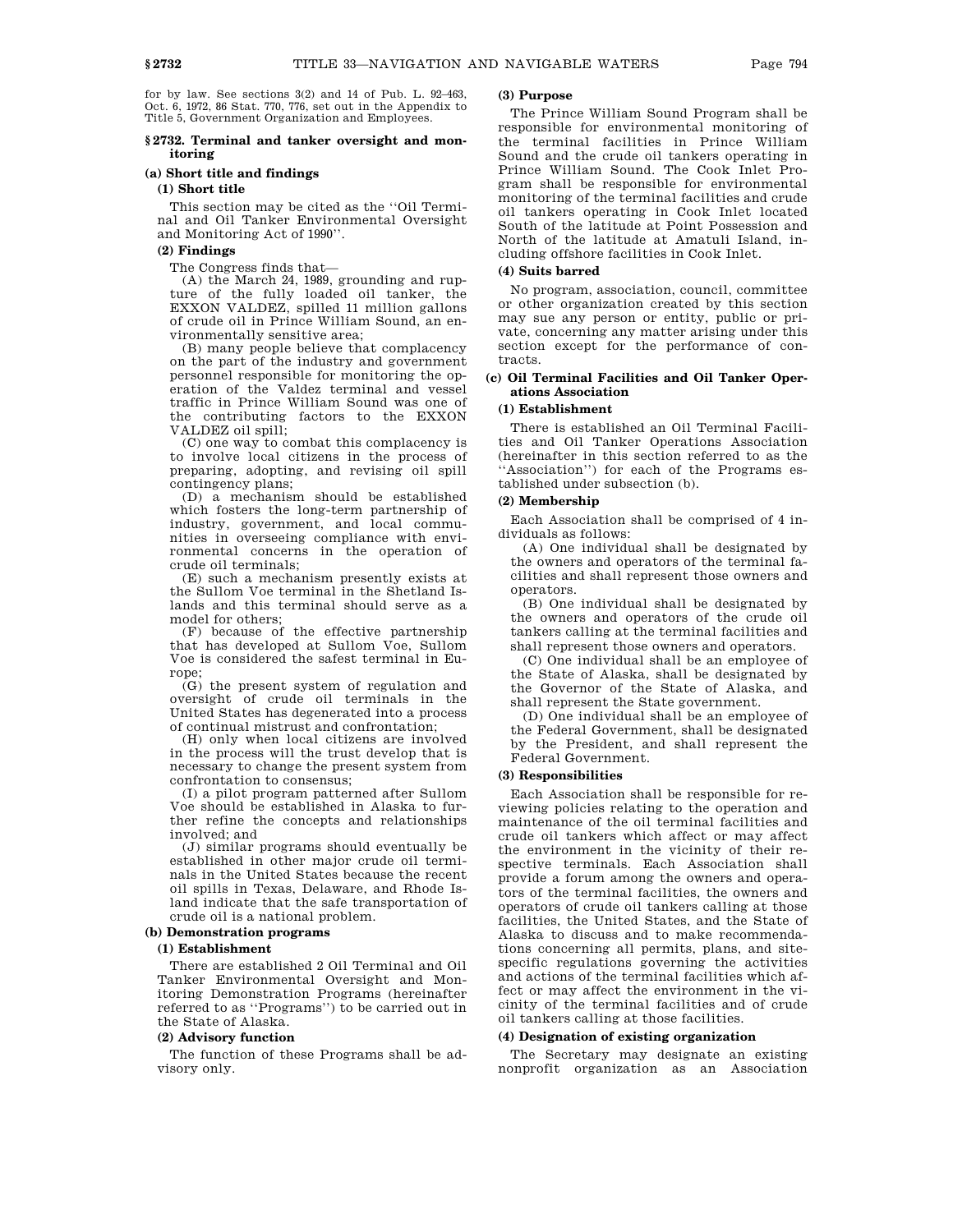under this subsection if the organization is organized to meet the purposes of this section and consists of at least the individuals listed in paragraph (2).

# **(d) Regional Citizens' Advisory Councils**

# **(1) Membership**

There is established a Regional Citizens' Advisory Council (hereinafter in this section referred to as the ''Council'') for each of the programs established by subsection (b).

# **(2) Membership**

Each Council shall be composed of voting members and nonvoting members, as follows:

# **(A) Voting members**

Voting members shall be Alaska residents and, except as provided in clause (vii) of this paragraph, shall be appointed by the Governor of the State of Alaska from a list of nominees provided by each of the following interests, with one representative appointed to represent each of the following interests, taking into consideration the need for regional balance on the Council:

(i) Local commercial fishing industry organizations, the members of which depend on the fisheries resources of the waters in the vicinity of the terminal facilities.

(ii) Aquaculture associations in the vicinity of the terminal facilities.

(iii) Alaska Native Corporations and other Alaska Native organizations the members of which reside in the vicinity of the terminal facilities.

(iv) Environmental organizations the members of which reside in the vicinity of the terminal facilities.

(v) Recreational organizations the members of which reside in or use the vicinity of the terminal facilities.

(vi) The Alaska State Chamber of Commerce, to represent the locally based tourist industry.

(vii)(I) For the Prince William Sound Terminal Facilities Council, one representative selected by each of the following municipalities: Cordova, Whittier, Seward, Valdez, Kodiak, the Kodiak Island Borough, and the Kenai Peninsula Borough.

(II) For the Cook Inlet Terminal Facilities Council, one representative selected by each of the following municipalities: Homer, Seldovia, Anchorage, Kenai, Kodiak, the Kodiak Island Borough, and the Kenai Peninsula Borough.

# **(B) Nonvoting members**

One ex-officio, nonvoting representative shall be designated by, and represent, each of the following:

(i) The Environmental Protection Agency.

(ii) The Coast Guard.

(iii) The National Oceanic and Atmospheric Administration.

(iv) The United States Forest Service.

(v) The Bureau of Land Management.

(vi) The Alaska Department of Environmental Conservation.

(vii) The Alaska Department of Fish and Game.

(viii) The Alaska Department of Natural Resources.

(ix) The Division of Emergency Services, Alaska Department of Military and Veterans Affairs.

# **(3) Terms**

# **(A) Duration of Councils**

The term of the Councils shall continue throughout the life of the operation of the Trans-Alaska Pipeline System and so long as oil is transported to or from Cook Inlet. **(B) Three years**

The voting members of each Council shall be appointed for a term of 3 years except as provided for in subparagraph (C).

# **(C) Initial appointments**

The terms of the first appointments shall be as follows:

(i) For the appointments by the Governor of the State of Alaska, one-third shall serve for 3 years, one-third shall serve for 2 years, and one-third shall serve for one year.

(ii) For the representatives of municipalities required by subsection  $(d)(2)(A)(vii)$ , a drawing of lots among the appointees shall determine that one-third of that group serves for 3 years, one-third serves for 2 years, and the remainder serves for 1 year.

# **(4) Self-governing**

Each Council shall elect its own chairperson, select its own staff, and make policies with regard to its internal operating procedures. After the initial organizational meeting called by the Secretary under subsection (i), each Council shall be self-governing.

# **(5) Dual membership and conflicts of interest prohibited**

(A) No individual selected as a member of the Council shall serve on the Association.

(B) No individual selected as a voting member of the Council shall be engaged in any activity which might conflict with such individual carrying out his functions as a member thereof.

# **(6) Duties**

Each Council shall—

(A) provide advice and recommendations to the Association on policies, permits, and site-specific regulations relating to the operation and maintenance of terminal facilities and crude oil tankers which affect or may affect the environment in the vicinity of the terminal facilities;

(B) monitor through the committee established under subsection (e), the environmental impacts of the operation of the terminal facilities and crude oil tankers;

(C) monitor those aspects of terminal facilities' and crude oil tankers' operations and maintenance which affect or may affect the environment in the vicinity of the terminal facilities;

(D) review through the committee established under subsection (f), the adequacy of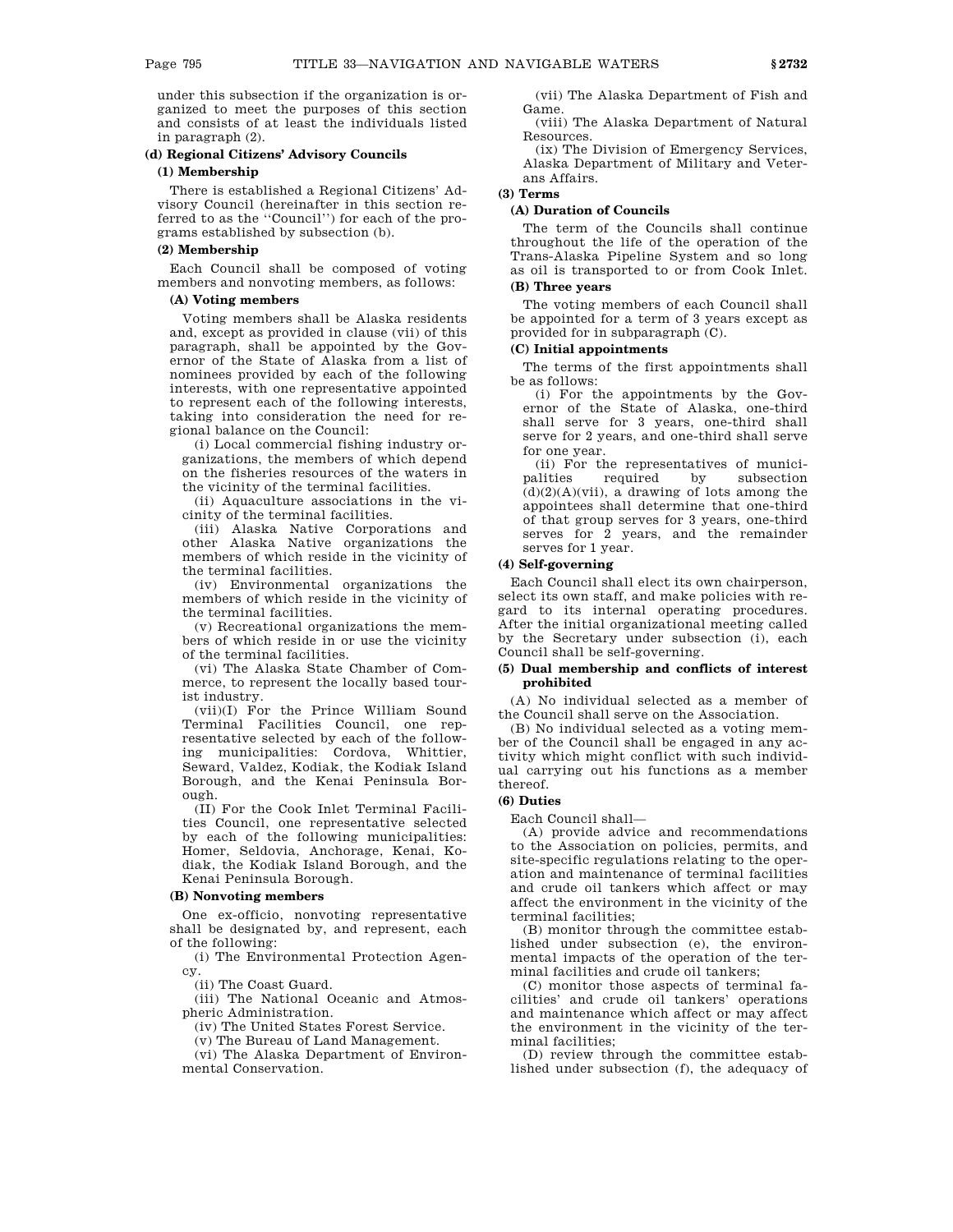oil spill prevention and contingency plans for the terminal facilities and the adequacy of oil spill prevention and contingency plans for crude oil tankers, operating in Prince William Sound or in Cook Inlet;

(E) provide advice and recommendations to the Association on port operations, policies and practices;

(F) recommend to the Association—

(i) standards and stipulations for permits and site-specific regulations intended to minimize the impact of the terminal facilities' and crude oil tankers' operations in the vicinity of the terminal facilities;

(ii) modifications of terminal facility operations and maintenance intended to minimize the risk and mitigate the impact of terminal facilities, operations in the vicinity of the terminal facilities and to minimize the risk of oil spills;

(iii) modifications of crude oil tanker operations and maintenance in Prince William Sound and Cook Inlet intended to minimize the risk and mitigate the impact of oil spills; and

(iv) modifications to the oil spill prevention and contingency plans for terminal facilities and for crude oil tankers in Prince William Sound and Cook Inlet intended to enhance the ability to prevent and respond to an oil spill; and

(G) create additional committees of the Council as necessary to carry out the above functions, including a scientific and technical advisory committee to the Prince William Sound Council.

### **(7) No estoppel**

No Council shall be held liable under State or Federal law for costs or damages as a result of rendering advice under this section. Nor shall any advice given by a voting member of a Council, or program representative or agent, be grounds for estopping the interests represented by the voting Council members from seeking damages or other appropriate relief.

# **(8) Scientific work**

In carrying out its research, development and monitoring functions, each Council is authorized to conduct its own scientific research and shall review the scientific work undertaken by or on behalf of the terminal operators or crude oil tanker operators as a result of a legal requirement to undertake that work. Each Council shall also review the relevant scientific work undertaken by or on behalf of any government entity relating to the terminal facilities or crude oil tankers. To the extent possible, to avoid unnecessary duplication, each Council shall coordinate its independent scientific work with the scientific work performed by or on behalf of the terminal operators and with the scientific work performed by or on behalf of the operators of the crude oil tankers.

# **(e) Committee for Terminal and Oil Tanker Operations and Environmental Monitoring**

# **(1) Monitoring Committee**

Each Council shall establish a standing Terminal and Oil Tanker Operations and Environmental Monitoring Committee (hereinafter in this section referred to as the ''Monitoring Committee'') to devise and manage a comprehensive program of monitoring the environmental impacts of the operations of terminal facilities and of crude oil tankers while operating in Prince William Sound and Cook Inlet. The membership of the Monitoring Committee shall be made up of members of the Council, citizens, and recognized scientific experts selected by the Council.

# **(2) Duties**

In fulfilling its responsibilities, the Monitoring Committee shall—

(A) advise the Council on a monitoring strategy that will permit early detection of environmental impacts of terminal facility operations and crude oil tanker operations while in Prince William Sound and Cook Inlet;

(B) develop monitoring programs and make recommendations to the Council on the implementation of those programs;

(C) at its discretion, select and contract with universities and other scientific institutions to carry out specific monitoring projects authorized by the Council pursuant to an approved monitoring strategy;

(D) complete any other tasks assigned by the Council; and

(E) provide written reports to the Council which interpret and assess the results of all monitoring programs.

# **(f) Committee for Oil Spill Prevention, Safety, and Emergency Response**

# **(1) Technical Oil Spill Committee**

Each Council shall establish a standing technical committee (hereinafter referred to as ''Oil Spill Committee'') to review and assess measures designed to prevent oil spills and the planning and preparedness for responding to, containing, cleaning up, and mitigating impacts of oil spills. The membership of the Oil Spill Committee shall be made up of members of the Council, citizens, and recognized technical experts selected by the Council.

### **(2) Duties**

In fulfilling its responsibilities, the Oil Spill Committee shall—

(A) periodically review the respective oil spill prevention and contingency plans for the terminal facilities and for the crude oil tankers while in Prince William Sound or Cook Inlet, in light of new technological developments and changed circumstances;

(B) monitor periodic drills and testing of the oil spill contingency plans for the terminal facilities and for crude oil tankers while in Prince William Sound and Cook Inlet;

(C) study wind and water currents and other environmental factors in the vicinity of the terminal facilities which may affect the ability to prevent, respond to, contain, and clean up an oil spill;

(D) identify highly sensitive areas which may require specific protective measures in the event of a spill in Prince William Sound or Cook Inlet;

(E) monitor developments in oil spill prevention, containment, response, and cleanup technology;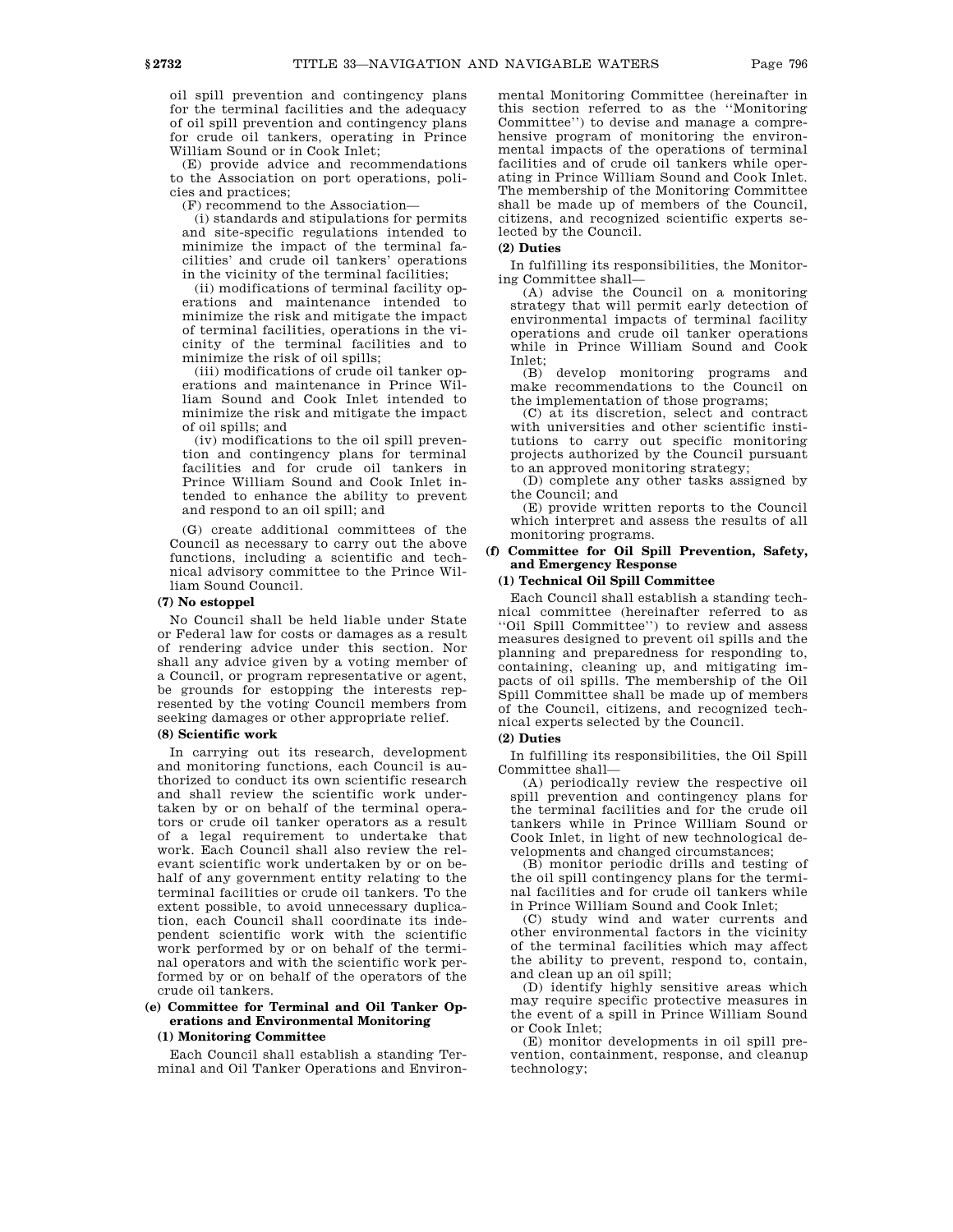(F) periodically review port organization, operations, incidents, and the adequacy and maintenance of vessel traffic service systems designed to assure safe transit of crude oil tankers pertinent to terminal operations;

(G) periodically review the standards for tankers bound for, loading at, exiting from, or otherwise using the terminal facilities;

(H) complete any other tasks assigned by the Council; and

(I) provide written reports to the Council outlining its findings and recommendations.

# **(g) Agency cooperation**

On and after the expiration of the 180-day period following August 18, 1990, each Federal department, agency, or other instrumentality shall, with respect to all permits, site-specific regulations, and other matters governing the activities and actions of the terminal facilities which affect or may affect the vicinity of the terminal facilities, consult with the appropriate Council prior to taking substantive action with respect to the permit, site-specific regulation, or other matter. This consultation shall be carried out with a view to enabling the appropriate Association and Council to review the permit, sitespecific regulation, or other matters and make appropriate recommendations regarding operations, policy or agency actions. Prior consultation shall not be required if an authorized Federal agency representative reasonably believes that an emergency exists requiring action without delay.

### **(h) Recommendations of Council**

In the event that the Association does not adopt, or significantly modifies before adoption, any recommendation of the Council made pursuant to the authority granted to the Council in subsection (d), the Association shall provide to the Council, in writing, within 5 days of its decision, notice of its decision and a written statement of reasons for its rejection or significant modification of the recommendation.

### **(i) Administrative actions**

Appointments, designations, and selections of individuals to serve as members of the Associations and Councils under this section shall be submitted to the Secretary prior to the expiration of the 120-day period following August 18, 1990. On or before the expiration of the 180-day period following August 18, 1990, the Secretary shall call an initial meeting of each Association and Council for organizational purposes.

### **(j) Location and compensation**

# **(1) Location**

Each Association and Council established by this section shall be located in the State of Alaska.

### **(2) Compensation**

No member of an Association or Council shall be compensated for the member's services as a member of the Association or Council, but shall be allowed travel expenses, including per diem in lieu of subsistence, at a rate established by the Association or Council not to exceed the rates authorized for employees of agencies under sections 5702 and 5703 of title 5. However, each Council may enter into contracts to provide compensation and expenses to members of the committees created under subsections (d), (e), and (f).

# **(k) Funding**

# **(1) Requirement**

Approval of the contingency plans required of owners and operators of the Cook Inlet and Prince William Sound terminal facilities and crude oil tankers while operating in Alaskan waters in commerce with those terminal facilities shall be effective only so long as the respective Association and Council for a facility are funded pursuant to paragraph (2).

### **(2) Prince William Sound Program**

The owners or operators of terminal facilities or crude oil tankers operating in Prince William Sound shall provide, on an annual basis, an aggregate amount of not more than \$2,000,000, as determined by the Secretary. Such amount—

(A) shall provide for the establishment and operation on the environmental oversight and monitoring program in Prince William Sound;

(B) shall be adjusted annually by the Anchorage Consumer Price Index; and

(C) may be adjusted periodically upon the mutual consent of the owners or operators of terminal facilities or crude oil tankers operating in Prince William Sound and the Prince William Sound terminal facilities Council.

# **(3) Cook Inlet Program**

The owners or operators of terminal facilities, offshore facilities, or crude oil tankers operating in Cook Inlet shall provide, on an annual basis, an aggregate amount of not less than \$1,400,000, as determined by the Secretary. Such amount—

(A) shall provide for the establishment and operation of the environmental oversight and monitoring program in Cook Inlet;

(B) shall be adjusted annually by the Anchorage Consumer Price Index; and

(C) may be adjusted periodically upon the mutual consent of the owners or operators of terminal facilities, offshore facilities, or crude oil tankers operating in Cook Inlet and the Cook Inlet Council.

### **(***l***) Reports**

### **(1) Associations and Councils**

Prior to the expiration of the 36-month period following August 18, 1990, each Association and Council established by this section shall report to the President and the Congress concerning its activities under this section, together with its recommendations.

# **(2) GAO**

Prior to the expiration of the 36-month period following August 18, 1990, the Government Accountability Office shall report to the President and the Congress as to the handling of funds, including donated funds, by the entities carrying out the programs under this section, and the effectiveness of the demonstration programs carried out under this section, together with its recommendations.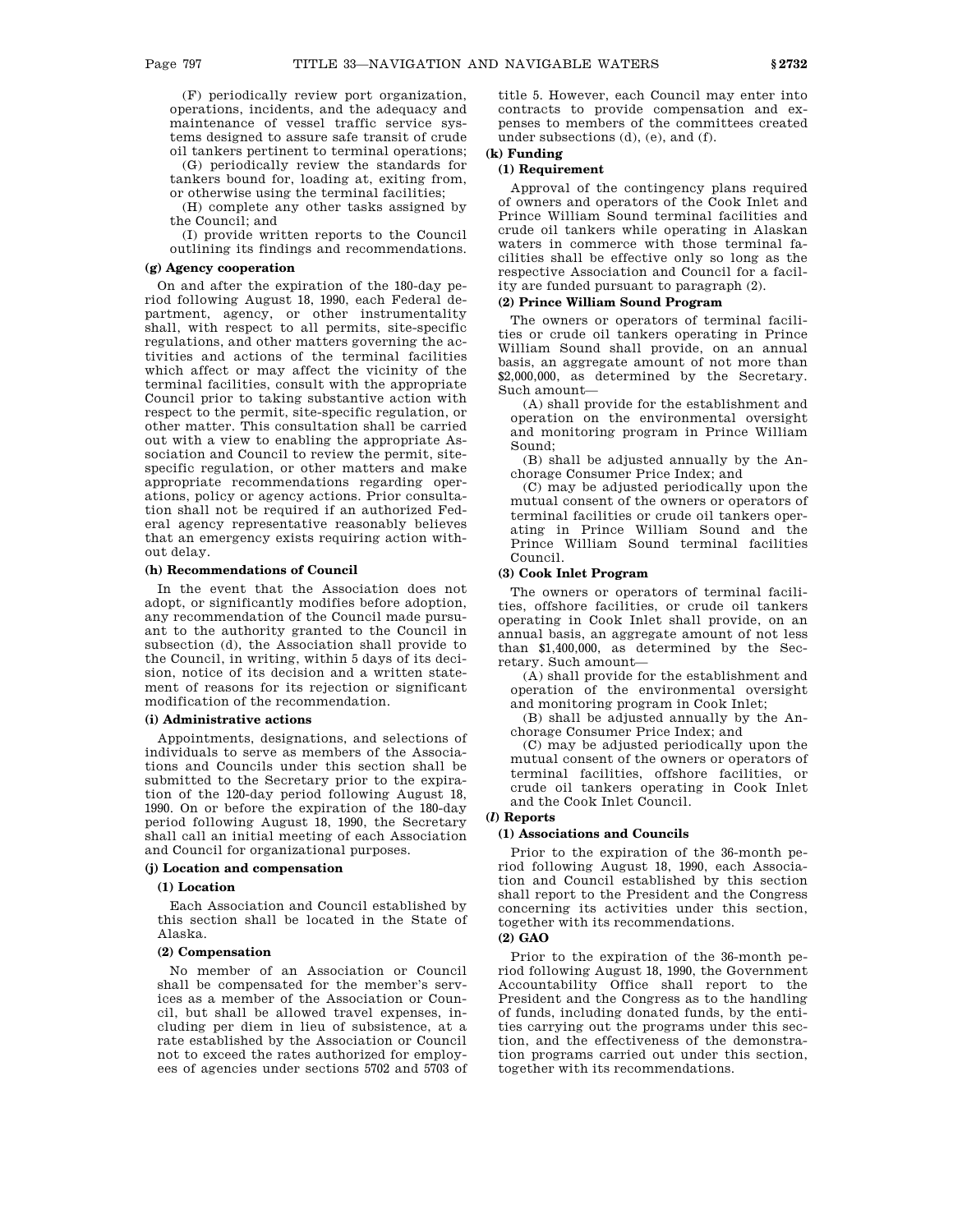# **(m) Definitions**

# As used in this section, the term—

(1) ''terminal facilities'' means—

(A) in the case of the Prince William Sound Program, the entire oil terminal complex located in Valdez, Alaska, consisting of approximately 1,000 acres including all buildings, docks (except docks owned by the City of Valdez if those docks are not used for loading of crude oil), pipes, piping, roads, ponds, tanks, crude oil tankers only while at the terminal dock, tanker escorts owned or operated by the operator of the terminal, vehicles, and other facilities associated with, and necessary for, assisting tanker movement of crude oil into and out of the oil terminal complex; and

(B) in the case of the Cook Inlet Program, the entire oil terminal complex including all buildings, docks, pipes, piping, roads, ponds, tanks, vessels, vehicles, crude oil tankers only while at the terminal dock, tanker escorts owned or operated by the operator of the terminal, emergency spill response vessels owned or operated by the operator of the terminal, and other facilities associated with, and necessary for, assisting tanker movement of crude oil into and out of the oil terminal complex;

(2) ''crude oil tanker'' means a tanker (as that term is defined under section 2101 of title 46)—

(A) in the case of the Prince William Sound Program, calling at the terminal facilities for the purpose of receiving and transporting oil to refineries, operating north of Middleston Island and bound for or exiting from Prince William Sound; and

(B) in the case of the Cook Inlet Program, calling at the terminal facilities for the purpose of receiving and transporting oil to refineries and operating in Cook Inlet and the Gulf of Alaska north of Amatuli Island, including tankers transiting to Cook Inlet from Prince William Sound;

(3) ''vicinity of the terminal facilities'' means that geographical area surrounding the environment of terminal facilities which is directly affected or may be directly affected by the operation of the terminal facilities; and

(4) ''Secretary'' means the Secretary of the department in which the Coast Guard is operating.

# **(n) Savings clause**

# **(1) Regulatory authority**

Nothing in this section shall be construed as modifying, repealing, superseding, or preempting any municipal, State or Federal law or regulation, or in any way affecting litigation arising from oil spills or the rights and responsibilities of the United States or the State of Alaska, or municipalities thereof, to preserve and protect the environment through regulation of land, air, and water uses, of safety, and of related development. The monitoring provided for by this section shall be designed to help assure compliance with applicable laws and regulations and shall only extend to activities—

(A) that would affect or have the potential to affect the vicinity of the terminal facilities and the area of crude oil tanker operations included in the Programs; and

(B) are subject to the United States or State of Alaska, or municipality thereof, law, regulation, or other legal requirement.

# **(2) Recommendations**

This subsection is not intended to prevent the Association or Council from recommending to appropriate authorities that existing legal requirements should be modified or that new legal requirements should be adopted.

### **(***o***) Alternative voluntary advisory group in lieu of Council**

The requirements of subsections (c) through (*l*), as such subsections apply respectively to the Prince William Sound Program and the Cook Inlet Program, are deemed to have been satisfied so long as the following conditions are met:

# **(1) Prince William Sound**

With respect to the Prince William Sound Program, the Alyeska Pipeline Service Company or any of its owner companies enters into a contract for the duration of the operation of the Trans-Alaska Pipeline System with the Alyeska Citizens Advisory Committee in existence on August 18, 1990, or a successor organization, to fund that Committee or organization on an annual basis in the amount provided for by subsection  $(k)(2)(A)$  and the President annually certifies that the Committee or organization fosters the general goals and purposes of this section and is broadly representative of the communities and interests in the vicinity of the terminal facilities and Prince William Sound.

# **(2) Cook Inlet**

With respect to the Cook Inlet Program, the terminal facilities, offshore facilities, or crude oil tanker owners and operators enter into a contract with a voluntary advisory organization to fund that organization on an annual basis and the President annually certifies that the organization fosters the general goals and purposes of this section and is broadly representative of the communities and interests in the vicinity of the terminal facilities and Cook Inlet.

(Pub. L. 101–380, title V, §5002, Aug. 18, 1990, 104 Stat. 544; Pub. L. 109–241, title IX, §902(*l*)(2), July 11, 2006, 120 Stat. 568; Pub. L. 113–281, title III, §318, Dec. 18, 2014, 128 Stat. 3051; Pub. L. 115-232, div. C, title XXXV, §3547(e), Aug. 13, 2018, 132 Stat. 2328.)

### **AMENDMENTS**

2018—Subsec. (*l*)(2). Pub. L. 115–232 substituted ''Government Accountability Office'' for ''General Accounting Office''.

2014—Subsec. (k)(3). Pub. L. 113–281 substituted ''not less than \$1,400,000'' for ''not more than \$1,000,000'' in introductory provisions.

2006—Subsec. (m)(4). Pub. L. 109–241 substituted ''of the department in which the Coast Guard is operating.'' for ''of Transportation.''

### DELEGATION OF FUNCTIONS

Functions of President under subsecs. (c)(2)(D) and (*o*) of this section delegated to Secretary of the Depart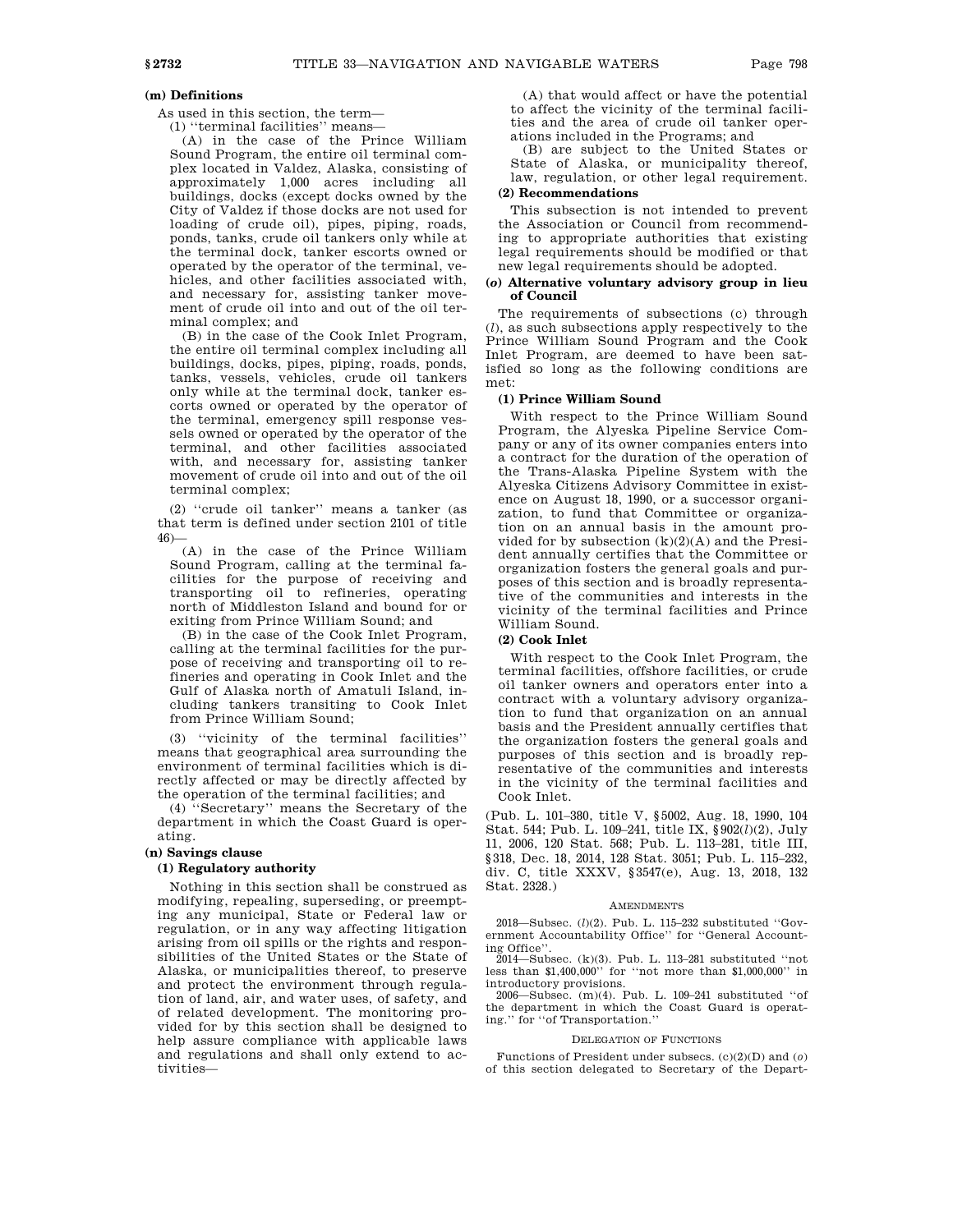ment in which the Coast Guard is operating by section 8(f), (g) of Ex. Ord. No. 12777, Oct. 18, 1991, 56 F.R. 54769, as amended, set out as a note under section 1321 of this title.

### PRINCE WILLIAM SOUND REGIONAL CITIZENS ADVISORY **COMMITTEE**

Certification of President of the United States, Mar. 21, 1991, 56 F.R. 12439, provided:

By the authority vested in me as President by the Constitution and the laws of the United States of America, including section 5002(*o*)(1) of the Oil Pollution Act of 1990 (Public Law 101–380, 104 Stat. 552) [33 U.S.C. 2732(*o*)(1)], I hereby certify for the year 1991 the following:

(1) that the Prince William Sound Regional Citizens Advisory Committee fosters the general goals and purposes of section 5002 of the Oil Pollution Act of 1990 for the year 1991; and

(2) that the Prince William Sound Regional Citizens Advisory Committee is broadly representative of the communities and interests in the vicinity of the terminal facilities and Prince William Sound.

This certification shall be published in the Federal Register.

#### GEORGE BUSH.

### COOK INLET REGIONAL CITIZENS ADVISORY COUNCIL

Certification of President of the United States, Aug. 6, 1991, 56 F.R. 37819, provided:

By the authority vested in me as President by the Constitution and the laws of the United States of America, including section 5002(*o*)(2) of the Oil Pollution Act of 1990 [33 U.S.C. 2732(*o*)(2)], I hereby certify for the year 1991 the following:

(1) that the Cook Inlet Regional Citizens Advisory Council has met the general goals and purposes of section 5002 of the Oil Pollution Act of 1990 for the year 1991; and

(2) that the Cook Inlet Regional Citizens Advisory Council is broadly representative of the communities and interests in the vicinity of the terminal facilities and offshore facilities in Cook Inlet.

This certification shall be published in the Federal Register.

GEORGE BUSH.

# **§ 2733. Bligh Reef light**

The Secretary of Transportation shall within one year after August 18, 1990, install and ensure operation of an automated navigation light on or adjacent to Bligh Reef in Prince William Sound, Alaska, of sufficient power and height to provide long-range warning of the location of Bligh Reef.

(Pub. L. 101–380, title V, §5003, Aug. 18, 1990, 104 Stat. 553.)

# **§ 2734. Vessel traffic service system**

The Secretary of Transportation shall within one year after August 18, 1990—

(1) acquire, install, and operate such additional equipment (which may consist of radar, closed circuit television, satellite tracking systems, or other shipboard dependent surveillance), train and locate such personnel, and issue such final regulations as are necessary to increase the range of the existing VTS system in the Port of Valdez, Alaska, sufficiently to track the locations and movements of tank vessels carrying oil from the Trans-Alaska Pipeline when such vessels are transiting Prince William Sound, Alaska, and to sound an audible alarm when such tankers depart from designated navigation routes; and

(2) submit to the Committee on Commerce, Science, and Transportation of the Senate and the Committee on Transportation and Infrastructure of the House of Representatives a report on the feasibility and desirability of instituting positive control of tank vessel movements in Prince William Sound by Coast Guard personnel using the Port of Valdez, Alaska, VTS system, as modified pursuant to paragraph (1).

(Pub. L. 101–380, title V, §5004, Aug. 18, 1990, 104 Stat. 553; Pub. L. 107–295, title IV, §408(b)(2), Nov. 25, 2002, 116 Stat. 2117.)

### AMENDMENTS

2002—Par. (2). Pub. L. 107–295 substituted ''Transportation and Infrastructure'' for ''Merchant Marine and Fisheries''.

# TRANSFER OF FUNCTIONS

For transfer of authorities, functions, personnel, and assets of the Coast Guard, including the authorities and functions of the Secretary of Transportation relating thereto, to the Department of Homeland Security, and for treatment of related references, see sections 468(b), 551(d), 552(d), and 557 of Title 6, Domestic Security, and the Department of Homeland Security Reorganization Plan of November 25, 2002, as modified, set out as a note under section 542 of Title 6.

### **§ 2735. Equipment and personnel requirements under tank vessel and facility response plans**

### **(a) In general**

In addition to the requirements for response plans for vessels established by section 1321(j) of this title, a response plan for a tanker loading cargo at a facility permitted under the Trans-Alaska Pipeline Authorization Act (43 U.S.C. 1651 et seq.), and a response plan for such a facility, shall provide for—

(1) prepositioned oil spill containment and removal equipment in communities and other strategic locations within the geographic boundaries of Prince William Sound, including escort vessels with skimming capability; barges to receive recovered oil; heavy duty sea boom, pumping, transferring, and lightering equipment; and other appropriate removal equipment for the protection of the environment, including fish hatcheries;

(2) the establishment of an oil spill removal organization at appropriate locations in Prince William Sound, consisting of trained personnel in sufficient numbers to immediately remove, to the maximum extent practicable, a worst case discharge or a discharge of 200,000 barrels of oil, whichever is greater;

(3) training in oil removal techniques for local residents and individuals engaged in the cultivation or production of fish or fish products in Prince William Sound;

(4) practice exercises not less than 2 times per year which test the capacity of the equipment and personnel required under this paragraph; and

(5) periodic testing and certification of equipment required under this paragraph, as required by the Secretary.

### **(b) Definitions**

In this section—

(1) the term ''Prince William Sound'' means all State and Federal waters within Prince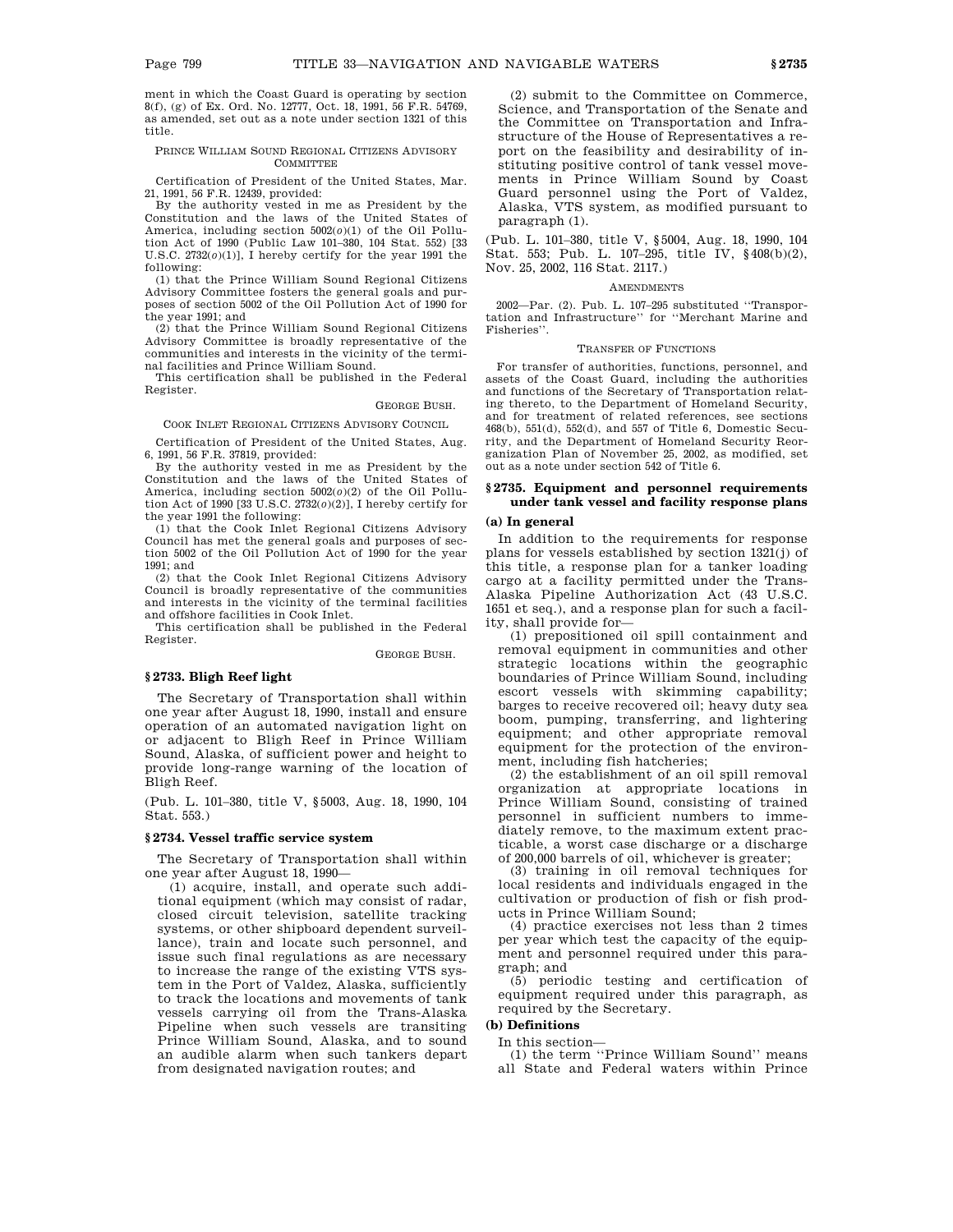William Sound, Alaska, including the approach to Hinchenbrook Entrance out to and encompassing Seal Rocks; and

(2) the term ''worst case discharge'' means— (A) in the case of a vessel, a discharge in adverse weather conditions of its entire cargo; and

(B) in the case of a facility, the largest foreseeable discharge in adverse weather conditions.

(Pub. L. 101–380, title V, §5005, Aug. 18, 1990, 104 Stat. 553; Pub. L. 102–388, title III, §354, Oct. 6, 1992, 106 Stat. 1555.)

# REFERENCES IN TEXT

The Trans-Alaska Pipeline Authorization Act, referred to in subsec. (a), is title II of Pub. L. 93–153, Nov. 16, 1973, 87 Stat. 584, which is classified generally to chapter 34 (§1651 et seq.) of Title 43, Public Lands. For complete classification of this Act to the Code, see Short Title note set out under section 1651 of Title 43 and Tables.

### AMENDMENTS

1992—Subsec. (a). Pub. L. 102–388 substituted ''tanker loading cargo at'' for ''tank vessel operating on Prince William Sound, or'' and directed the insertion of ''and a response plan for such a facility,'' after ''(43 U.S.C. 1651 et seq.).'', which was executed by making the insertion after ''(43 U.S.C. 1651 et seq.),'' to reflect the probable intent of Congress.

# **§ 2736. Funding**

### **(a) Sections 2731, 2733, and 2734**

Amounts in the Fund shall be available, without further appropriations and without fiscal year limitation, to carry out section 2731 of this title in the amount as determined in subsection (b), and to carry out sections 2733 and 2734 of this title, in an amount not to exceed \$5,000,000.

# **(b) Use of interest only**

The amount of funding to be made available annually to carry out section 2731 of this title shall be the interest produced by the Fund's investment of the \$22,500,000 remaining funding authorized for the Prince William Sound Oil Spill Recovery Institute and currently deposited in the Fund and invested by the Secretary of the Treasury in income producing securities along with other funds comprising the Fund. The National Pollution Funds Center shall transfer all such accrued interest, including the interest earned from the date funds in the Trans-Alaska Liability Pipeline Fund were transferred into the Oil Spill Liability Trust Fund pursuant to section  $8102(a)(2)(B)(ii)$ , to the Prince William Sound Oil Spill Recovery Institute annually, beginning 60 days after October 19, 1996.

# **(c) Use for section 2712**

Beginning 1 year after the date on which the Secretary, in consultation with the Secretary of the Interior, determines that oil and gas exploration, development, and production in the State of Alaska have ceased, the funding authorized for the Prince William Sound Oil Spill Recovery Institute and deposited in the Fund shall thereafter be made available for purposes of section 2712 of this title in Alaska.

### **(d) Section 2738**

Amounts in the Fund shall be available, without further appropriation and without fiscal year limitation, to carry out section 2738(b) of this title, in an annual amount not to exceed \$5,000,000 of which up to \$3,000,000 may be used for the lease payment to the Alaska SeaLife Center under section 2738(b)(2) of this title: *Provided*, That the entire amount is designated by the Congress as an emergency requirement pursuant to section 251(b)(2)(A) of the Balanced Budget and Emergency Deficit Control Act of 1985, as amended [2 U.S.C. 901(b)(2)(A)]: *Provided further*, That the entire amount shall be available only to the extent an official budget request that includes designation of the entire amount of the request as an emergency requirement as defined in the Balanced Budget and Emergency Deficit Control Act of 1985, as amended, is transmitted by the President to the Congress.

(Pub. L. 101–380, title V, §5006, Aug. 18, 1990, 104 Stat. 554; Pub. L. 104–324, title XI, §1102(b), Oct. 19, 1996, 110 Stat. 3965; Pub. L. 106–246, div. B, title II, §2204(2), July 13, 2000, 114 Stat. 547; Pub. L. 106–554, §1(a)(4) [div. B, title I, §144(c)(1)(C)], Dec. 21, 2000, 114 Stat. 2763, 2763A–239; Pub. L. 108–293, title VII, §704, Aug. 9, 2004, 118 Stat. 1075; Pub. L. 109–58, title III, §389(2), Aug. 8, 2005, 119 Stat. 747; Pub. L. 109–59, title IV, §4413, Aug. 10, 2005, 119 Stat. 1779; Pub. L. 109–241, title IX, §901(j), July 11, 2006, 120 Stat. 564.)

### REFERENCES IN TEXT

Section 8102(a)(2)(B)(ii), referred to in subsec. (b), is section 8102(a)(2)(B)(ii) of Pub. L. 101-380, title VIII, Aug. 18, 1990, 104 Stat. 565, which is set out as a note under section 1653 of Title 43, Public Lands.

The Balanced Budget and Emergency Deficit Control Act of 1985, referred to in subsec. (d), is title II of Pub. L. 99–177, Dec. 12, 1985, 99 Stat. 1038, as amended, which enacted chapter 20 (§900 et seq.) and sections 654 to 656 of Title 2, The Congress, amended sections 602, 622, 631 to 642, and 651 to 653 of Title 2, sections 1104 to 1106, and 1109 of Title 31, Money and Finance, and section 911 of Title 42, The Public Health and Welfare, repealed section 661 of Title 2, enacted provisions set out as notes under section 900 of Title 2 and section 911 of Title 42, and amended provisions set out as a note under section 621 of Title 2. For complete classification of this Act to the Code, see Short Title note set out under section 900 of Title 2 and Tables.

### AMENDMENTS

2006—Subsec. (c). Pub. L. 109–241, which directed the insertion of a comma after ''October 1, 2012'', could not be executed because ''October 1, 2012'' did not appear subsequent to amendment by Pub. L. 109–58. See 2005 Amendment note below.

2005—Subsec. (c). Pub. L. 109–58 substituted ''1 year after the date on which the Secretary, in consultation with the Secretary of the Interior, determines that oil and gas exploration, development, and production in the State of Alaska have ceased,'' for ''October 1, 2012''.

Subsec. (d). Pub. L. 109–59, which directed insertion of ''annual'' before ''amount'', was executed by making the insertion before ''amount not to exceed'', to reflect the probable intent of Congress.

2004—Subsecs. (c), (d). Pub. L. 108–293 in subsec. (c) relating to section 2712, substituted ''October 1, 2012'' for ''with the eleventh year following October 19, 1996,'' and redesignated subsec. (c) relating to section 2738 as (d).

2000—Subsec. (c). Pub. L. 106–554 inserted ''of which up to \$3,000,000 may be used for the lease payment to the Alaska SeaLife Center under section 2738(b)(2) of this title'' after ''\$5,000,000'' in subsec. (c) relating to section 2738.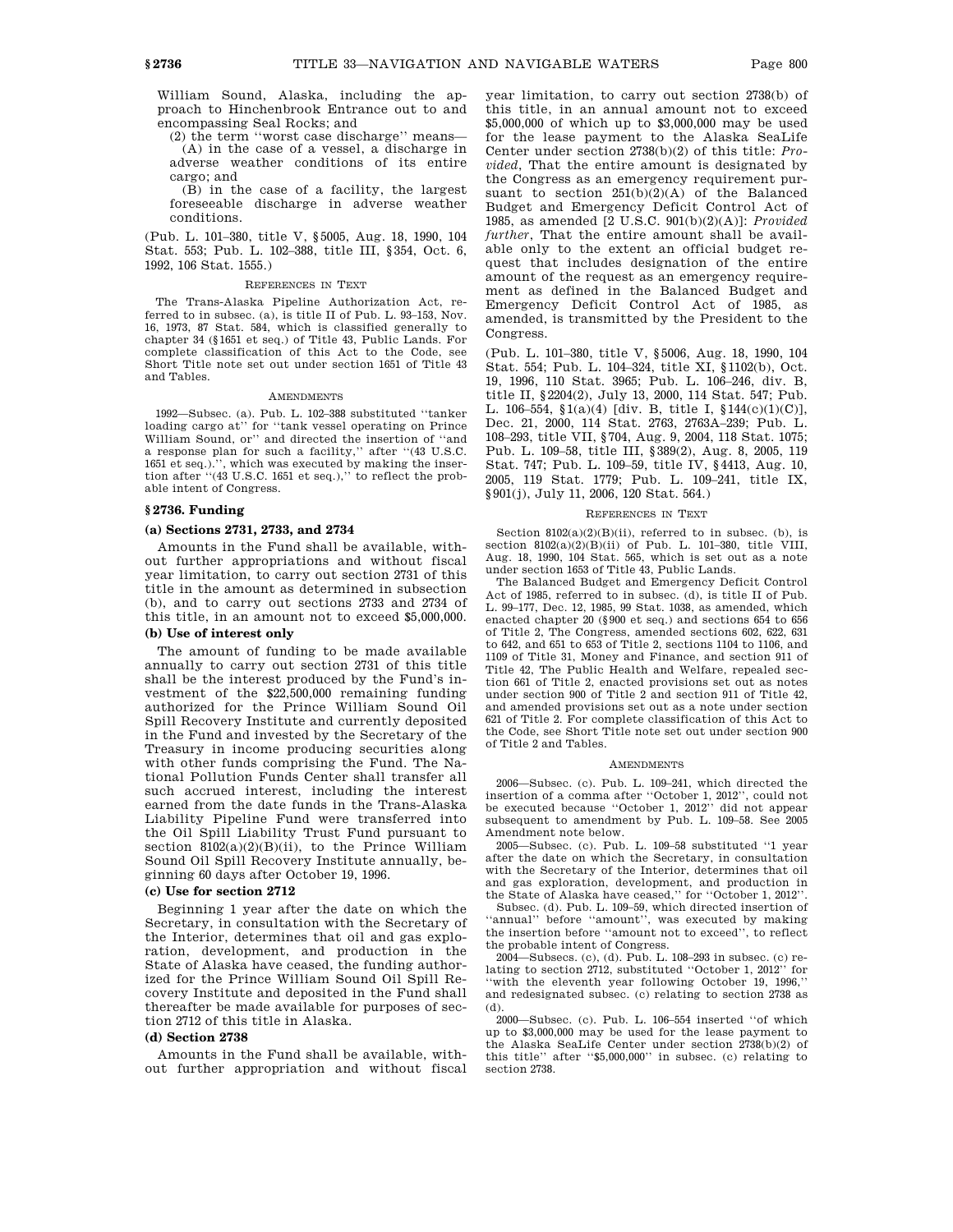Pub. L. 106–246 added subsec. (c) relating to section 2738.

1996—Subsec. (a). Pub. L. 104–324, §1102(b)(1)–(3), redesignated subsec. (b) as (a), substituted ''2731, 2733,'' for ''2733'' in heading, inserted ''to carry out section 2731 of this title in the amount as determined in subsection (b), and'' after ''limitation,'', and struck out heading and text of former subsec. (a). Text read as follows: ''Amounts in the Fund shall be available, subject to appropriations, and shall remain available until expended, to carry out section 2731 of this title as follows:  $(1)$  \$5,000,000 shall be available for the first fiscal

year beginning after August 18, 1990.

''(2) \$2,000,000 shall be available for each of the 9 fiscal years following the fiscal year described in para $graph (1)$ ."

Subsecs. (b), (c). Pub. L. 104–324, §1102(b)(4), added subsecs. (b) and (c). Former subsec. (b) redesignated (a).

### INVESTMENT AMOUNT

Pub. L. 112–213, title VII, §710, Dec. 20, 2012, 126 Stat. 1581, provided that: ''Not later than 30 days after the date of enactment of this Act [Dec. 20, 2012], the Secretary of the Treasury shall increase the \$22,500,000 invested in income-producing securities for purposes of section 5006(b) of the Oil Pollution Act of 1990 (33 U.S.C. 2736(b)) by \$12,851,340.''

# **§ 2737. Limitation**

Notwithstanding any other law, tank vessels that have spilled more than 1,000,000 gallons of oil into the marine environment after March 22, 1989, are prohibited from operating on the navigable waters of Prince William Sound, Alaska.

(Pub. L. 101–380, title V, §5007, Aug. 18, 1990, 104 Stat. 554.)

# **§ 2738. North Pacific Marine Research Institute**

### **(a) Institute established**

The Secretary of Commerce shall establish a North Pacific Marine Research Institute (hereafter in this section referred to as the ''Institute'') to be administered at the Alaska SeaLife Center by the North Pacific Research Board.

### **(b) Functions**

The Institute shall—

(1) conduct research and carry out education and demonstration projects on or relating to the North Pacific marine ecosystem with particular emphasis on marine mammal, sea bird, fish, and shellfish populations in the Bering Sea and Gulf of Alaska including populations located in or near Kenai Fjords National Park and the Alaska Maritime National Wildlife Refuge; and

(2) lease, maintain, operate, and upgrade the necessary research equipment and related facilities necessary to conduct such research at the Alaska SeaLife Center.

# **(c) Evaluation and audit**

The Secretary of Commerce may periodically evaluate the activities of the Institute to ensure that funds received by the Institute are used in a manner consistent with this section. The Federal Advisory Committee Act [5 U.S.C. App.] shall not apply to the Institute.

# **(d) Status of employees**

Employees of the Institute shall not, by reason of such employment, be considered to be employees of the Federal Government for any purpose.

### **(e) Use of funds**

No funds made available to carry out this section may be used to initiate litigation, or for the acquisition of real property (other than facilities leased at the Alaska SeaLife Center). No more than 10 percent of the funds made available to carry out subsection (b)(1) may be used to administer the Institute. The administrative funds of the Institute and the administrative funds of the North Pacific Research Board created under Public Law 105–83 may be used to jointly administer such programs at the discretion of the North Pacific Research Board.

# **(f) Availability of research**

The Institute shall publish and make available to any person on request the results of all research, educational, and demonstration projects conducted by the Institute. The Institute shall provide a copy of all research, educational, and demonstration projects conducted by the Institute to the National Park Service, the United States Fish and Wildlife Service, and the National Oceanic and Atmospheric Administration.

(Pub. L. 101–380, title V, §5008, as added Pub. L. 106–246, div. B, title II, §2204(1), July 13, 2000, 114 Stat. 546; amended Pub. L. 106–554, §1(a)(4) [div. B, title I, §144(c)(1)(A), (B)], Dec. 21, 2000, 114 Stat. 2763, 2763A–238, 2763A–239.)

### REFERENCES IN TEXT

The Federal Advisory Committee Act, referred to in subsec. (c), is Pub. L. 92–463, Oct. 6, 1972, 86 Stat. 770, as amended, which is set out in the Appendix to Title 5, Government Organization and Employees.

Public Law 105–83, referred to in subsec. (e), is Pub. L. 105–83, Nov. 14, 1997, 111 Stat. 1543, as amended, known as the Department of the Interior and Related Agencies Appropriations Act, 1998. For complete classification of this Act to the Code, see Tables.

### **AMENDMENTS**

2000—Subsec. (c). Pub. L. 106–554, §1(a)(4) [div. B, title I, §144(c)(1)(A)], inserted second sentence and struck out former second sentence which read as follows: ''The Comptroller General of the United States, and any of his or her duly authorized representatives, shall have access, for purposes of audit and examination, to any books, documents, papers, and records of the Institute that are pertinent to the funds received and expended by the Institute.''

Subsec. (e). Pub. L. 106–554, §1(a)(4) [div. B, title I, §144(c)(1)(B)], inserted at end ''The administrative funds of the Institute and the administrative funds of the North Pacific Research Board created under Public Law 105–83 may be used to jointly administer such programs at the discretion of the North Pacific Research Board.''

# SUBCHAPTER III—MISCELLANEOUS

# **§ 2751. Savings provision**

### **(a) Cross-references**

A reference to a law replaced by this Act, including a reference in a regulation, order, or other law, is deemed to refer to the corresponding provision of this Act.

### **(b) Continuation of regulations**

An order, rule, or regulation in effect under a law replaced by this Act continues in effect under the corresponding provision of this Act until repealed, amended, or superseded.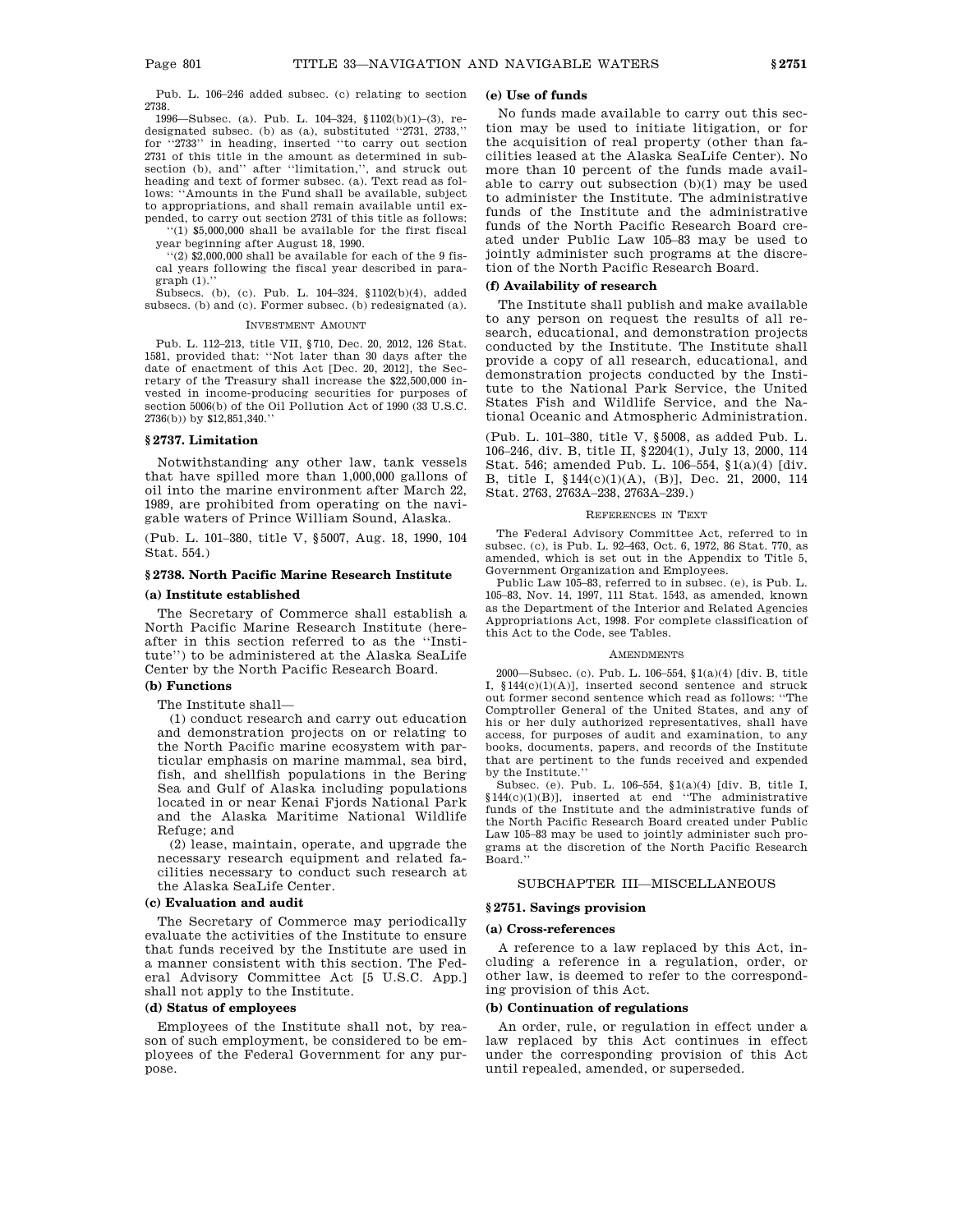# **(c) Rule of construction**

An inference of legislative construction shall not be drawn by reason of the caption or catch line of a provision enacted by this Act.

# **(d) Actions and rights**

Nothing in this Act shall apply to any rights and duties that matured, penalties that were incurred, and proceedings that were begun before August 18, 1990, except as provided by this section, and shall be adjudicated pursuant to the law applicable on the date prior to August 18, 1990.

# **(e) Admiralty and maritime law**

Except as otherwise provided in this Act, this Act does not affect—

(1) admiralty and maritime law; or

(2) the jurisdiction of the district courts of the United States with respect to civil actions under admiralty and maritime jurisdiction, saving to suitors in all cases all other remedies to which they are otherwise entitled.

(Pub. L. 101–380, title VI, §6001, Aug. 18, 1990, 104 Stat. 554.)

### REFERENCES IN TEXT

This Act, referred to in text, is Pub. L. 101–380, Aug. 18, 1990, 104 Stat. 484, as amended, known as the Oil Pollution Act of 1990, which is classified principally to this chapter. For complete classification of this Act to the Code, see Short Title note set out under section 2701 of this title and Tables.

### **§ 2752. Annual appropriations**

### **(a) Required**

Except as provided in subsection (b), amounts in the Fund shall be available only as provided in annual appropriation Acts.

# **(b) Exceptions**

Subsection (a) shall not apply to sections<sup>1</sup> 2706(f), 2712(a)(4), or 2736 of this title, and shall not apply to an amount not to exceed \$50,000,000 in any fiscal year which the President may make available from the Fund to carry out section 1321(c) of this title and to initiate the assessment of natural resources damages required under section 2706 of this title. To the extent that such amount is not adequate, the Coast Guard (1) may obtain an advance from the Fund of such sums as may be necessary, up to a maximum of \$100,000,000, and within 30 days shall notify Congress of the amount advanced and the facts and circumstances necessitating the advance and (2) in the case of the discharge of oil that began in 2010 in connection with the explosion on, and sinking of, the mobile offshore drilling unit Deepwater Horizon, may, without further appropriation, obtain 1 or more advances from the Fund as needed, up to a maximum of \$100,000,000 for each advance, with the total amount of all advances not to exceed the amounts available under section 9509(c)(2) of title 26, and within 7 days of each advance, shall notify Congress of the amount advanced and the facts and circumstances necessitating the advance. Amounts advanced shall be repaid to the Fund when, and to the extent that, removal costs are recovered by the Coast Guard from responsible parties for the discharge or substantial threat of discharge. Sums to which this subsection applies shall remain available until expended.

(Pub. L. 101–380, title VI, §6002, Aug. 18, 1990, 104 Stat. 555; Pub. L. 104–324, title XI, §1102(c)(1), Oct. 19, 1996, 110 Stat. 3966; Pub. L. 107–295, title III, §323, Nov. 25, 2002, 116 Stat. 2104; Pub. L. 111–191, §1, June 15, 2010, 124 Stat. 1278; Pub. L. 111–212, title II, §2001, July 29, 2010, 124 Stat. 2337.)

### **AMENDMENTS**

2010—Subsec. (b). Pub. L. 111–212, which directed amendment of second sentence by inserting '': (1)'' before ''may obtain an advance from the Fund'' and substituting ''advance; (2) in the case of discharge of oil that began in 2010 in connection with the explosion on, and sinking of, the mobile offshore drilling unit Deepwater Horizon, may, without further appropriation, obtain one or more advances from the Oil Spill Liability Trust Fund as needed, up to a maximum of \$100,000,000 for each advance, the total amount of all advances not to exceed the amounts available under section 9509(c)(2) of the Internal Revenue Code of 1986 (26 U.S.C.  $9509(c)(2)$ , and within 7 days of each advance, shall notify Congress of the amount advanced and the facts and circumstances necessitating the advance; and (3) amounts'' for ''advance. Amounts'', could not be executed because of prior amendment by Pub. L. 111–191. See below.

Pub. L. 111-191, in second sentence, inserted "(1)" after ''Coast Guard'' and ''and (2) in the case of the discharge of oil that began in 2010 in connection with the explosion on, and sinking of, the mobile offshore drilling unit Deepwater Horizon, may, without further appropriation, obtain 1 or more advances from the Fund as needed, up to a maximum of \$100,000,000 for each advance, with the total amount of all advances not to exceed the amounts available under section 9509(c)(2) of title 26, and within 7 days of each advance, shall notify Congress of the amount advanced and the facts and circumstances necessitating the advance'' before period at end.

2002—Subsec. (b). Pub. L. 107–295 inserted after first sentence ''To the extent that such amount is not adequate, the Coast Guard may obtain an advance from the Fund of such sums as may be necessary, up to a maximum of \$100,000,000, and within 30 days shall notify Congress of the amount advanced and the facts and circumstances necessitating the advance. Amounts advanced shall be repaid to the Fund when, and to the extent that, removal costs are recovered by the Coast Guard from responsible parties for the discharge or substantial threat of discharge.''

1996—Subsec. (b). Pub. L. 104–324 substituted ''2736'' for ''2736(b)''.

### TRANSFER OF FUNCTIONS

For transfer of authorities, functions, personnel, and assets of the Coast Guard, including the authorities and functions of the Secretary of Transportation relating thereto, to the Department of Homeland Security, and for treatment of related references, see sections 468(b), 551(d), 552(d), and 557 of Title 6, Domestic Security, and the Department of Homeland Security Reorganization Plan of November 25, 2002, as modified, set out as a note under section 542 of Title 6.

### DELEGATION OF FUNCTIONS

Functions of President under subsec. (b) of this section delegated to Secretary of Department in which Coast Guard is operating by section 7(a)(1)(B) of Ex. Ord. No. 12777, Oct. 18, 1991, 56 F.R. 54766, set out as a note under section 1321 of this title.

<sup>1</sup>So in original. Probably should be ''section''.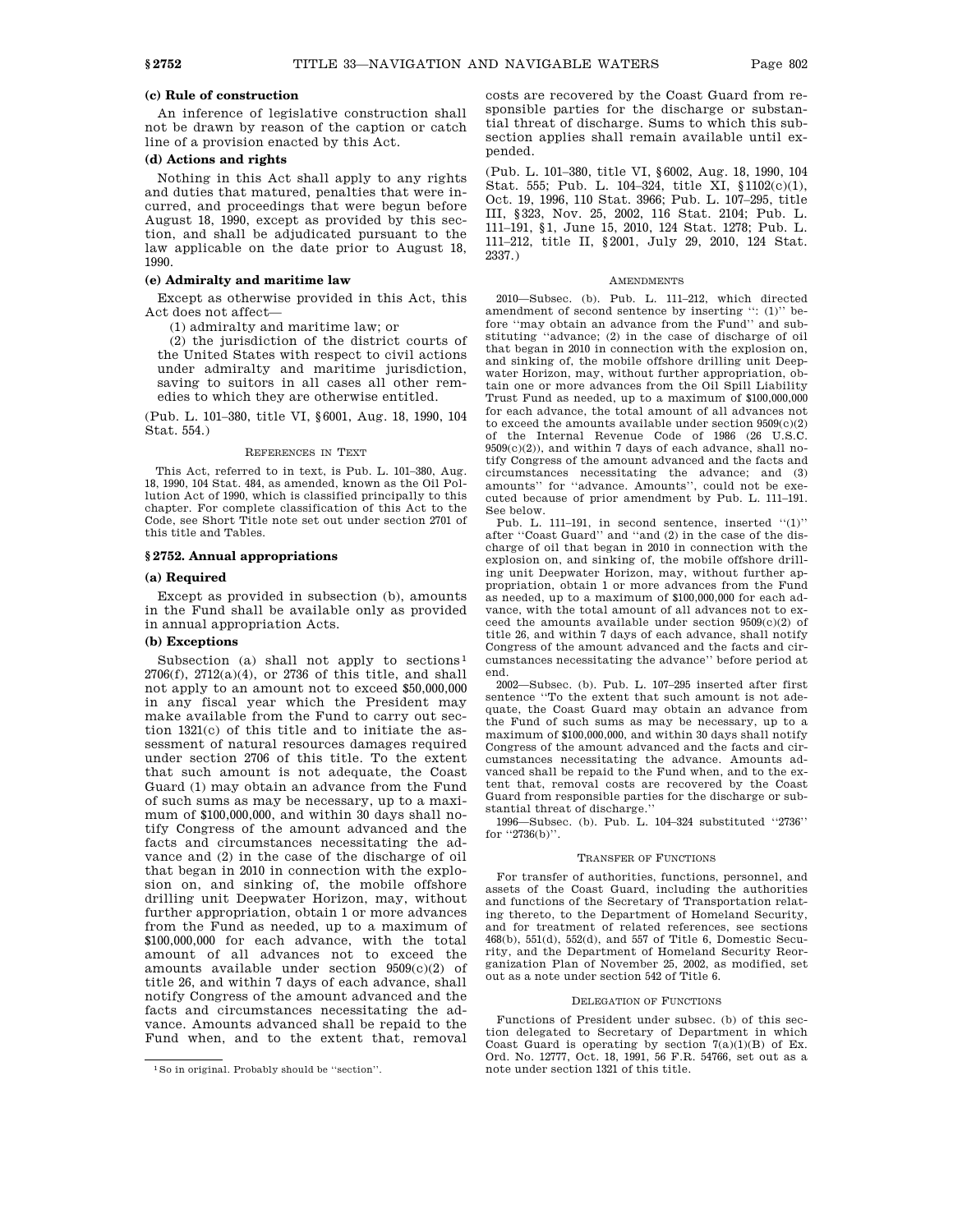# **§ 2753. Repealed. Pub. L. 104–134, title I, § 101(c) [title I, § 109], Apr. 26, 1996, 110 Stat. 1321–156, 1321–177; renumbered title I, Pub. L. 104–140, § 1(a), May 2, 1996, 110 Stat. 1327**

Section, Pub. L. 101–380, title VI, §6003, Aug. 18, 1990, 104 Stat. 555, related to protection of the Outer Banks of North Carolina.

SUBCHAPTER IV—OIL POLLUTION RESEARCH AND DEVELOPMENT PROGRAM

# **§ 2761. Oil pollution research and development program**

# **(a) Interagency Coordinating Committee on Oil Pollution Research**

### **(1) Establishment**

There is established an Interagency Coordinating Committee on Oil Pollution Research (hereinafter in this section referred to as the ''Interagency Committee'').

# **(2) Purposes**

The Interagency Committee shall coordinate a comprehensive program of oil pollution research, technology development, and demonstration among the Federal agencies, in cooperation and coordination with industry, universities, research institutions, State governments, and other nations, as appropriate, and shall foster cost-effective research mechanisms, including the joint funding of research.

# **(3) Membership**

The Interagency Committee shall include representatives from the Coast Guard, the Department of Commerce (including the National Oceanic and Atmospheric Administration and the National Institute of Standards and Technology), the Department of Energy, the Department of the Interior (including the Bureau of Safety and Environmental Enforcement, the Bureau of Ocean Energy Management, and the United States Fish and Wildlife Service), the Department of Transportation (including the Maritime Administration and the Pipeline and Hazardous Materials Safety Administration), the Department of Defense (including the Army Corps of Engineers and the Navy), the Department of Homeland Security (including the United States Fire Administration in the Federal Emergency Management Agency), the Environmental Protection Agency, the National Aeronautics and Space Administration, the United States Arctic Research Commission, and such other Federal agencies the President may designate.

# **(4) Chairman**

A representative of the Coast Guard shall serve as Chairman.

# **(b) Oil pollution research and technology plan (1) Implementation plan**

Within 180 days after August 18, 1990, the Interagency Committee shall submit to Congress a plan for the implementation of the oil pollution research, development, and demonstration program established pursuant to subsection (c). The research plan shall—

(A) identify agency roles and responsibilities;

(B) assess the current status of knowledge on oil pollution prevention, response, and mitigation technologies and effects of oil pollution on the environment;

(C) identify significant oil pollution research gaps including an assessment of major technological deficiencies in responses to past oil discharges;

(D) establish research priorities and goals for oil pollution technology development related to prevention, response, mitigation, and environmental effects;

(E) estimate the resources needed to conduct the oil pollution research and development program established pursuant to subsection (c), and timetables for completing research tasks; and

(F) identify, in consultation with the States, regional oil pollution research needs and priorities for a coordinated, multidisciplinary program of research at the regional level.

# **(2) Advice and guidance**

The Chairman, through the department in which the Coast Guard is operating, shall contract with the National Academy of Sciences to—

(A) provide advice and guidance in the preparation and development of the research plan; and

(B) assess the adequacy of the plan as submitted, and submit a report to Congress on the conclusions of such assessment.

The National Institute of Standards and Technology shall provide the Interagency Committee with advice and guidance on issues relating to quality assurance and standards measurements relating to its activities under this section.

### **(c) Oil pollution research and development program**

### **(1) Establishment**

The Interagency Committee shall coordinate the establishment, by the agencies represented on the Interagency Committee, of a program for conducting oil pollution research and development, as provided in this subsection.

# **(2) Innovative oil pollution technology**

The program established under this subsection shall provide for research, development, and demonstration of new or improved technologies which are effective in preventing or mitigating oil discharges and which protect the environment, including—

(A) development of improved designs for vessels and facilities, and improved operational practices;

(B) research, development, and demonstration of improved technologies to measure the ullage of a vessel tank, prevent discharges from tank vents, prevent discharges during lightering and bunkering operations, contain discharges on the deck of a vessel, prevent discharges through the use of vacuums in tanks, and otherwise contain discharges of oil from vessels and facilities;

(C) research, development, and demonstration of new or improved systems of mechani-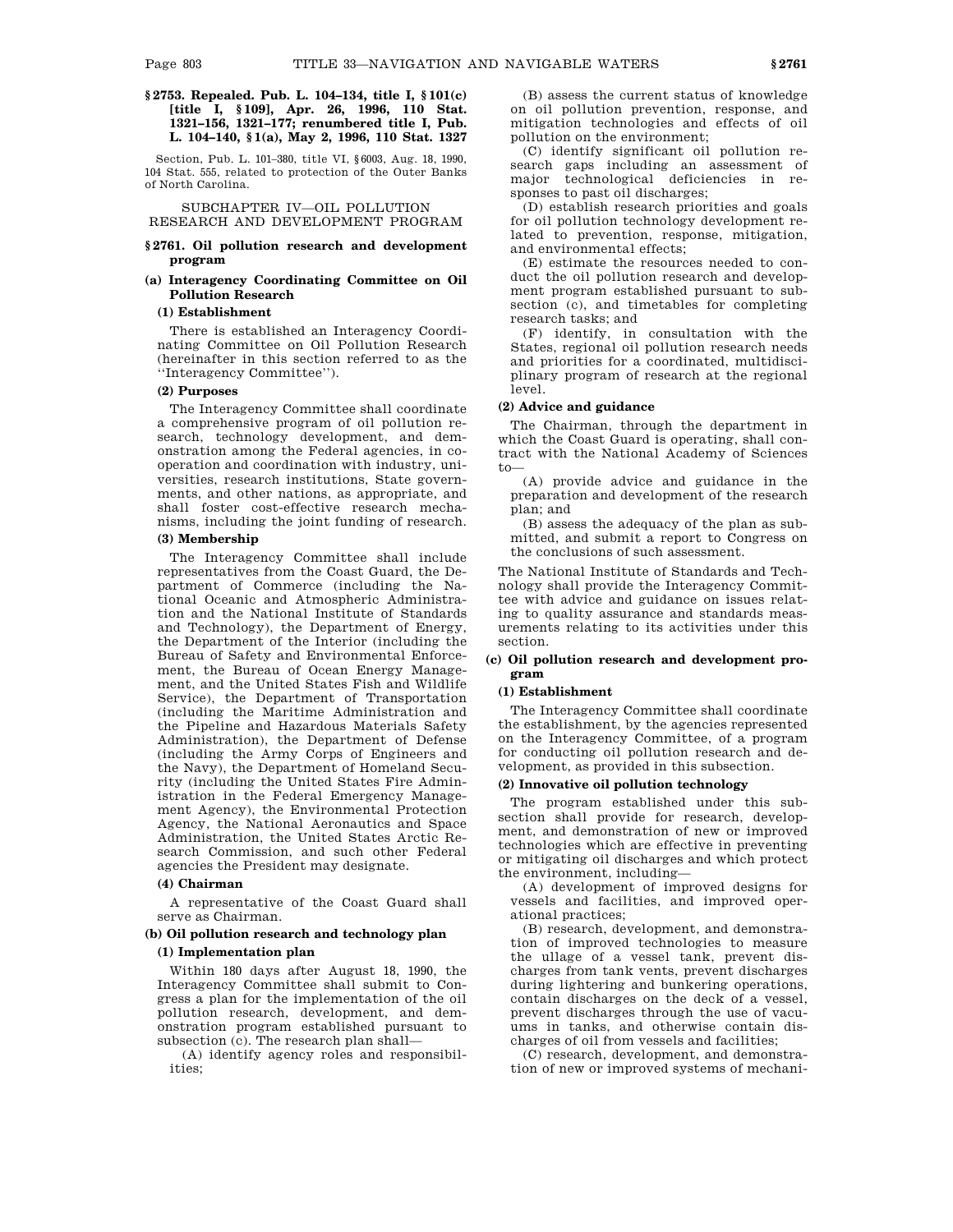cal, chemical, biological, and other methods (including the use of dispersants, solvents, and bioremediation) for the recovery, removal, and disposal of oil, including evaluation of the environmental effects of the use of such systems;

(D) research and training, in consultation with the National Response Team, to improve industry's and Government's ability to quickly and effectively remove an oil discharge, including the long-term use, as appropriate, of the National Spill Control School in Corpus Christi, Texas, and the Center for Marine Training and Safety in Galveston, Texas;

(E) research to improve information systems for decisionmaking, including the use of data from coastal mapping, baseline data, and other data related to the environmental effects of oil discharges, and cleanup technologies;

(F) development of technologies and methods to protect public health and safety from oil discharges, including the population directly exposed to an oil discharge;

(G) development of technologies, methods, and standards for protecting removal personnel, including training, adequate supervision, protective equipment, maximum exposure limits, and decontamination procedures;

(H) research and development of methods to restore and rehabilitate natural resources damaged by oil discharges;

(I) research to evaluate the relative effectiveness and environmental impacts of bioremediation technologies; and

(J) the demonstration of a satellite-based, dependent surveillance vessel traffic system in Narragansett Bay to evaluate the utility of such system in reducing the risk of oil discharges from vessel collisions and groundings in confined waters.

# **(3) Oil pollution technology evaluation**

The program established under this subsection shall provide for oil pollution prevention and mitigation technology evaluation including—

(A) the evaluation and testing of technologies developed independently of the research and development program established under this subsection;

(B) the establishment, where appropriate, of standards and testing protocols traceable to national standards to measure the performance of oil pollution prevention or mitigation technologies; and

(C) the use, where appropriate, of controlled field testing to evaluate real-world application of oil discharge prevention or mitigation technologies.

# **(4) Oil pollution effects research**

(A) The Committee shall establish a research program to monitor and evaluate the environmental effects of oil discharges. Such program shall include the following elements:

(i) The development of improved models and capabilities for predicting the environmental fate, transport, and effects of oil discharges.

(ii) The development of methods, including economic methods, to assess damages to natural resources resulting from oil discharges.

(iii) The identification of types of ecologically sensitive areas at particular risk to oil discharges and the preparation of scientific monitoring and evaluation plans, one for each of several types of ecological conditions, to be implemented in the event of major oil discharges in such areas.

(iv) The collection of environmental baseline data in ecologically sensitive areas at particular risk to oil discharges where such data are insufficient.

(B) The Department of Commerce in consultation with the Environmental Protection Agency shall monitor and scientifically evaluate the long-term environmental effects of oil discharges if—

(i) the amount of oil discharged exceeds 250,000 gallons;

(ii) the oil discharge has occurred on or after January 1, 1989; and

(iii) the Interagency Committee determines that a study of the long-term environmental effects of the discharge would be of significant scientific value, especially for preventing or responding to future oil discharges.

Areas for study may include the following sites where oil discharges have occurred: the New York/New Jersey Harbor area, where oil was discharged by an Exxon underwater pipeline, the T/B CIBRO SAVANNAH, and the M/V BT NAUTILUS; Narragansett Bay where oil was discharged by the WORLD PRODIGY; the Houston Ship Channel where oil was discharged by the RACHEL B; the Delaware River, where oil was discharged by the PRESIDENTE RIVERA and the T/V ATHOS I, and Huntington Beach, California, where oil was discharged by the AMERICAN TRADER.

(C) Research conducted under this paragraph by, or through, the United States Fish and Wildlife Service shall be directed and coordinated by the National Wetland Research Center.

### **(5) Marine simulation research**

The program established under this subsection shall include research on the greater use and application of geographic and vessel response simulation models, including the development of additional data bases and updating of existing data bases using, among others, the resources of the National Maritime Research Center. It shall include research and vessel simulations for—

(A) contingency plan evaluation and amendment;

(B) removal and strike team training;

(C) tank vessel personnel training; and

(D) those geographic areas where there is a significant likelihood of a major oil discharge.

### **(6) Demonstration projects**

The United States Coast Guard, in conjunction with such agencies as the President may designate, shall conduct 4 port oil pollution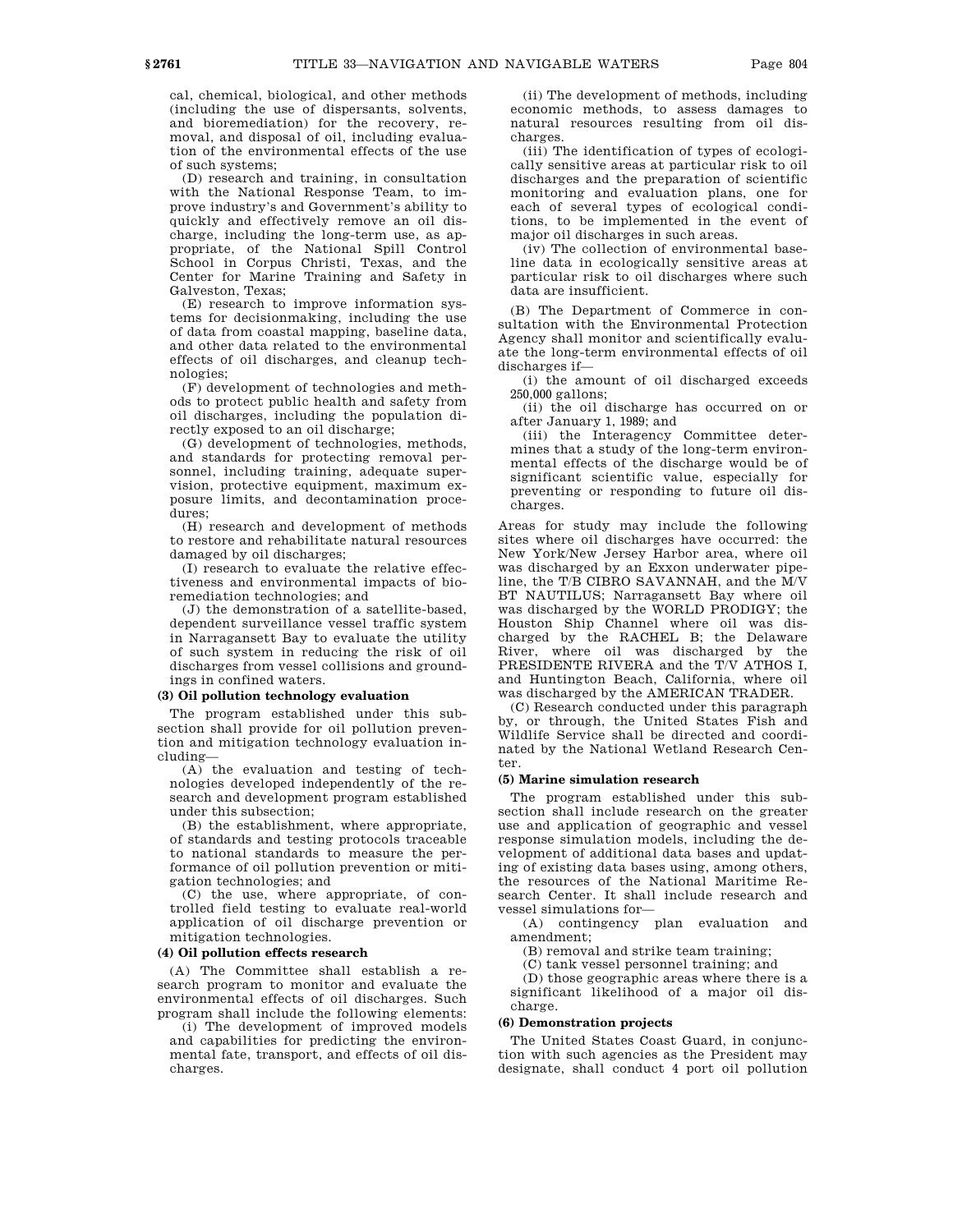minimization demonstration projects, one each with (A) the Port Authority of New York and New Jersey, (B) the Ports of Los Angeles and Long Beach, California, (C) the Port of New Orleans, Louisiana, and (D) ports on the Great Lakes, for the purpose of developing and demonstrating integrated port oil pollution prevention and cleanup systems which utilize the information and implement the improved practices and technologies developed from the research, development, and demonstration program established in this section. Such systems shall utilize improved technologies and management practices for reducing the risk of oil discharges, including, as appropriate, improved data access, computerized tracking of oil shipments, improved vessel tracking and navigation systems, advanced technology to monitor pipeline and tank conditions, improved oil spill response capability, improved capability to predict the flow and effects of oil discharges in both the inner and outer harbor areas for the purposes of making infrastructure decisions, and such other activities necessary to achieve the purposes of this section.

### **(7) Simulated environmental testing**

Agencies represented on the Interagency Committee shall ensure the long-term use and operation of the Oil and Hazardous Materials Environmental (OHMSETT) Research Center in New Jersey for oil pollution technology testing and evaluations.

### **(8) Regional research program**

(A) Consistent with the research plan in subsection (b), the Interagency Committee shall coordinate a program of competitive grants to universities or other research institutions, or groups of universities or research institutions, for the purposes of conducting a coordinated research program related to the regional aspects of oil pollution, such as prevention, removal, mitigation, and the effects of discharged oil on regional environments. For the purposes of this paragraph, a region means a Coast Guard district as set out in part 3 of title 33, Code of Federal Regulations (2010).

(B) The Interagency Committee shall coordinate the publication by the agencies represented on the Interagency Committee of a solicitation for grants under this subsection. The application shall be in such form and contain such information as may be required in the published solicitation. The applications shall be reviewed by the Interagency Committee, which shall make recommendations to the appropriate granting agency represented on the Interagency Committee for awarding the grant. The granting agency shall award the grants recommended by the Interagency Committee unless the agency decides not to award the grant due to budgetary or other compelling considerations and publishes its reasons for such a determination in the Federal Register. No grants may be made by any agency from any funds authorized for this paragraph unless such grant award has first been recommended by the Interagency Committee.

(C) Any university or other research institution, or group of universities or research institutions, may apply for a grant for the regional research program established by this paragraph. The applicant must be located in the region, or in a State a part of which is in the region, for which the project is proposed as part of the regional research program. With respect to a group application, the entity or entities which will carry out the substantial portion of the proposed research must be located in the region, or in a State a part of which is in the region, for which the project is proposed as part of the regional research program.

(D) The Interagency Committee shall make recommendations on grants in such a manner as to ensure an appropriate balance within a region among the various aspects of oil pollution research, including prevention, removal, mitigation, and the effects of discharged oil on regional environments. In addition, the Interagency Committee shall make recommendations for grants based on the following criteria:

(i) There is available to the applicant for carrying out this paragraph demonstrated research resources.

(ii) The applicant demonstrates the capability of making a significant contribution to regional research needs.

(iii) The projects which the applicant proposes to carry out under the grant are consistent with the research plan under subsection  $(b)(1)(F)$  and would further the objectives of the research and development program established in this section.

(E) Grants provided under this paragraph shall be for a period up to 3 years, subject to annual review by the granting agency, and provide not more than 80 percent of the costs of the research activities carried out in connection with the grant.

(F) No funds made available to carry out this subsection may be used for the acquisition of real property (including buildings) or construction of any building.

(G) Nothing in this paragraph is intended to alter or abridge the authority under existing law of any Federal agency to make grants, or enter into contracts or cooperative agreements, using funds other than those authorized in this Act for the purposes of carrying out this paragraph.

### **(9) Funding**

For each of the fiscal years 1991, 1992, 1993, 1994, and 1995, \$6,000,000 of amounts in the Fund shall be available to carry out the regional research program in paragraph (8), such amounts to be available in equal amounts for the regional research program in each region; except that if the agencies represented on the Interagency Committee determine that regional research needs exist which cannot be addressed within such funding limits, such agencies may use their authority under paragraph (10) to make additional grants to meet such needs. For the purposes of this paragraph, the research program carried out by the Prince William Sound Oil Spill Recovery Institute established under section 2731 of this title, shall not be eligible to receive grants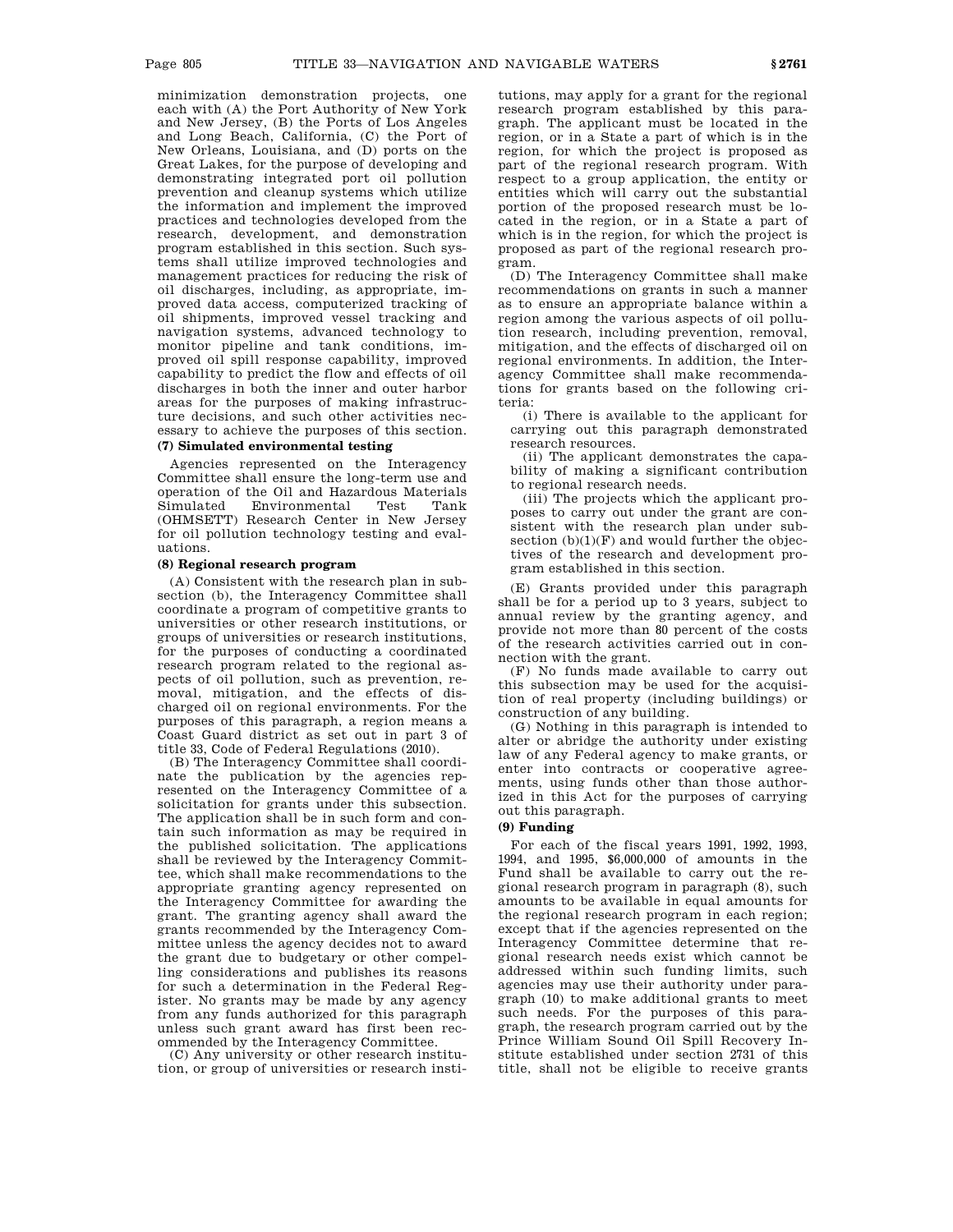under this paragraph until the authorization for funding under section 2736(b) of this title expires.

# **(10) Grants**

In carrying out the research and development program established under this subsection, the agencies represented on the Interagency Committee may enter into contracts and cooperative agreements and make grants to universities, research institutions, and other persons. Such contracts, cooperative agreements, and grants shall address research and technology priorities set forth in the oil pollution research plan under subsection (b).

### **(11) Utilization of resources**

In carrying out research under this section, the Department of Transportation shall continue to utilize the resources of the Pipeline and Hazardous Materials Safety Administration of the Department of Transportation, to the maximum extent practicable.

# **(d) International cooperation**

In accordance with the research plan submitted under subsection (b), the Interagency Committee shall coordinate and cooperate with other nations and foreign research entities in conducting oil pollution research, development, and demonstration activities, including controlled field tests of oil discharges.

# **(e) Biennial reports**

The Chairman of the Interagency Committee shall submit to Congress every 2 years on October 30 a report on the activities carried out under this section in the preceding 2 fiscal years, and on activities proposed to be carried out under this section in the current 2 fiscal year period.

# **(f) Funding**

Not to exceed \$22,000,000 of amounts in the Fund shall be available annually to carry out this section except for subsection (c)(8). Of such sums—

(1) funds authorized to be appropriated to carry out the activities under subsection  $(c)(4)$ shall not exceed \$5,000,000 for fiscal year 1991 or \$3,500,000 for any subsequent fiscal year; and

(2) not less than \$3,000,000 shall be available for carrying out the activities in subsection (c)(6) for fiscal years 1992, 1993, 1994, and 1995.

All activities authorized in this section, including subsection (c)(8), are subject to appropriations.

(Pub. L. 101–380, title VII, §7001, Aug. 18, 1990, 104 Stat. 559; Pub. L. 101–537, title II, §2002, Nov. 8, 1990, 104 Stat. 2375; Pub. L. 101–646, title IV, §4002, Nov. 29, 1990, 104 Stat. 4788; Pub. L. 104–324, title XI, §§1102(c)(2), 1108, Oct. 19, 1996, 110 Stat. 3966, 3968; Pub. L. 104–332, §2(h)(1), (2), Oct. 26, 1996, 110 Stat. 4091; Pub. L. 108–426, §2(c)(5), Nov. 30, 2004, 118 Stat. 2424; Pub. L. 109–241, title VI, §605(a)(1), title IX, §902(*l*)(3), (4), July 11, 2006, 120 Stat. 555, 568; Pub. L. 114–120, title III, §319, Feb. 8, 2016, 130 Stat. 66.)

### REFERENCES IN TEXT

This Act, referred to in subsec. (c)(8)(G), is Pub. L. 101–380, Aug. 18, 1990, 104 Stat. 484, as amended, known as the Oil Pollution Act of 1990, which is classified principally to this chapter. For complete classification of this Act to the Code, see Short Title note set out under section 2701 of this title and Tables.

### **AMENDMENTS**

2016—Subsec. (a)(3). Pub. L. 114–120, §319(a), substituted ''Bureau of Safety and Environmental Enforcement, the Bureau of Ocean Energy Management,'' for ''Minerals Management Service'' and inserted ''the United States Arctic Research Commission,'' after

''National Aeronautics and Space Administration,''. Subsec. (b)(2). Pub. L. 114–120, §319(b)(1), substituted ''department in which the Coast Guard is operating'' "Department of Transportation" in introductory provisions.

Subsec. (c)(8)(A). Pub. L. 114–120, §319(b)(2), substituted "(2010)" for "(1989)".

2006—Subsec. (a). Pub. L. 109–241, §902(*l*)(3), added pars. (3) and (4) and struck out former par. (3) and concluding provisions which read as follows: ''MEMBERSHIP.—The Interagency Committee shall

include representatives from the Department of Commerce (including the National Oceanic and Atmospheric Administration and the National Institute of Standards and Technology), the Department of Energy, the Department of the Interior (including the Minerals Management Service and the United States Fish and Wildlife Service), the Department of Transportation (including the United States Coast Guard, the Maritime Administration, and the Pipeline and Hazardous Materials Safety Administration), the Department of Defense (including the Army Corps of Engineers and the Navy), the Environmental Protection Agency, the National Aeronautics and Space Administration, and the United States Fire Administration in the Federal Emergency Management Agency, as well as such other Federal agencies as the President may designate.

A representative of the Department of Transportation shall serve as Chairman.

Subsec. (c)(4)(B). Pub. L. 109–241,  $\S 605(a)(1)$ , substituted ''RIVERA and the T/V ATHOS I,'' for ''RI-VERA,''.

Subsec. (c)(6). Pub. L. 109–241, §902(*l*)(4), substituted ''such agencies as the President may designate,'' for ''other such agencies in the Department of Transportation as the Secretary of Transportation may designate.'

2004—Subsec. (a)(3). Pub. L. 108–426, §2(c)(5)(A), substituted ''Pipeline and Hazardous Materials Safety Administration'' for ''Research and Special Projects Ad-ministration''.

Subsec. (c)(11). Pub. L. 108–426, §2(c)(5)(B), substituted "Pipeline and Hazardous Materials Safety Administration'' for ''Research and Special Programs Administration''.

1996—Subsec. (c)(2)(D). Pub. L. 104–324, §1108, inserted '', and the Center for Marine Training and Safety in Galveston, Texas'' before semicolon at end.

Subsec. (c)(6). Pub. L. 104–332, §2(h)(1), made technical amendment to Pub. L. 101–646, §4002(1). See 1990 Amend-

ment note below. Subsec. (c)(9). Pub. L. 104–324, §1102(c)(2), inserted ''until the authorization for funding under section 2736(b) of this title expires'' before period at end.

Subsec. (f). Pub. L. 104–332 made technical amendment to Pub. L. 101–646, §4002(2). See 1990 Amendment note below.

1990—Subsec. (c)(6). Pub. L. 101–537, §2002(1), and Pub. L. 101–646, §4002(1), as amended by Pub. L. 104–332, §2(h)(1), made substantially identical amendments, substituting ''4'' for ''3'' and inserting cl. (D).

Subsec. (f). Pub. L. 101–537, §2002(2), and Pub. L. 101–646, §4002(2), as amended by Pub. L. 104–332, amended subsec. (f) identically, substituting "\$22,000,000" for "\$21,250,000" in introductory provisions and "\$3,000,000" for ''\$2,250,000'' in par. (2).

### TRANSFER OF FUNCTIONS

The Minerals Management Service was abolished and functions divided among the Office of Natural Re-